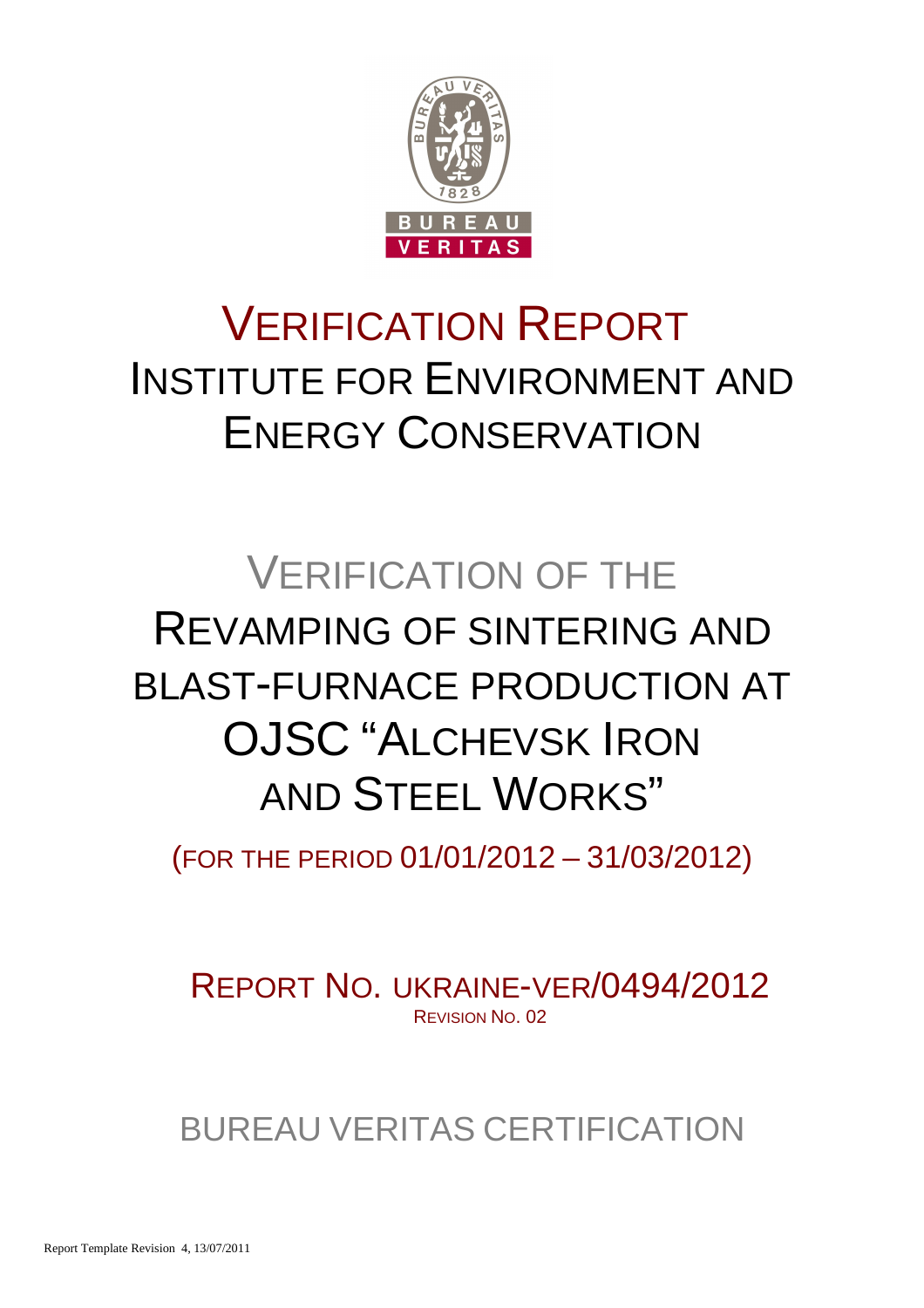

#### VERIFICATION REPORT

| 04/06/2012                                                                                                                                                                                                                       | Organizational unit: |                                                            |                                                                                                       |
|----------------------------------------------------------------------------------------------------------------------------------------------------------------------------------------------------------------------------------|----------------------|------------------------------------------------------------|-------------------------------------------------------------------------------------------------------|
|                                                                                                                                                                                                                                  |                      | <b>Bureau Veritas Certification Holding</b>                |                                                                                                       |
| Client:                                                                                                                                                                                                                          | Client ret.:         |                                                            |                                                                                                       |
| Institute for Environment and Energy                                                                                                                                                                                             | Vasyl Vovchak        |                                                            |                                                                                                       |
| Conservation                                                                                                                                                                                                                     |                      |                                                            |                                                                                                       |
| Summary:<br>Bureau Veritas Certification has made the sixth periodic verification of the "Revamping of sintering and blast-                                                                                                      |                      |                                                            |                                                                                                       |
| furnace production at OJSC "Alchevsk Iron and Steel Works", UA1000262, project of Institute for Environment                                                                                                                      |                      |                                                            |                                                                                                       |
| and Energy Conservation located in Alchevsk, Lugansk oblast, Ukraine, and applying JI specific approach, on                                                                                                                      |                      |                                                            |                                                                                                       |
| the basis of UNFCCC criteria for the JI, as well as criteria given to provide for consistent project operations,                                                                                                                 |                      |                                                            |                                                                                                       |
| monitoring and reporting. UNFCCC criteria refer to Article 6 of the Kyoto Protocol, the JI rules and modalities                                                                                                                  |                      |                                                            |                                                                                                       |
| and the subsequent decisions by the JI Supervisory Committee, as well as the host country criteria.                                                                                                                              |                      |                                                            |                                                                                                       |
|                                                                                                                                                                                                                                  |                      |                                                            |                                                                                                       |
| The verification scope is defined as a periodic independent review and ex post determination by the                                                                                                                              |                      |                                                            |                                                                                                       |
| Accredited Entity of the monitored reductions in GHG emissions during defined verification period, and                                                                                                                           |                      |                                                            |                                                                                                       |
| consisted of the following three phases: i) desk review of the monitoring report against project design and the                                                                                                                  |                      |                                                            |                                                                                                       |
| baseline and monitoring plan; ii) follow-up interviews with project stakeholders; iii) resolution of outstanding                                                                                                                 |                      |                                                            |                                                                                                       |
| issues and the issuance of the final verification report and opinion. The overall verification, from Contract                                                                                                                    |                      |                                                            |                                                                                                       |
| Review to Verification Report & Opinion, was conducted using Bureau Veritas Certification internal                                                                                                                               |                      |                                                            |                                                                                                       |
| procedures.                                                                                                                                                                                                                      |                      |                                                            |                                                                                                       |
|                                                                                                                                                                                                                                  |                      |                                                            |                                                                                                       |
| The first output of the verification process is a list of Clarification, Corrective Actions Requests, Forward                                                                                                                    |                      |                                                            |                                                                                                       |
| Actions Requests (CL, CAR and FAR), presented in Appendix A.                                                                                                                                                                     |                      |                                                            |                                                                                                       |
|                                                                                                                                                                                                                                  |                      |                                                            |                                                                                                       |
| In summary, Bureau Veritas Certification confirms that the project is implemented as described in approved                                                                                                                       |                      |                                                            |                                                                                                       |
| project design documents. Installed equipment being essential for generating emission reduction runs reliably                                                                                                                    |                      |                                                            |                                                                                                       |
| and is calibrated appropriately. The monitoring system is in place and the project is generating GHG emission                                                                                                                    |                      |                                                            |                                                                                                       |
| reductions. The GHG emission reduction is calculated accurately and without material errors, omissions, or<br>misstatements, and the ERUs issued totalize 595 676 tonnes of CO <sub>2</sub> equivalent for the monitoring period |                      |                                                            |                                                                                                       |
| (01/01/2012 - 31/03/2012).                                                                                                                                                                                                       |                      |                                                            |                                                                                                       |
|                                                                                                                                                                                                                                  |                      |                                                            |                                                                                                       |
|                                                                                                                                                                                                                                  |                      |                                                            |                                                                                                       |
|                                                                                                                                                                                                                                  |                      |                                                            |                                                                                                       |
|                                                                                                                                                                                                                                  |                      |                                                            | Our opinion relates to the project's GHG emissions and resulting GHG emission reductions reported and |
| related to the approved project baseline and monitoring, and its associated documents.                                                                                                                                           |                      |                                                            |                                                                                                       |
| Report No.:<br>Subject Group:                                                                                                                                                                                                    |                      |                                                            |                                                                                                       |
| UKRAINE-ver/0494/2012<br>JI                                                                                                                                                                                                      |                      |                                                            |                                                                                                       |
| Project title:                                                                                                                                                                                                                   |                      |                                                            |                                                                                                       |
| "Revamping of sintering                                                                                                                                                                                                          | and blast-furnace    |                                                            |                                                                                                       |
| production at OJSC "Alchevsk Iron and Steel                                                                                                                                                                                      |                      |                                                            |                                                                                                       |
| Works"                                                                                                                                                                                                                           |                      |                                                            |                                                                                                       |
| Work carried out by:                                                                                                                                                                                                             |                      |                                                            |                                                                                                       |
| Oleg Skoblyk - Team Leader, Lead Verifier                                                                                                                                                                                        |                      |                                                            |                                                                                                       |
| Vera Skitina - Team member, Lead Verifier                                                                                                                                                                                        |                      |                                                            |                                                                                                       |
| Iuliia Pylnova - Team member, Lead Verifier                                                                                                                                                                                      |                      |                                                            |                                                                                                       |
| Work reviewed by:                                                                                                                                                                                                                |                      |                                                            |                                                                                                       |
| Ivan Sokolov - Internal Technical Reviewer                                                                                                                                                                                       |                      | $\boxtimes$<br>No-distribution without permission from the |                                                                                                       |
| Igor Alekseenko – Technical Specialist/oria                                                                                                                                                                                      |                      | Client or responsible organizational unit                  |                                                                                                       |
| Work approved by:                                                                                                                                                                                                                |                      | ation                                                      |                                                                                                       |
| Ivan Sokolov - Operational Manager                                                                                                                                                                                               |                      | Limited distribution                                       |                                                                                                       |
| Date of this revision:<br>Rev. No.:<br>06/06/2012<br>02<br>51                                                                                                                                                                    | Number of pages      | Unrestricted distribution                                  |                                                                                                       |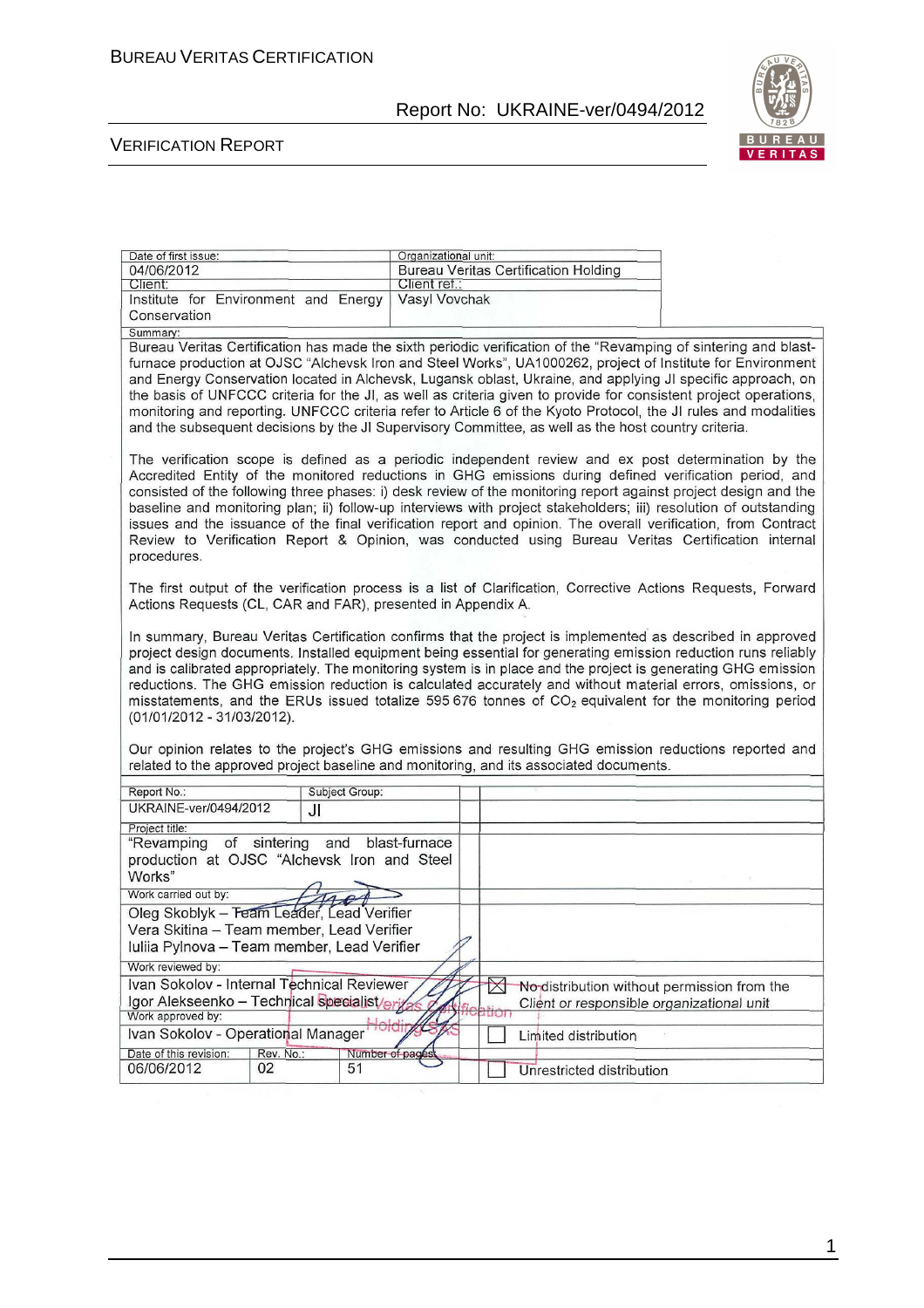

VERIFICATION REPORT

## **Abbreviations**

- BFG Blast Furnace Gas
- CAR Corrective Action Request
- CDM Clean Development Mechanism
- CHP Combined Heat and Power
- CL Clarification Request
- CO<sub>2</sub> Carbon Dioxide
- COG Coke Oven Gas
- AISW PJSC "Alchevsk Iron and Steel Works"
- DFP Designated Focal Point
- DVM Determination and Verification Manual
- EIA Environmental Impact Assessment
- ERU Emission Reduction Unit
- GHG Green House Gas(es)
- GWP Global Warming Potential
- I Interview
- IPCC Intergovernmental Panel on Climate Change
- JI Joint Implementation
- JISC Joint Implementation Supervisory Committee
- MP Monitoring Plan
- MoV Means of Verification
- NGO Non Government Organization
- PDD Project Design Document
- UNFCCC United Nations Framework Convention for Climate Change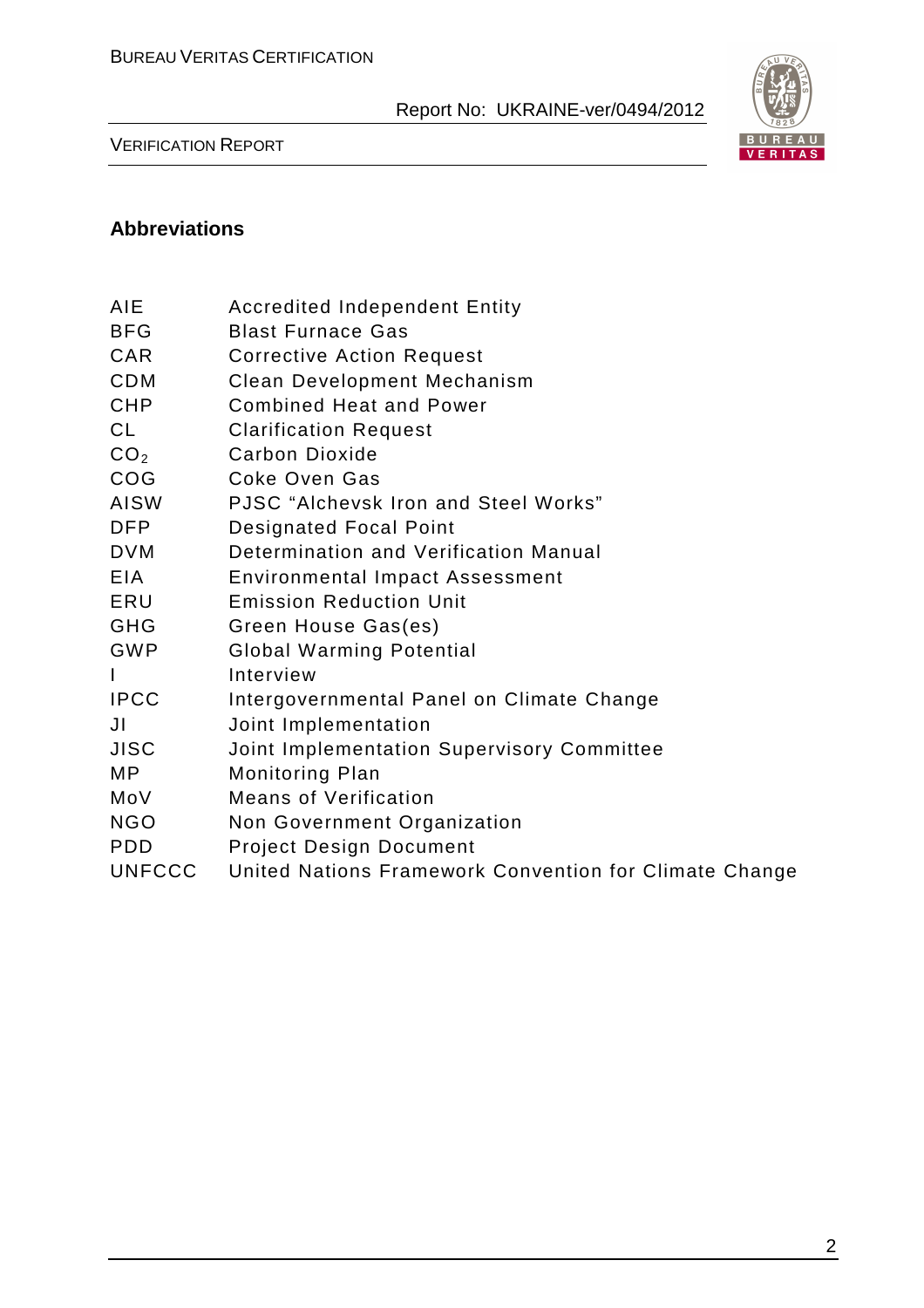

VERIFICATION REPORT

# **Table of Contents Page 2018**

| $\mathbf{1}$<br>1.1 | Objective                                                                     | $\overline{4}$<br>$\overline{4}$ |
|---------------------|-------------------------------------------------------------------------------|----------------------------------|
| 1.2                 | Scope                                                                         | $\overline{4}$                   |
| 1.3                 | <b>Verification Team</b>                                                      | 5                                |
| $\overline{2}$      |                                                                               | $.5\,$                           |
| 2.1                 | <b>Review of Documents</b>                                                    | 6                                |
| 2.2                 | Follow-up Interviews                                                          | 6                                |
| 2.3                 | Resolution of Clarification, Corrective and Forward Action<br>Requests        | $\overline{7}$                   |
| 3                   |                                                                               |                                  |
| 3.1                 | Remaining issues and FARs from previous verifications                         | 8                                |
| 3.2                 | Project approval by Parties involved (90-91)                                  | 9                                |
| 3.3                 | Project implementation (92-93)                                                | 9                                |
| 3.4                 | Compliance of the monitoring plan with the monitoring<br>methodology (94-98)  | 10                               |
| 3.5                 | Revision of monitoring plan (99-100) (Not applicable)                         | 12                               |
| 3.6                 | Data management (101)                                                         | 12                               |
| 3.7                 | Verification regarding programmes of activities (102-110)<br>(Not applicable) | 16                               |
| 4                   |                                                                               |                                  |
| 5                   |                                                                               |                                  |
|                     |                                                                               |                                  |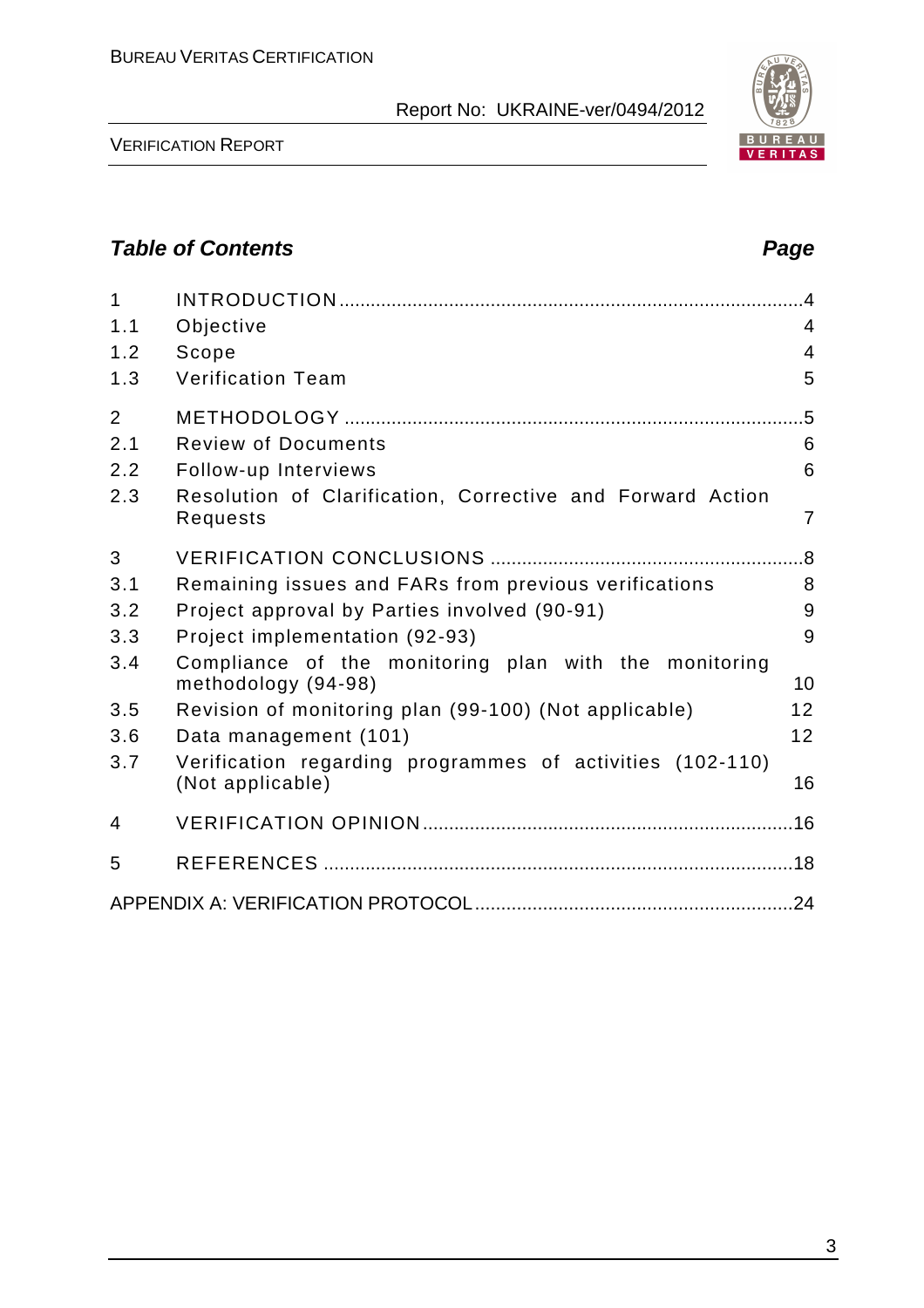

VERIFICATION REPORT

# **1 INTRODUCTION**

Institute for Environment and Energy Conservation has commissioned Bureau Veritas Certification to verify the emissions reductions of its JI project "Revamping of sintering and blast-furnace production at OJSC "Alchevsk Iron and Steel Works" (hereafter called "the project") at Alchevsk, Lugansk oblast, Ukraine.

This report summarizes the findings of the verification of the project, performed on the basis of UNFCCC criteria, as well as criteria given to provide for consistent project operations, monitoring and reporting.

# **1.1 Objective**

Verification is the periodic independent review and ex post determination by the Accredited Independent Entity of the monitored reductions in GHG emissions during defined verification period.

The objective of verification can be divided in Initial Verification and Periodic Verification.

UNFCCC criteria refer to Article 6 of the Kyoto Protocol, the JI rules and modalities and the subsequent decisions by the JI Supervisory Committee, as well as the host country criteria.

# **1.2 Scope**

Verification scope is defined as an independent and objective review of the project design document, the project's baseline study, monitoring plan and monitoring report, and other relevant documents. The information in these documents is reviewed against Kyoto Protocol requirements, UNFCCC rules and associated interpretations.

The verification is not meant to provide any consulting towards the Client. However, stated requests for clarifications, corrective and/or forward actions may provide input for improvement of the project monitoring towards reductions in the GHG emissions.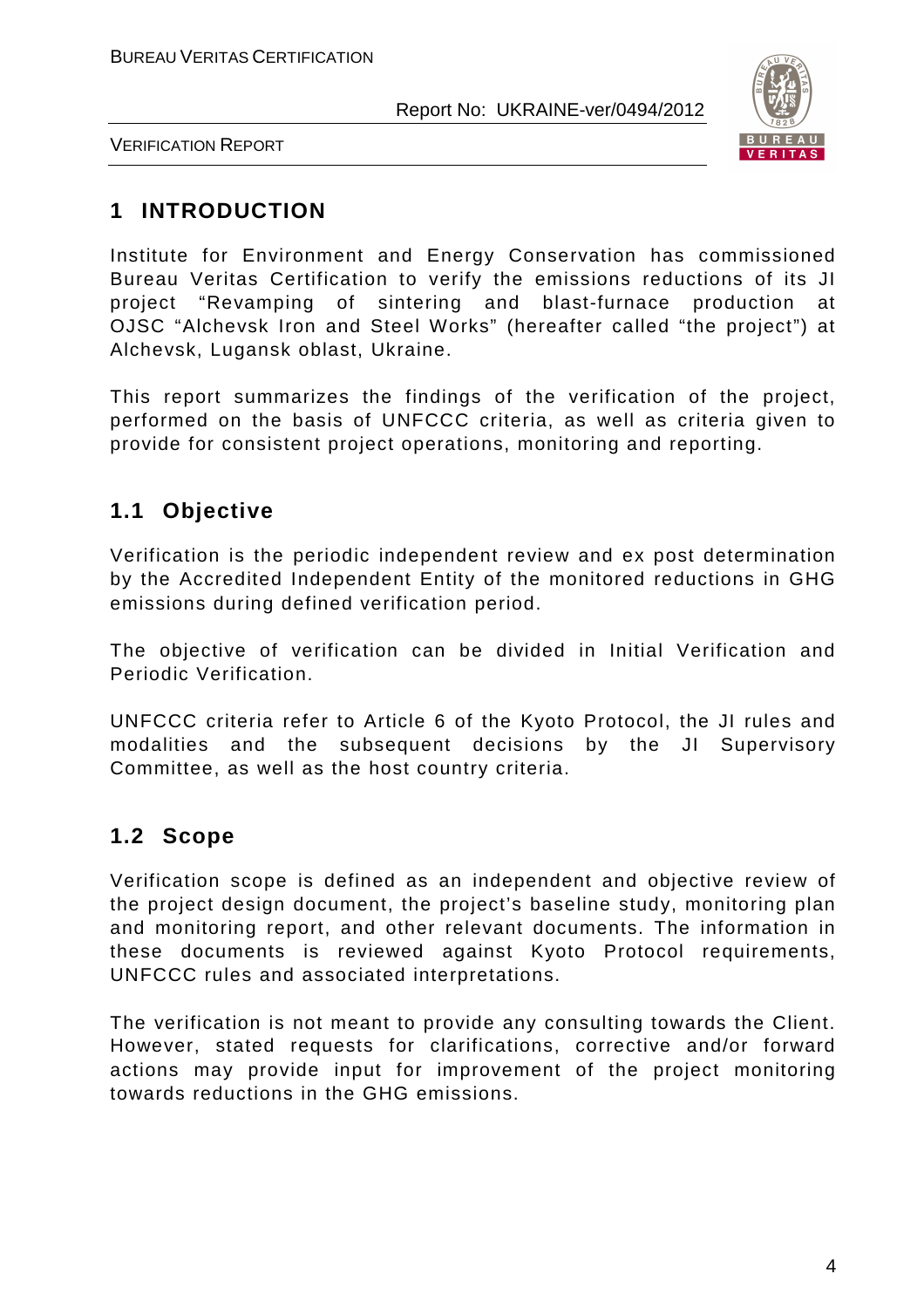

VERIFICATION REPORT

# **1.3 Verification Team**

The verification team consists of the following personnel:

Oleg Skoblyk Bureau Veritas Certification Team Leader, Climate Change Lead Verifier

Vera Skitina Bureau Veritas Certification Team Member, Climate Change Lead Verifier

Iuliia Pylnova Bureau Veritas Certification Team Member, Climate Change Lead Verifier

This verification report was reviewed by:

Ivan Sokolov Bureau Veritas Certification, Internal Technical Reviewer

Igor Alekseenko Bureau Veritas Certification, Technical specialist

# **2 METHODOLOGY**

The overall verification, from Contract Review to Verification Report & Opinion, was conducted using Bureau Veritas Certification internal procedures.

In order to ensure transparency, a verification protocol was customized for the project, according to the version 01 of the Joint Implementation Determination and Verification Manual, issued by the Joint Implementation Supervisory Committee at its 19 meeting on 04/12/2009. The protocol shows, in a transparent manner, criteria (requirements), means of verification and the results from verifying the identified criteria. The verification protocol serves the following purposes:

- It organizes, details and clarifies the requirements a JI project is expected to meet;
- It ensures a transparent verification process where the verifier will document how a particular requirement has been verified and the result of the verification.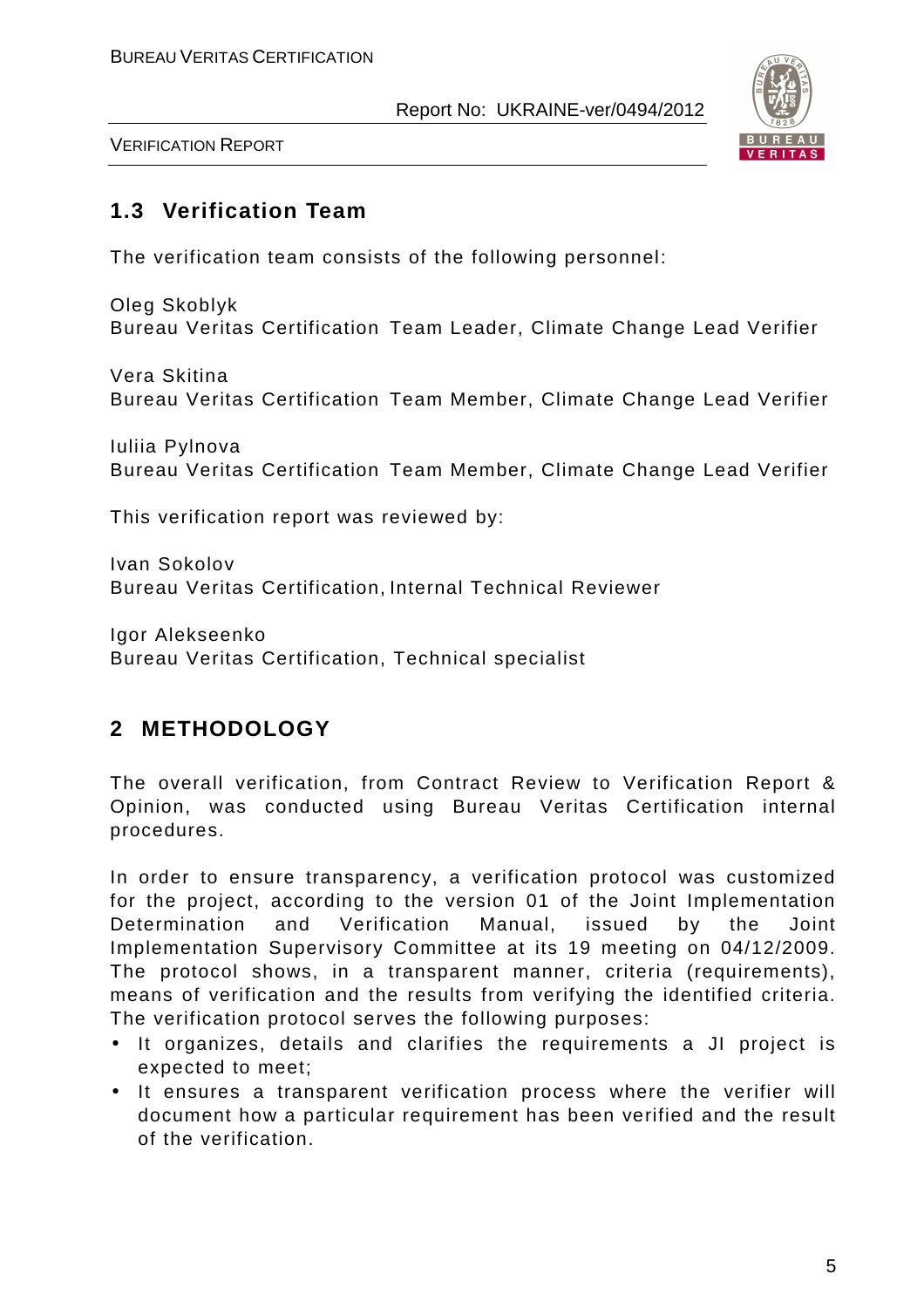

VERIFICATION REPORT

The completed verification protocol is enclosed in Appendix A to this report.

# **2.1 Review of Documents**

The Monitoring Report (MR) submitted by Institute for Environment and Energy Conservation and additional background documents related to the project design and baseline, i.e. country Law, Project Design Document (PDD), Guidance on criteria for baseline setting and monitoring, Host party criteria, Kyoto Protocol, Clarifications on Verification Requirements to be Checked by an Accredited Independent Entity were reviewed.

The verification findings presented in this report relate to the Monitoring Report versions 1, 2, and project as described in the determined PDD of the final version.

# **2.2 Follow-up Interviews**

On 23/05/2012 Bureau Veritas Certification performed on-site interviews with project stakeholders to confirm selected information and to resolve issues identified in the document review. Representatives of PJSC "Alchevsk Iron and Steel Works" (according to the documentation checked, 16/05/2011 PJSC "Alchevsk Iron and Steel Works" was established by changing the name of juridical person OJSC "Alchevsk Iron and Steel Works" to PJSC "Alchevsk Iron and Steel Works") and Institute for Environment and Energy Conservation were interviewed (see References). The main topics of the interviews are summarized in Table 1.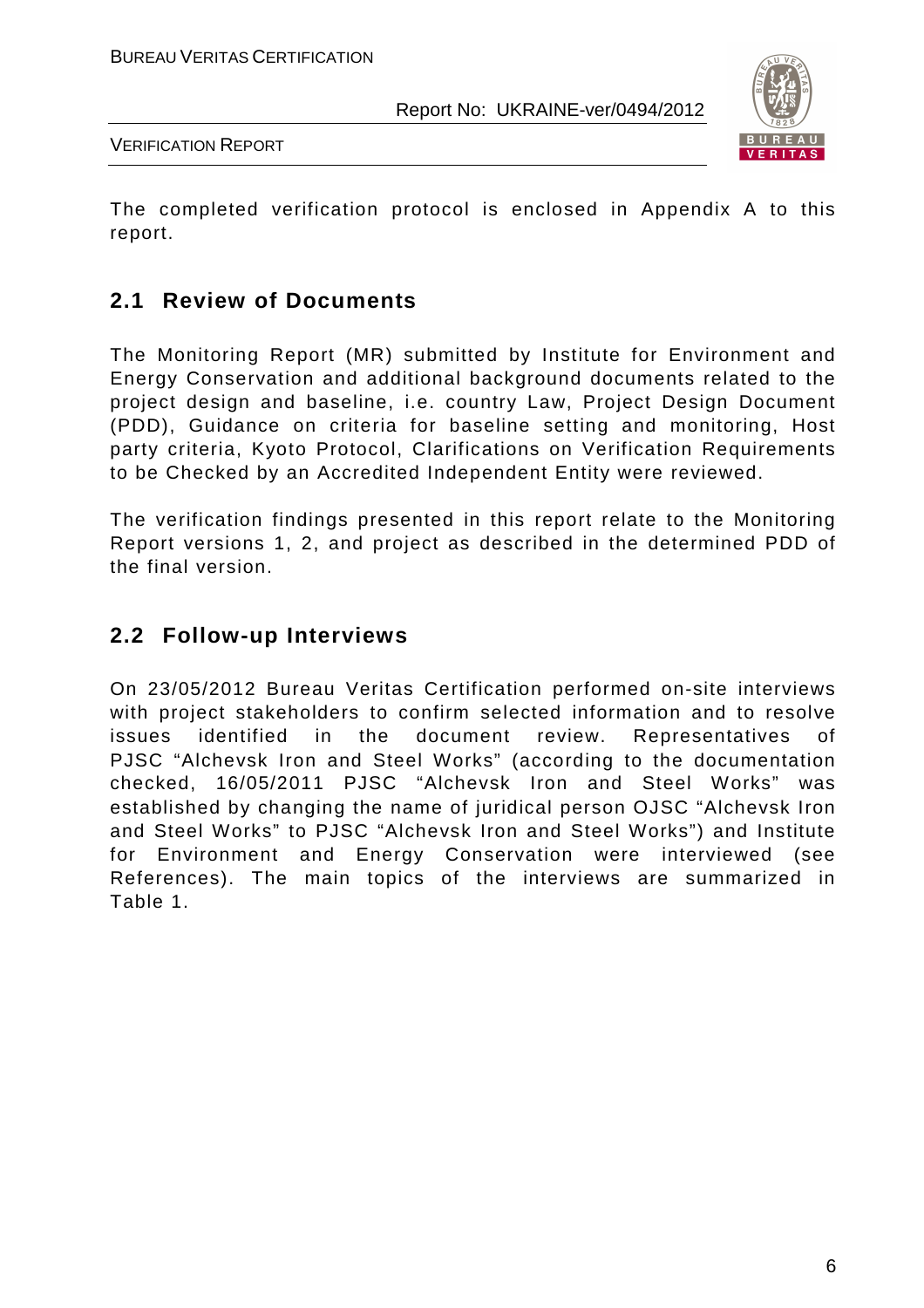

VERIFICATION REPORT

| Table 1<br><b>Interview topics</b> |  |
|------------------------------------|--|
|------------------------------------|--|

| Interviewed<br>organization                                       | <b>Interview topics</b>                                                                                                                                                                                                                                                                                                                                                    |
|-------------------------------------------------------------------|----------------------------------------------------------------------------------------------------------------------------------------------------------------------------------------------------------------------------------------------------------------------------------------------------------------------------------------------------------------------------|
| PJSC "Alchevsk<br>Iron and Steel<br>Works"                        | Organizational structure<br>Responsibilities and authorities<br>Roles and responsibilities for data collection and<br>processing<br>Installation of equipment<br>Data logging, archiving and reporting<br>Metering equipment control<br>Metering record keeping system, database<br>IT management<br>Training of personnel<br>Quality management procedures and technology |
|                                                                   | Internal audits and check-ups                                                                                                                                                                                                                                                                                                                                              |
| Institute<br>for $ $<br>Environment and<br>Energy<br>Conservation | Baseline methodology<br>Monitoring plan<br>Monitoring report                                                                                                                                                                                                                                                                                                               |

# **2.3 Resolution of Clarification, Corrective and Forward Action Requests**

The objective of this phase of the verification is to raise the requests for corrective actions and clarification and any other outstanding issues that needed to be clarified for Bureau Veritas Certification positive conclusion on the GHG emission reduction calculation.

If the Verification Team, in assessing the monitoring report and supporting documents, identifies issues that need to be corrected, clarified or improved with regard to the monitoring requirements, it should raise these issues and inform the project participants of these issues in the form of:

(a) Corrective action request (CAR), requesting the project participants to correct a mistake that is not in accordance with the monitoring plan;

(b) Clarification request (CL), requesting the project participants to provide additional information for the Verification Team to assess compliance with the monitoring plan;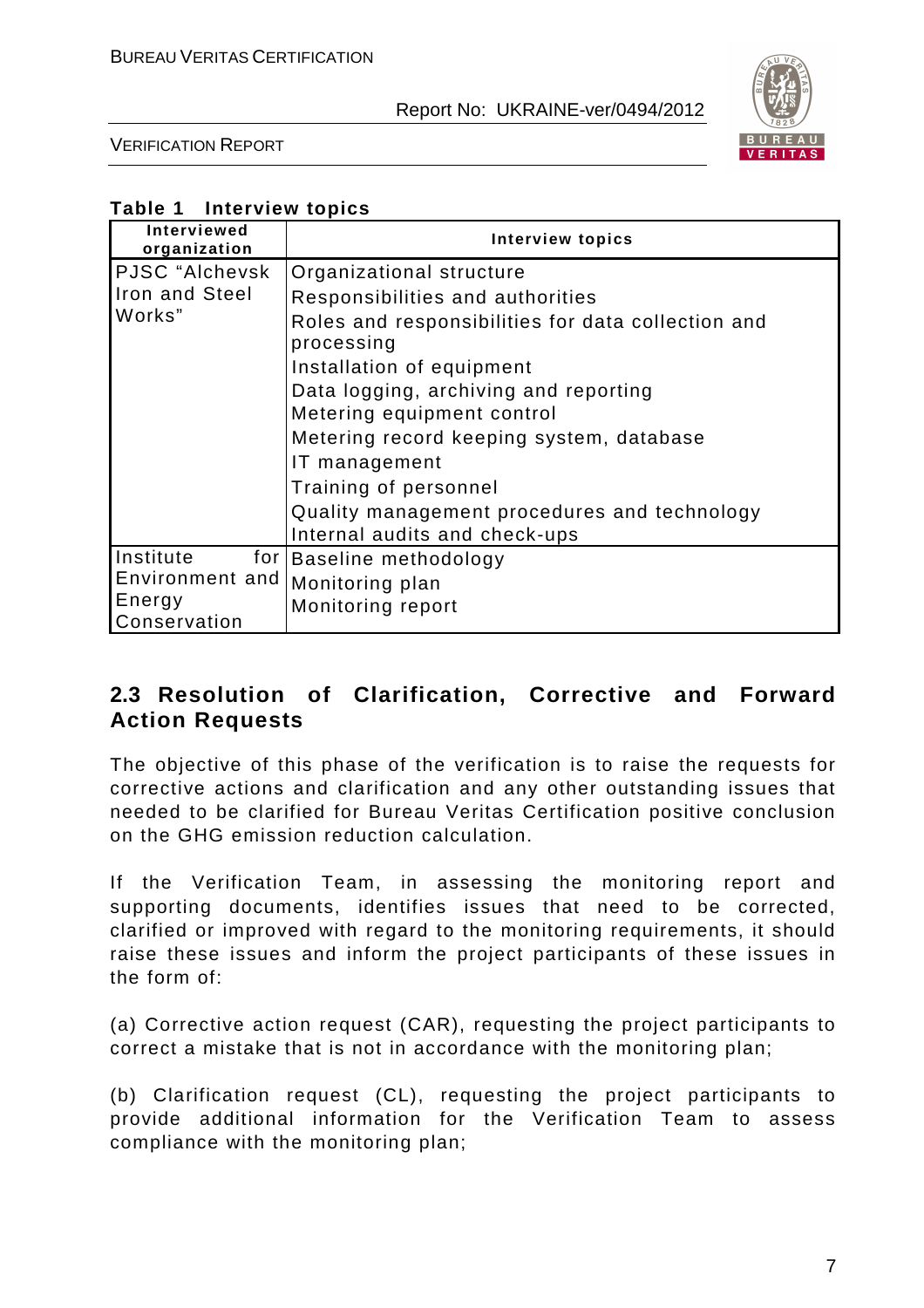

VERIFICATION REPORT

(c) Forward action request (FAR), informing the project participants of an issue, relating to the monitoring that needs to be reviewed during the next verification period.

The Verification Team will make an objective assessment as to whether the actions taken by the project participants, if any, satisfactorily resolve the issues raised, if any, and should conclude its findings of the verification.

To guarantee the transparency of the verification process, the concerns raised are documented in more detail in the verification protocol in Appendix A.

# **3 VERIFICATION CONCLUSIONS**

In the following sections, the conclusions of the verification are stated.

The findings from the desk review of the original monitoring documents and the findings from interviews during the follow up visit are described in the Verification Protocol in Appendix A.

The Clarification, Corrective and Forward Action Requests are stated, where applicable, in the following sections and are further documented in the Verification Protocol in Appendix A. The verification of the Project resulted in 10 Corrective Action Requests, 10 Clarification Requests, and 0 Forward Action Request.

The number between brackets at the end of each section corresponds to the DVM paragraph.

# **3.1 Remaining issues and FARs from previous verifications**

There was FAR 01 (from previous verifications) concerning preparation of more improved and clearer list of monitoring equipment by revising and updating present one.

The FAR was transformed into CAR 03 and closed during the present verification.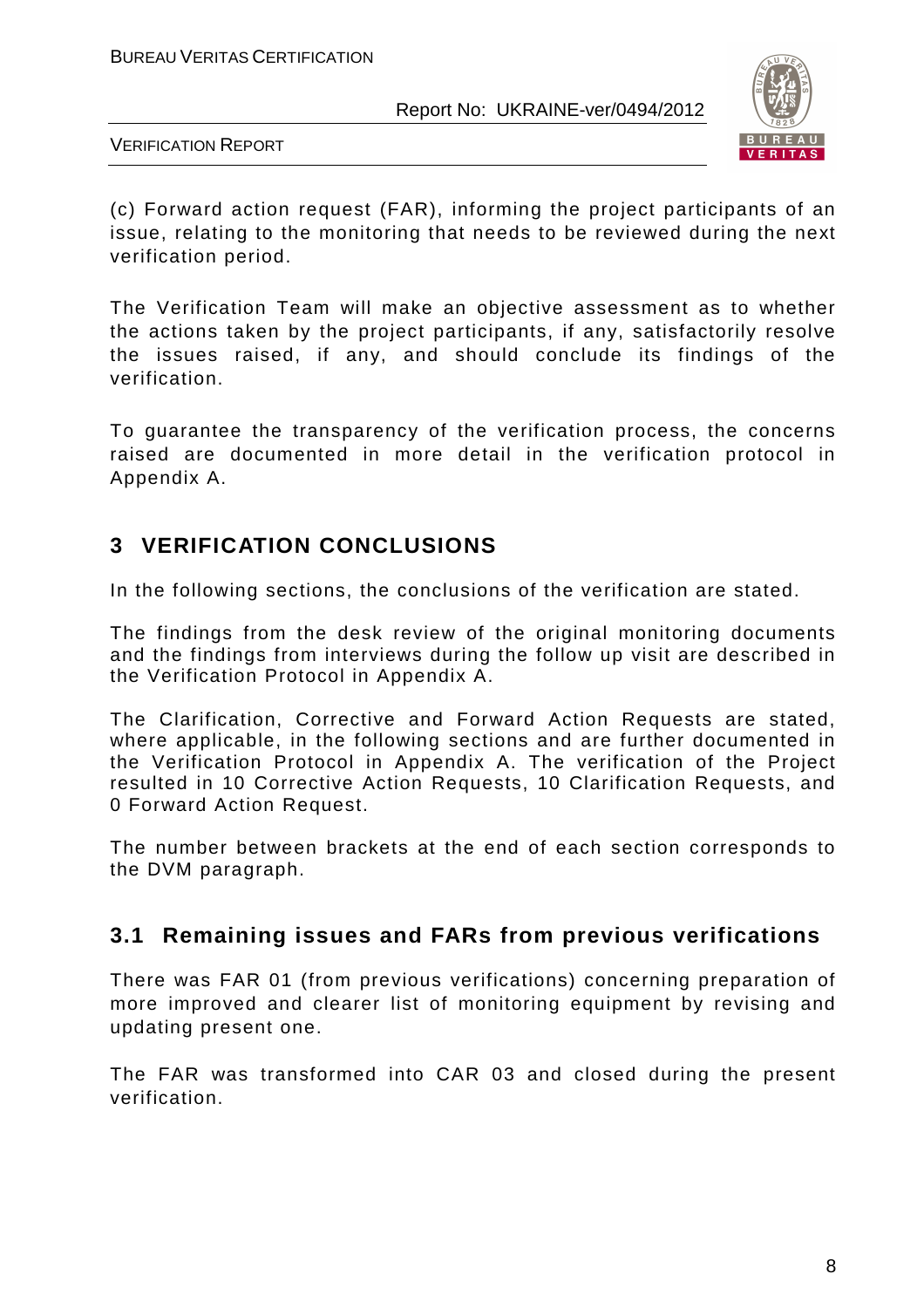



# **3.2 Project approval by Parties involved (90-91)**

Written project approval by the Netherlands (Declaration of Approval 2011JI14 on the JI project "Revamping of sintering and blastfurnace production at OJSC "Alchevsk Iron and Steel Works" issued by Ministry of Economic Affairs, Agriculture and Innovation dated 10/05/2011) has been issued by the DFP of that Party when submitting the first verification report to the secretariat for publication in accordance with paragraph 38 of the JI guidelines, at the latest.

The abovementioned written approval is unconditional.

# **3.3 Project implementation (92-93)**

The implementation status of the project:

installation of pulverized coal injection (PCI) facility at BF  $#$  1 (implementation of this measure was started in October 2006 and was completed in May 2009);

installation of PCI facility at BF  $# 5$  (implementation of this measure was started in October 2006 and was completed in August 2009);

- installation of PCI facilities at BFs # 3 and # 4 (implementation of this measure was started in October 2006, and will be completed in the fourth quarter of 2012 at BF  $\#$  3 and in the third quarter of 2012 at BF  $\#$  4):

renewal and reconstruction of BF # 1 (implementation of this measure was started in the first half of 2004 and BF# 1 was commissioned on 16th of May 2007);

renewal and reconstruction of BF  $# 5$  (implementation of this measure was started in 2006 and is expected to be completed during the second quarter of 2012);

- reconstruction of the oxygen unit # 4 (implementation of this measure was started in 2004 and was completed in December 2005);

installation of oxygen units  $# 7$  (implementation of this measure was started in 2007 and was completed in 2008);

- installation of oxygen units # 8 (implementation of this measure was started in 2007 and was completed in 2009);

- construction of BF # 2 (implementation of this measure was started in 2007 and was not completed during the monitoring period. For the present time construction of BF # 2 is delayed because of adverse market situation and lack of financing. Construction of BF # 2 will be continued after improvement of market situation and availability of funding. According to the project implementation schedule stated in the Project Design Document (PDD), commissioning of the measure is expected in the year 2015);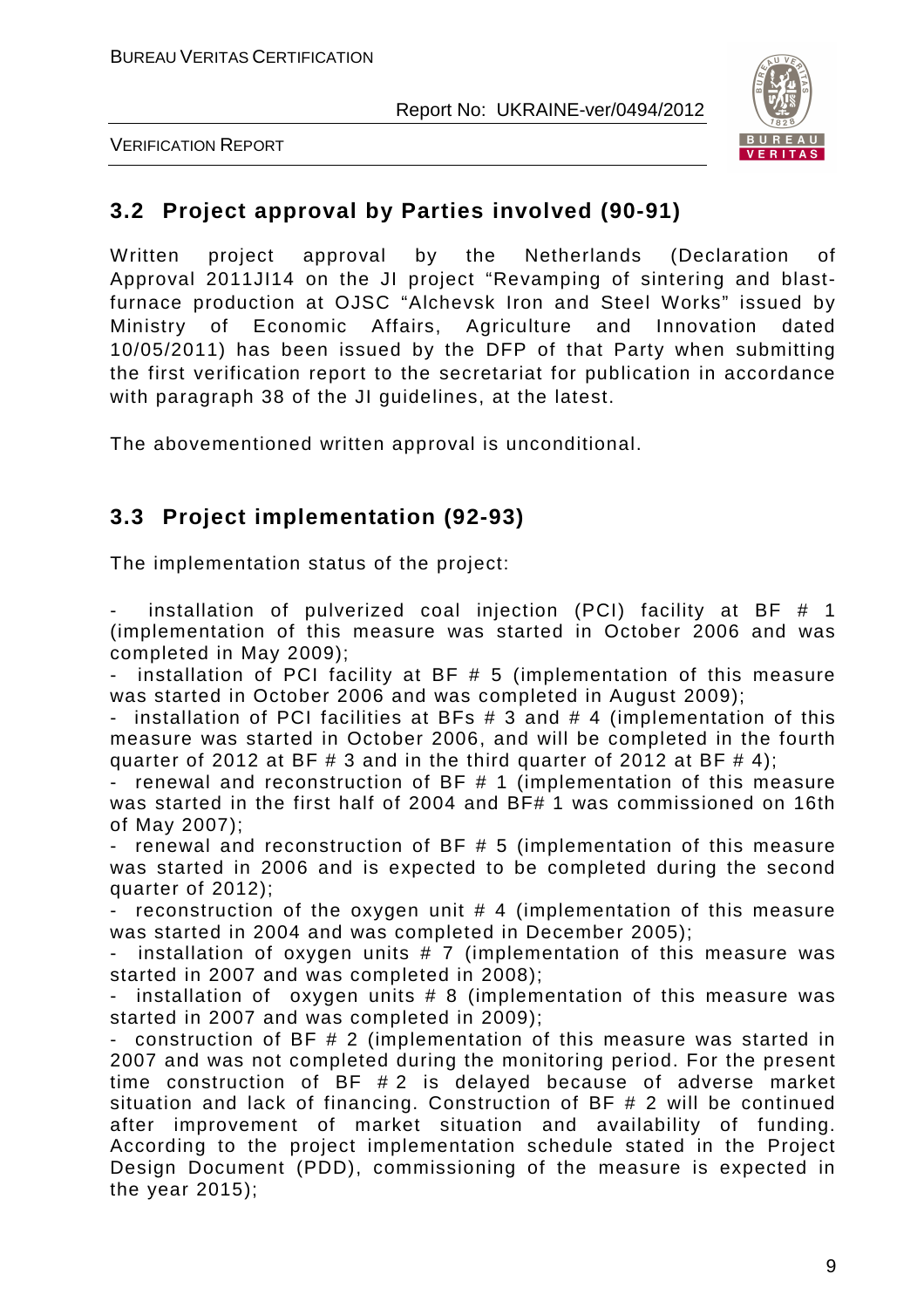

VERIFICATION REPORT

construction of new sinter plant (implementation of this measure was started in 2006 and was not completed during the monitoring period. According to the project implementation schedule in the PDD, commissioning of the sinter plant is expected in the year 2016);

construction of new lime kilns  $# 5$  and  $# 6$  (implementation of this measure was started in 2005. For the present time new lime kilns # 5 and #6 are operating in starting-up mode. Commissioning of this measure is expected in the second quarter of 2012).

The identified areas of concern as to Project implementation, project participants response and BV Certification's conclusion are described in Appendix A (refer to CAR 04, CAR 05, and CL 04).

### **3.4 Compliance of the monitoring plan with the monitoring methodology (94-98)**

The monitoring occurred in accordance with the monitoring plan included in the PDD regarding which the determination has been deemed final and is so listed on the UNFCCC JI website and in accordance with the revisions to the monitoring plan determined during the verification of the first half-year of 2011.

For calculating the emission reductions, key indicators, constants and variables such as total pig iron output, quantity of each fuel used in making pig iron, emission factor for fuel consumption, electricity consumed in producing pig iron, emission factor for electricity consumption, quantity of fuel used in sintering process, electricity consumed in sintering process, quantity of reducing agents, emission factor of each reducing agent, quantity of each other input in pig iron production, emission factor of each other input, quantity of fuel used for balance of process needs, and electricity consumed for balance of process needs, influencing the baseline emissions and the activity level of the project and the emissions as well as risks associated with the project were taken into account, as appropriate.

Data sources used for calculating emission reductions are clearly identified, reliable and transparent.

Emission factors, including default emission factors, are selected by carefully balancing accuracy and reasonableness, and appropriately justified of the choice.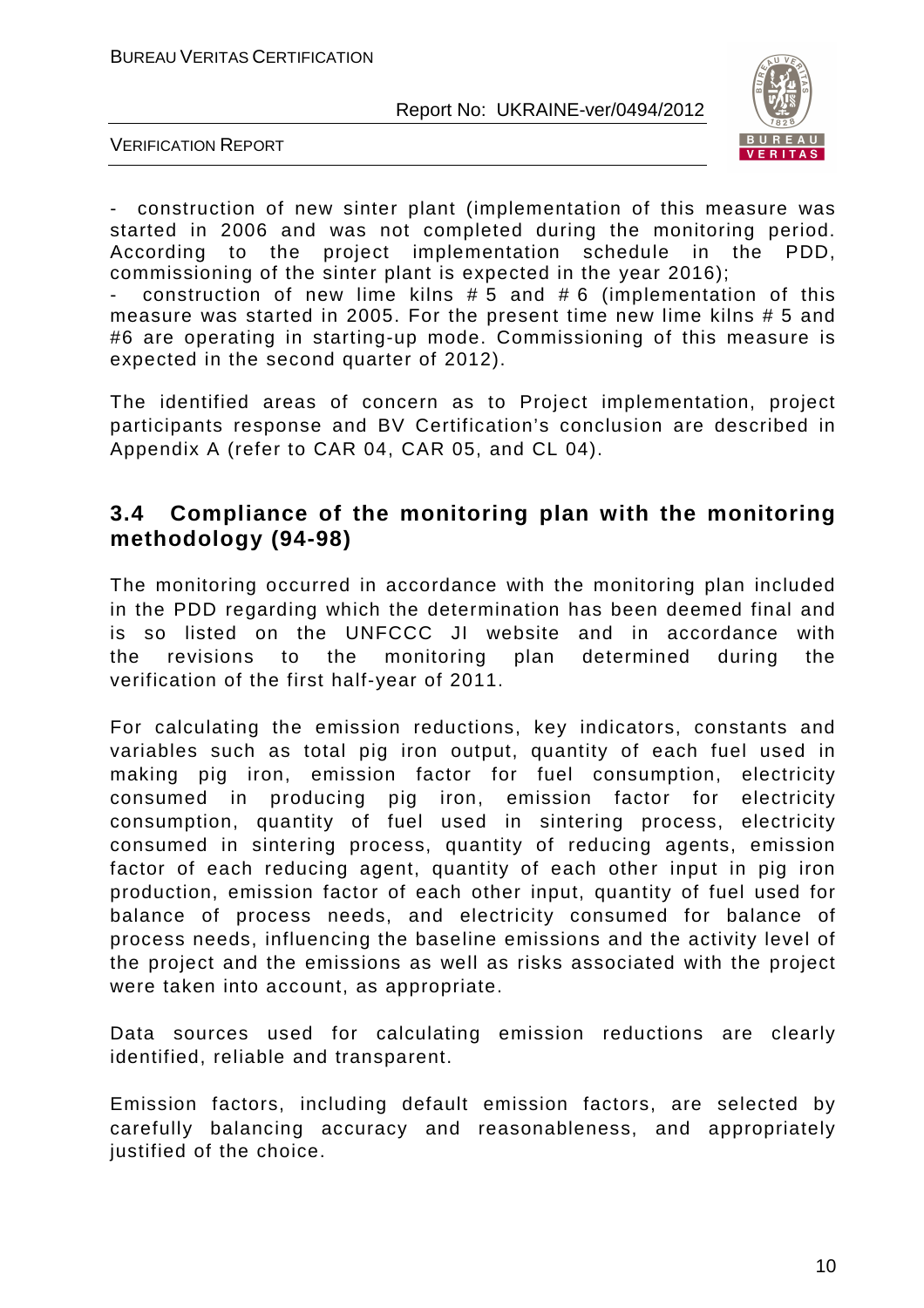

VERIFICATION REPORT

Monitoring report for the project (1 quarter of 2012) is already using specific values of carbon dioxide emission factors for fuel based on specific carbon content or calorific value of fuel. Emission factors from consumption of coal (anthracite), limestone and dolomite and for production of coke and iron pellets are based on IPCC data due to the fact that national data are not officially approved by the national designating entity. As soon as they are approved, the corresponding changes will be incorporated into the monitoring reports.

Taking into account that the project boundary of the JI project "Installation of a new waste heat recovery system at Alchevsk Coke Plant, Ukraine" (UA1000130 - registered under Track 1) includes blast-furnaces of AISW with respect to particular volumes of consumed dry blast-furnace coke, the  $CO<sub>2</sub>e$  emission reductions that were generated during the period of  $01/01/2012 - 31/03/2012$  due to component three (3) of mentioned above JI project were attributed to the leakages of GHG's.

Project line emissions are calculated as the result of multiplying the total volume of dry blast-furnace coke consumed in the blast-furnaces of AISW during the period of 01/01/2012 – 31/03/2012 by  $CO<sub>2</sub>e$  emission factor for coke.

Baseline emissions due to component three (3) were calculated based on such initial data as: volumes of consumed dry blast-furnace coke in the blast-furnaces of AISW and coke quality indicators  $(M_{10}, M_{25}, M_{80})$  for wetquenched and dry-quenched blast-furnace coke during the period of 01/01/2012 – 31/03/2012. JI specific approach, which is applied for calculation of baseline emissions due to component three (3), is demonstrated in the PDD of JI project "Installation of a new waste heat recovery system at Alchevsk Coke Plant, Ukraine".

Leakages of GHG emissions were calculated by subtracting total project line emissions generated by the JI project "Installation of a new waste heat recovery system at Alchevsk Coke Plant, Ukraine" from the baseline emissions that were generated by the component three (3) of the mentioned above project during the reporting period.

Leakages during the first quarter of 2012 are equal to 29 704 tonnes  $CO<sub>2</sub>e$ .

Mentioned above volume of leakages is based on actual data which can be proved by initial data from AISW and Alchevsk Coke Plant. The Excel-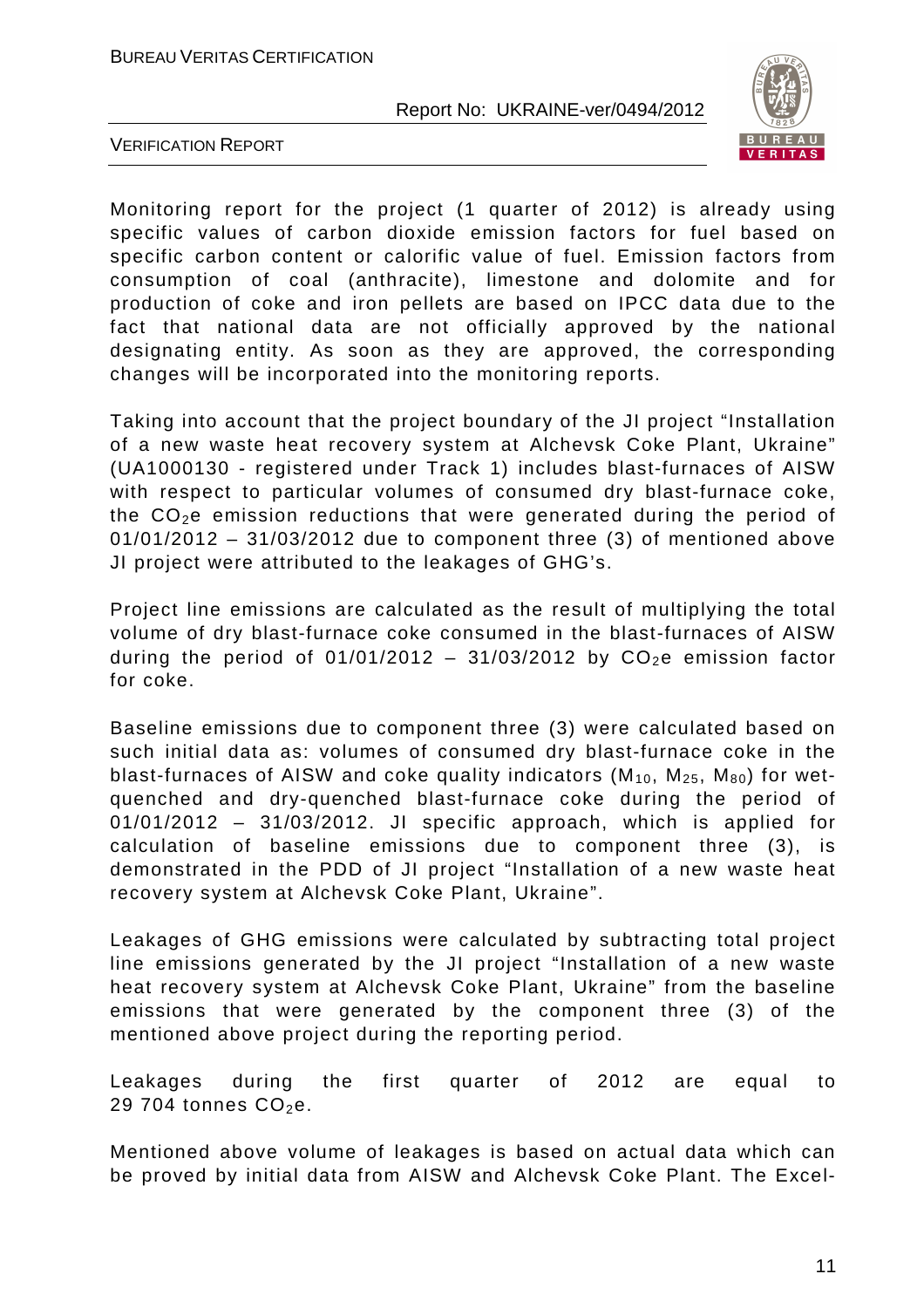

VERIFICATION REPORT

file with calculation of leakages, together with initial data from AISW and Alchevsk Coke Plant are provided to the verifier in order verify the mentioned above amount of leakages generated under this project.

The calculation of emission reductions is based on conservative assumptions and the most plausible scenarios in a transparent manner.

 The difference between the value of emission reductions that were actually generated during the first quarter of 2012 and emission reduction estimated in the registered PDD is caused by following reasons: the better improvement of raw materials quality that are used in pig iron production process, in particular, of its fraction content, hardness, abrasion, ash content, sulphur content as well as the level of impurities, iron content etc., and better technological improvements of pig iron production (melting) process than it was previously expected in the registered PDD; market influence on the replacement of coke by coal; implementation of energy efficiency measures which are described in registered PDD and ascribed to project boundaries etc.

The identified areas of concern as to Compliance of the monitoring plan with the monitoring methodology, project participants response and BV Certification's conclusion are described in Appendix A (refer to CAR 01, CAR 02, CL 03, CAR 03, CAR 06, CAR 07, CAR 08, CL 10, CAR 09, and CAR 10).

# **3.5 Revision of monitoring plan (99-100)**

Not applicable.

# **3.6 Data management (101)**

The data and their sources, provided in monitoring report, are clearly identified, reliable and transparent.

The implementation of data collection procedures is in accordance with the PDD and revised monitoring plan, including the quality control and quality assurance procedures. These procedures are mentioned in the section "References" of this report.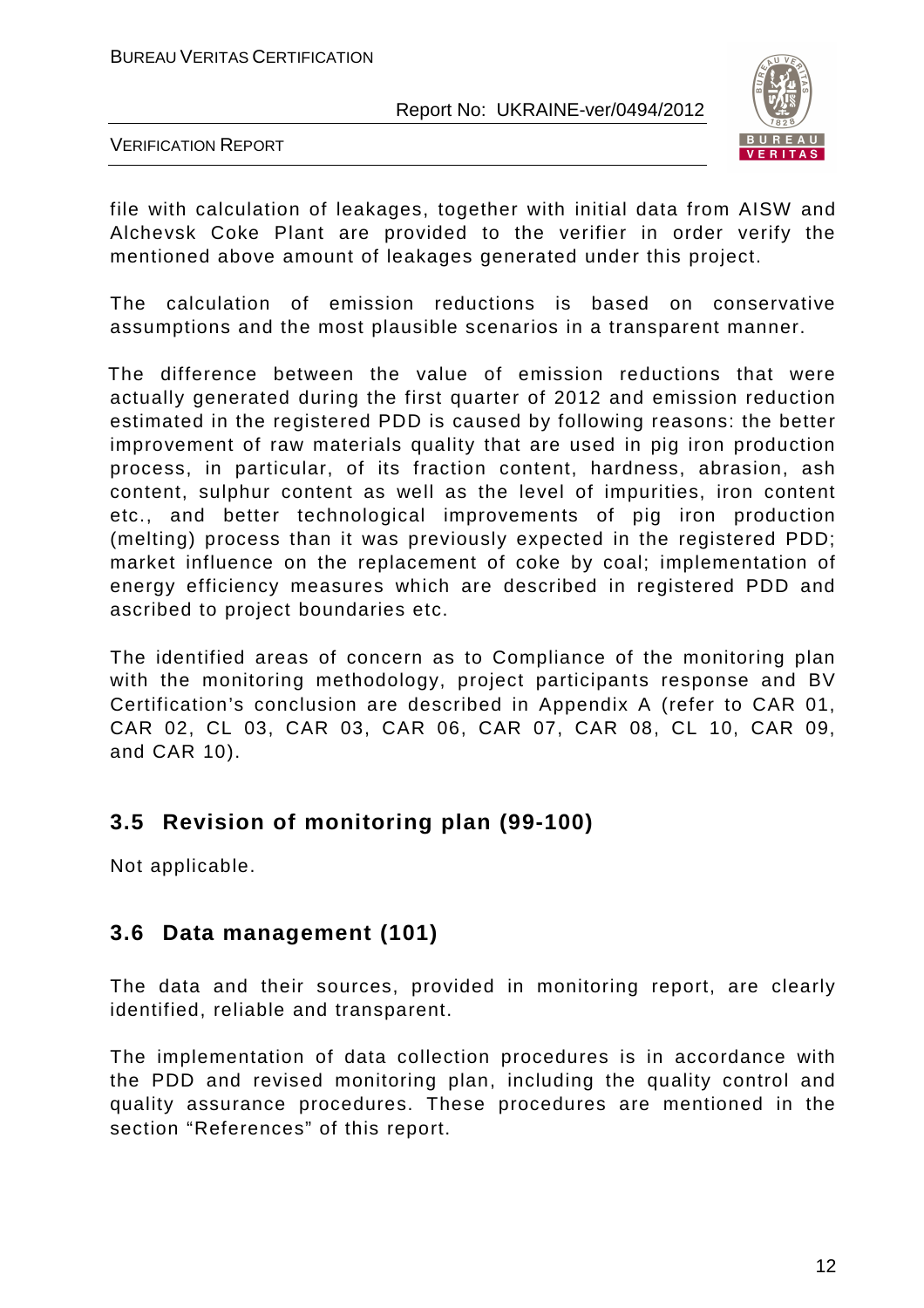

VERIFICATION REPORT

The monitoring of JI project indicators at AISW was realized on regular basis where the system of data collection on FER consumption was being used. The data needed for the monitoring of the project were collected during the process of normal equipment use. The production facilities of the plant were equipped with the measuring devices such as scales, meters and gas, water, steam, electricity consumption meters. The monitoring of the project formed an organic part of routine monitoring of manufacturing process. This allowed receiving data regarding the project continuously.

The Chief Metrological Specialist of the AISW was in charge for maintenance of the facilities and monitoring equipment as well as for their accuracy required by Regulation PP 229-Э-056-863/02-2005 of "Metrological services of the metallurgical mills" and by "Guiding Metrological Instructions". In case of defect, discovered in the monitoring equipment, the actions of the staff were determined in Guiding Metrological Instructions. The measurements were conducted constantly in automatic regime.

The data required to be monitored under the proposed JI project was routinely collected within the normal operations of the AISW. Together with this, data collection was an integral part of routine monitoring. Data was compiled in (i) day-to-day records, (ii) quarterly records, and (iii) annual records. Data were collected in the electronic database of AISW and in printed documents. All records where finally stored in Planning Department.

The revised monitoring plan that was finally determined in the verification report for the first half-year of 2011 was implemented by different specialists of the AISW under supervision of Chief Energy Specialist and managed by Director General of the Plant.

The measurement results were being used by the Chief power-engineering specialist department, by the services and technical staff of the Steel Mill. They were reflected in the technological instructions of production processes regime and also in the "Guiding Metrological Instructions" revised versions. The monitoring data reports and calculations were under the competence of the Chief power-engineering specialist assistant in accordance to the interior orders of the Steel Mill.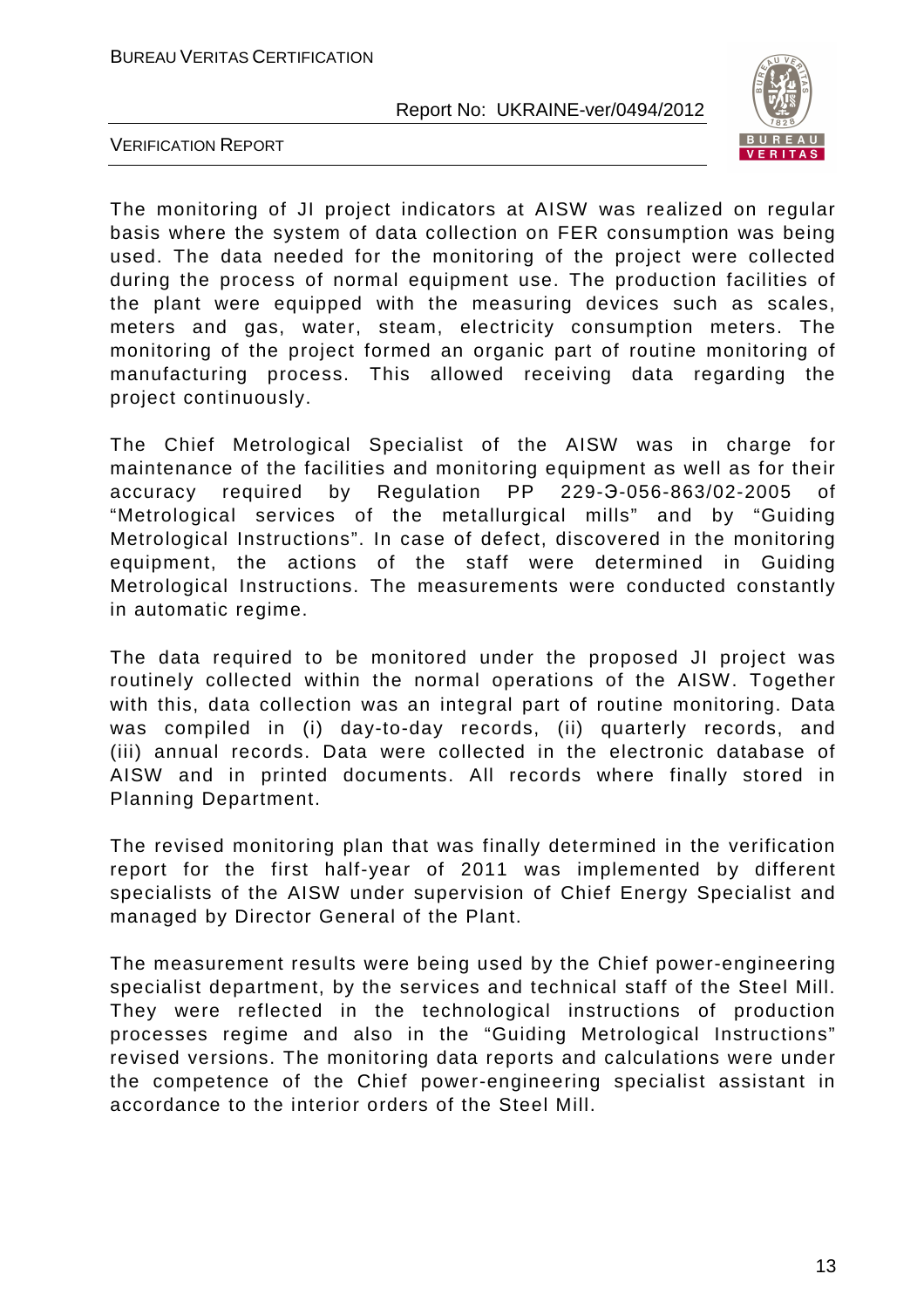

VERIFICATION REPORT

All main production shops and specialists of the plant were involved in preparation of monitoring report under coordination of Chief Energy Specialist.

With the project equipment introduction the workers of AISW have the opportunity to update their working skills, stimulated by the theoretical and practical trainings and studies to operate the project equipment that is implemented under the project at the Steel Mill. Thus during this monitoring period, the direction of AISW has organized staff professional training at sinter plant and blast-furnace shop under the programs of AISW staff professional training. The information note for chief engineer of AISW № 021/160 dated 10/05/2012 on staff professional training (during the first quarter of 2012) was provided to the verification team.

AISW used the accredited system of quality regulation according to the requirements of the ISO 9001 standard. In order to ensure the appropriate quality management system implementation the internal audits are conducted at the plant on monthly basis based on the AISW order # 864 of 27/12/2010. The department of quality management is responsible for the internal audit implementation at the plant and for the storage of the Reports on the results of the audits.

Thus during this monitoring period, (namely on 26/01/2012, 09/02/2012, 14/03/2012 and 26/03/2012) planned internal audits on compliance to the standard of ISO 9001:2000 Quality Management System were conducted at different departments of AISW. Reports on conducted internal audits № 1, № 15 and № 5 dated 14/02/2012, 30/03/2012 and 15/03/2012 were provided to the verification team. Report on the last conducted internal audit № 10 is not completed, but may be provided upon the verification team request after it will be completed.

The Guiding Metrological Instructions were developed in accordance with ISO 9001. They secured required level of accuracy by using monitoring equipment and by the possibility to crosscheck the data adequacy.

Monitoring equipment met the regulatory requirements of Ukraine regarding accuracy and measurement error. All the equipment used for monitoring purposes, were in line with national legislative requirements and standards and also with ISO 9001 standards. The accuracy of devices was guaranteed by the manufacturers; the error was calculated and confirmed by device certificates. All monitoring equipment was covered by the detailed verification (calibration) plan. The verification process was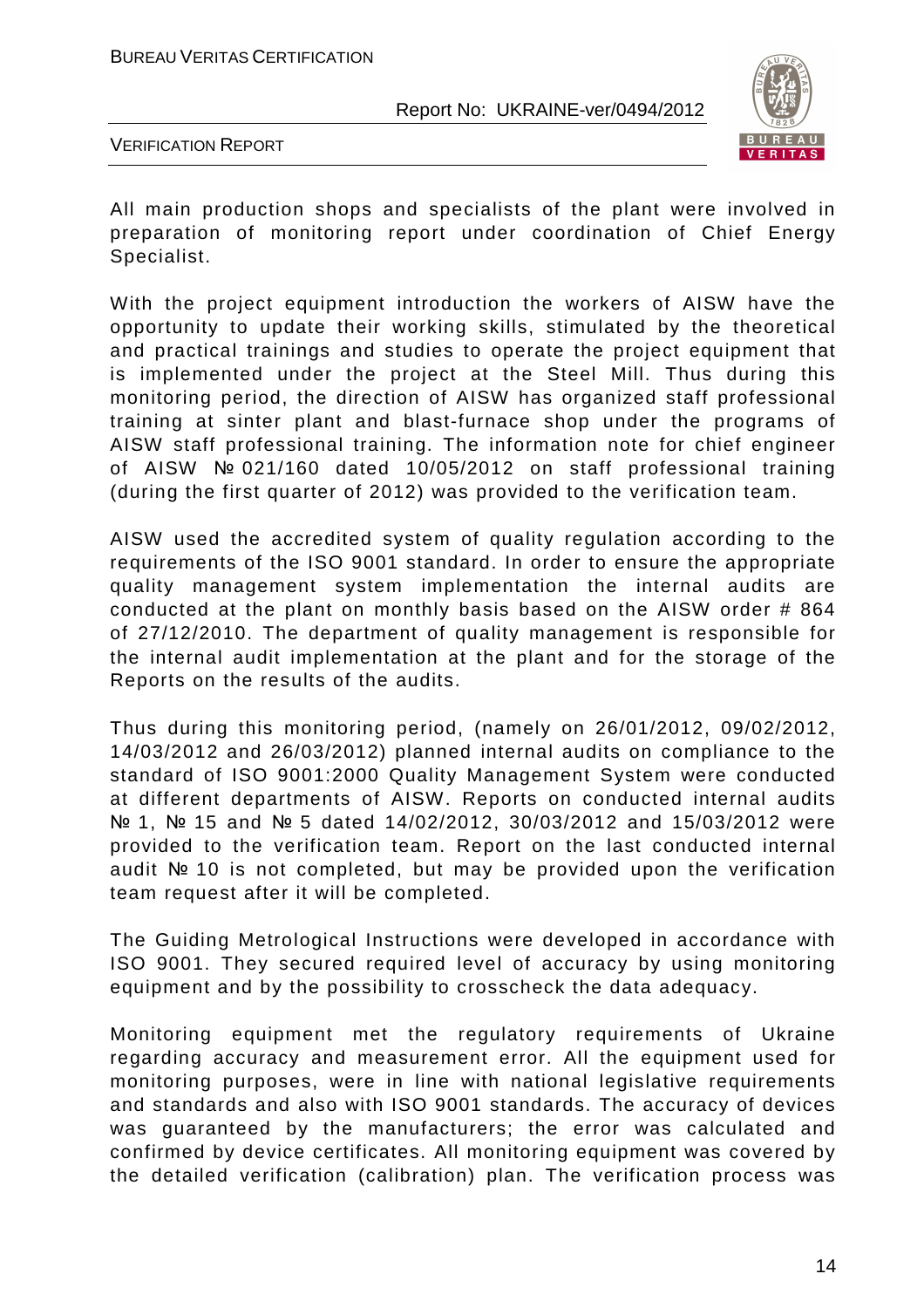

VERIFICATION REPORT

under strict control. All measuring equipment was included in the verification schedule and verified with established periodicity. According to the schedule of verification, all devices were in satisfactory condition. The documented instructions to operate the facilities were stored at the working places.

The environmental management standard ISO 14001 has been implemented and certified at AISW. The standard determines the procedures related to collection and archiving of data on environmental impacts within activity of the plant and, accordingly, the proposed project activity.

Thus, during the period from 30/01/2012 till 02/02/2012, internal audit on compliance to the standard of ISO 14001:2004 Environmental Management Systems was conducted. The report on deviations/remarks dated 02/02/2012 was provided to the verification team.

Also, the Occupational Health and Safety Management Systems BS OHSAS 18001:2007 was implemented at AISW in the scope of production of cast iron, steel, cast and rolled slabs, steel plate and bar section. The standard helps the plant to manage and control its occupational health and safety risks and to improve its occupational health and safety performance.

Thus, internal audit on compliance to the standard of BS OHSAS 18001:2007 Occupational Health and Safety Management Systems was conducted during 30/01/2012 – 02/02/2012. The report on deviations/remarks dated 02/02/2012 was provided to the verification team.

The monitoring procedures were quite comprehensible, because they had already been used at AISW for measuring input and output production parameters, and also for receiving data on level of FER and raw-materials consumption. The most effective accessible methods were used for the error minimization. Generally the error level was low for all parameters (varied between 0,5% and 2%) that were subjected to the monitoring. The uncertainty level for each monitoring parameter can be confirmed by the relevant passports for each monitoring equipment. Thus, the measurements uncertainty level corresponded with technologies, used in the production process, and was taken into the account when the data were taken from devices.

During this monitoring period some types of monitoring devices were changed in comparison with the types for the same monitoring devices indicated in the previous monitoring period. This was caused by the fact that electricity supply meters of the type CAЗУ have several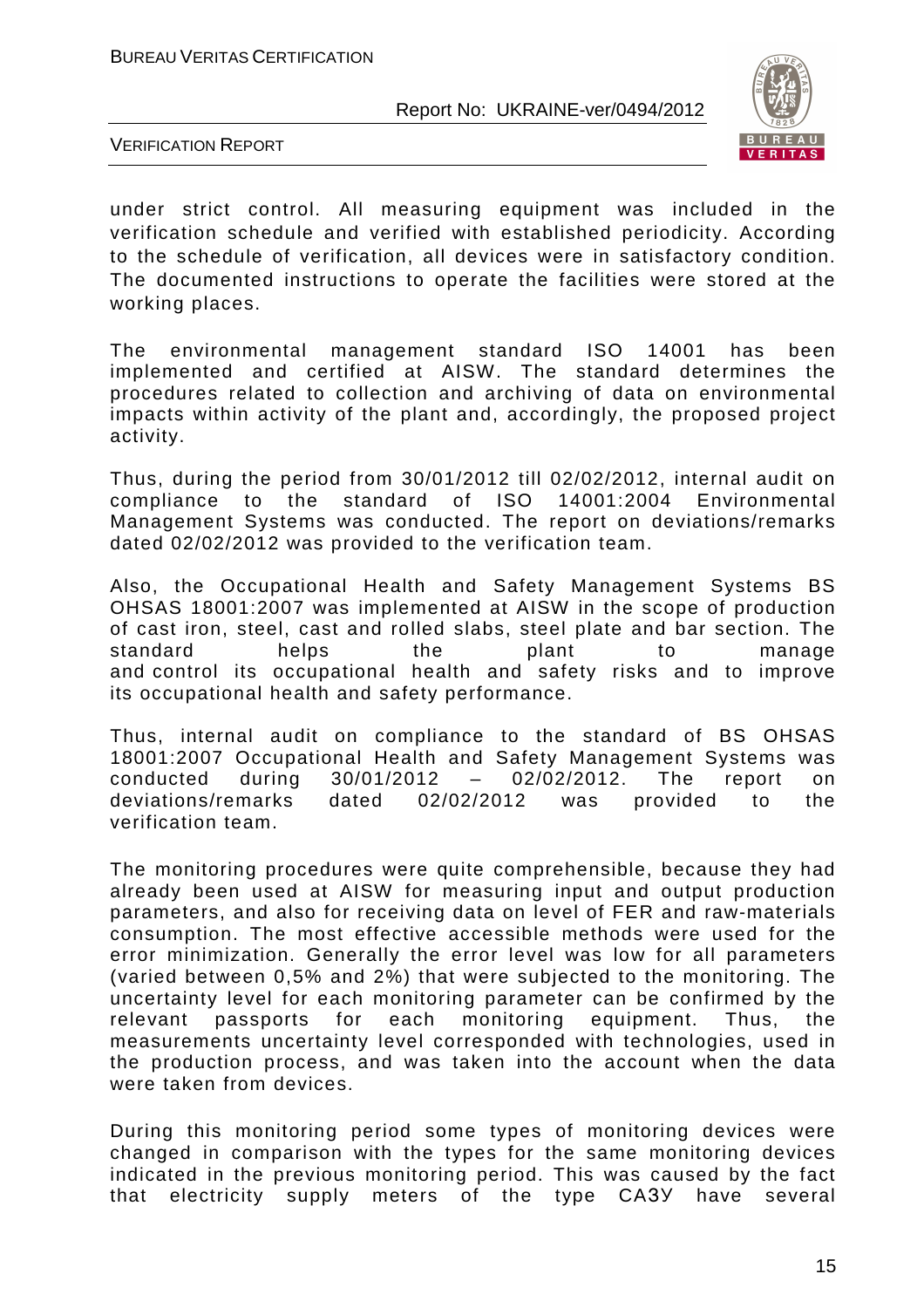

VERIFICATION REPORT

modifications, which characterize their constructional differences. In the same time, physical configuration, functions and technical characteristics of these electricity supply meters are identical. Such changes do not influence the quality and accuracy of measurements.

Also, during the first quarter of 2012 electricity supply meters in the electric substation # 31 were replaced and that was confirmed by the record in the aggregate journal for substation #31.

The evidence and records used for the monitoring are maintained in a traceable manner.

The data collection and management system for the project is in accordance with the PDD and the revision of the monitoring plan determined during the verification of first half-year of 2011.

The identified areas of concern as to Data management, project participants response and BV Certification's conclusion are described in Appendix A (refer to CL 01, CL 02, CL 07, CL 08, and CL 09).

# **3.7 Verification regarding programmes of activities (102- 110)**

Not applicable.

# **4 VERIFICATION OPINION**

Bureau Veritas Certification has performed the sixth periodic verification of the "Revamping of sintering and blast-furnace production at OJSC "Alchevsk Iron and Steel Works" Project in Ukraine, which applies JI specific approach. The verification was performed on the basis of UNFCCC criteria and host country criteria and also on the criteria given to provide for consistent project operations, monitoring and reporting.

The verification consisted of the following three phases: i) desk review of the monitoring report against the project design and the baseline and monitoring plan; ii) follow-up interviews with project stakeholders; iii) resolution of outstanding issues and the issuance of the final verification report and opinion.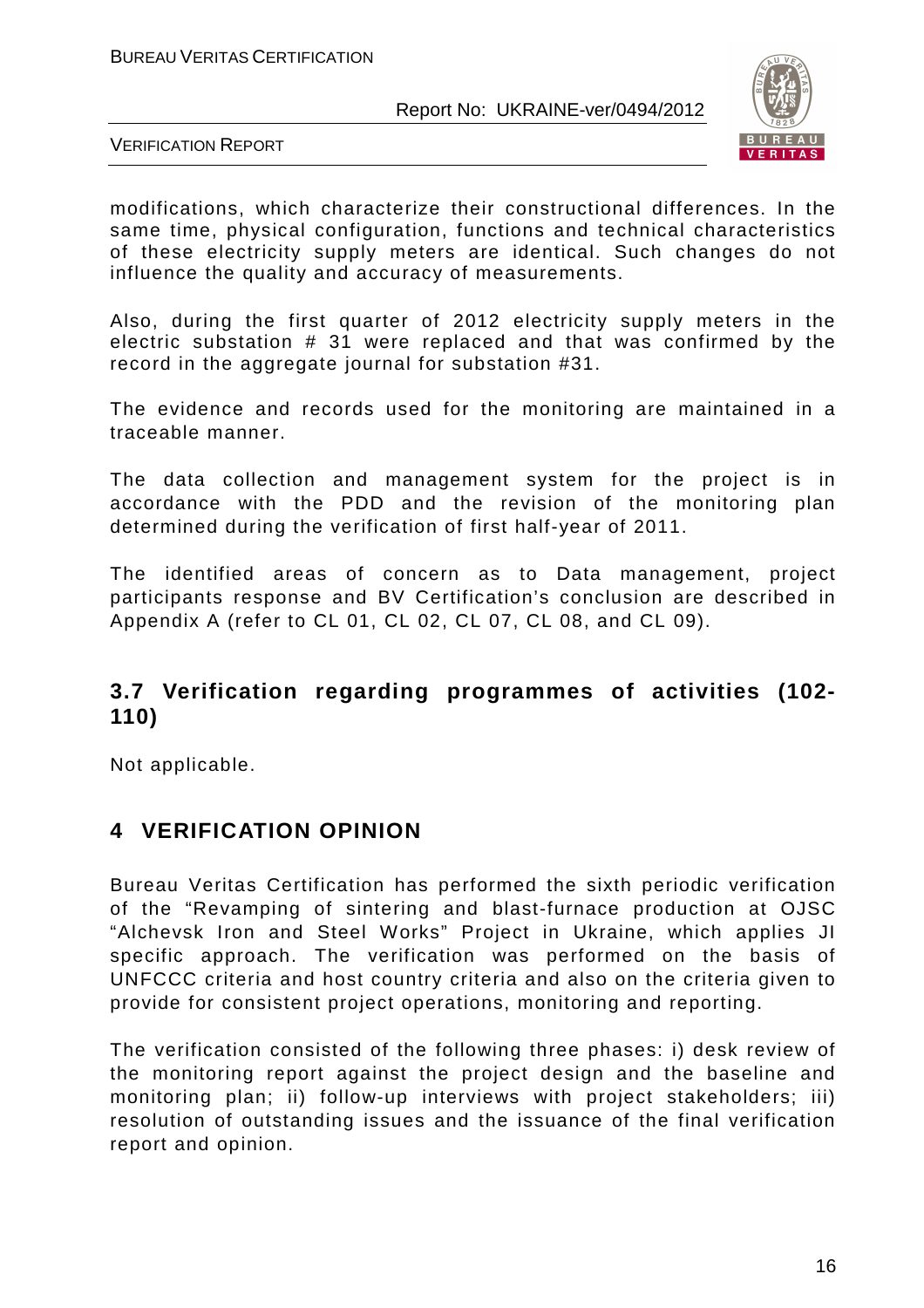

VERIFICATION REPORT

The management of PJSC "Alchevsk Iron and Steel Works" is responsible for the preparation of the GHG emissions data and the reported GHG emissions reductions of the project on the basis set out within the revised Monitoring Plan determined during the verification of first half-year of 2011. The development and maintenance of records and reporting procedures in accordance with that plan, including the calculation and determination of GHG emission reductions from the project, is the responsibility of the management of the project.

Bureau Veritas Certification verified the Project Monitoring Report version 2 for the reporting period as indicated below. Bureau Veritas Certification confirms that the project is implemented as per determined changes. Installed equipment being essential for generating emission reduction runs reliably and is calibrated appropriately. The monitoring system is in place and the project is generating GHG emission reductions.

Bureau Veritas Certification can confirm that the GHG emission reduction is accurately calculated and is free of material errors, omissions, or misstatements. Our opinion relates to the project's GHG emissions and resulting GHG emissions reductions reported and related to the approved project baseline and monitoring, and its associated documents. Based on the information we have seen and evaluated, we confirm, with a reasonable level of assurance, the following statement:

#### Reporting period: From 01/01/2012 to 31/03/2012

| Baseline emissions         | : 2918421 | tonnes CO <sub>2</sub> equivalent. |
|----------------------------|-----------|------------------------------------|
| Project emissions          | : 2293041 | tonnes CO <sub>2</sub> equivalent. |
| Leakages                   | 29 704    | tonnes CO <sub>2</sub> equivalent. |
| <b>Emission Reductions</b> | 595 676   | tonnes CO <sub>2</sub> equivalent. |

For the monitoring period  $(01/01/2012 - 31/03/2012)$ , total amount of emission reductions is 595 676 tonnes CO2 equivalent.

Project emissions and baseline emissions which are stated above are rounded by monitoring report developers to the whole figure and are based on calculations which are demonstrated in excel file attached to the monitoring report.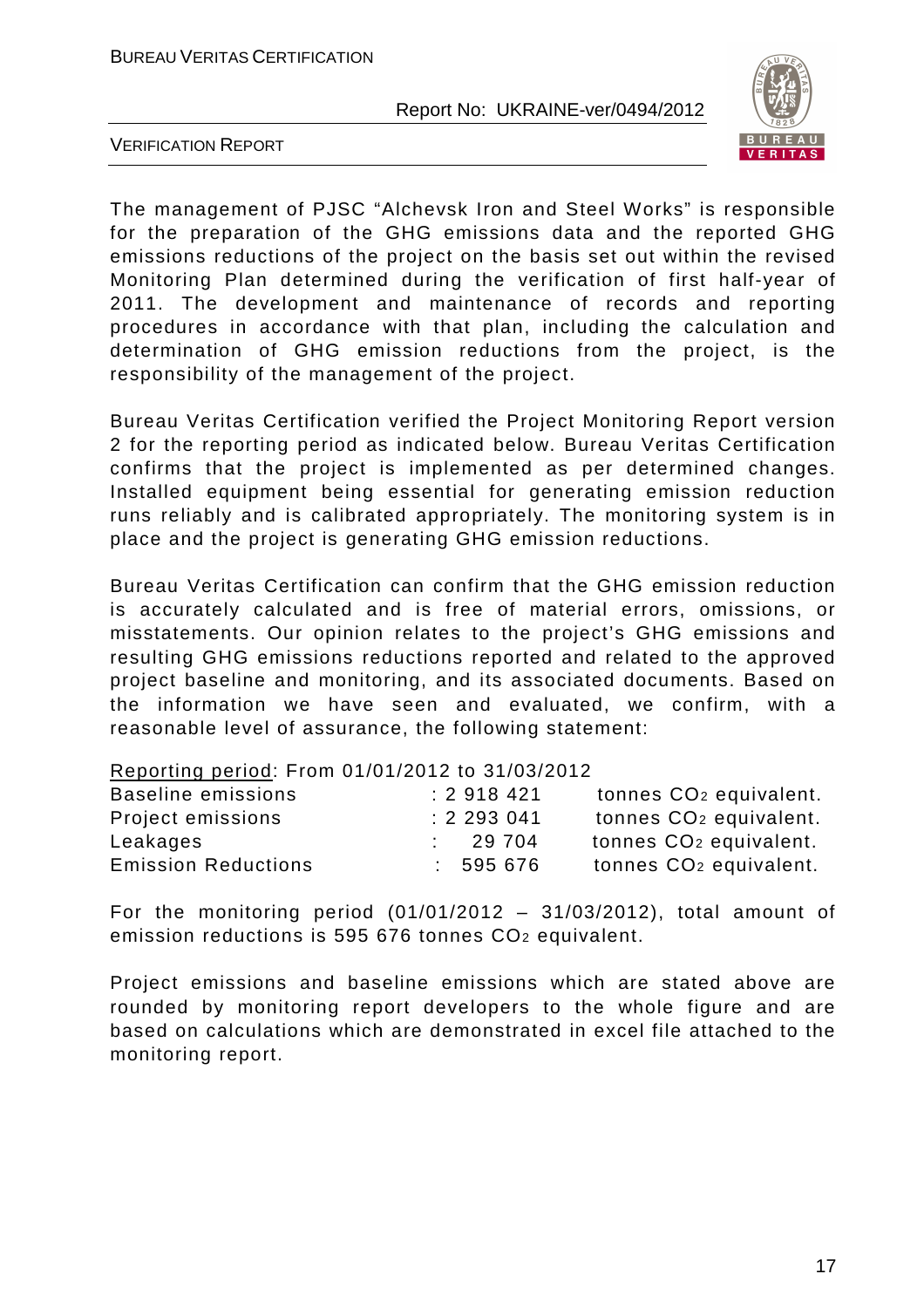

VERIFICATION REPORT

# **5 REFERENCES**

#### **Category 1 Documents:**

Documents provided by Institute for Environment and Energy Conservation that relate directly to the GHG components of the project.

- /1/ PDD "Revamping of sintering and blast-furnace production at OJSC "Alchevsk Iron and Steel Works", version 4 dated 14/04/2011
- /2/ Decree of Cabinet of Ministers of Ukraine #206, dated 22/02/2006
- /3/ Monitoring Report "Revamping of sintering and blast-furnace production at OJSC "Alchevsk Iron and Steel Works" (1<sup>st</sup> quarter 2012), version 1 dated 08/05/2012
- /4/ Monitoring Report "Revamping of sintering and blast-furnace production at OJSC "Alchevsk Iron and Steel Works" (1<sup>st</sup> quarter 2012), version 2 dated 30/05/2012
- /5/ Excel-file "ER-Revamping of sintering and blast-furnace production at OJSC "Alchevsk Iron and Steel Works"
- /6/ Verification Report "Revamping of sintering and blast-furnace production of OJSC "Alchevsk Iron and Steel Works" (01/01/2011 – 30/06/2011), version 03 of 25/09/2011
- /7/ Monitoring Report "Revamping of sintering and blast-furnace production at OJSC "Alchevsk Iron and Steel Works" (01/01/2011- 30/06/2011), version 2 of 14/09/2011 (with the revised monitoring plan included in the monitoring plan)
- /8/ Letter of Endorsement № 1806/23/7 on the JI project "Revamping of sintering and blast-furnace production at OJSC "Alchevsk Iron and Steel Works" dated November, 09, 2010 issued by National Environmental Investment Agency of Ukraine
- /9/ Declaration of Approval 2011JI14 on the JI project "Revamping of sintering and blast-furnace production at OJSC "Alchevsk Iron and Steel Works" issued by Ministry of Economic Affairs, Agriculture and Innovation dated 10/05/2011
- /10/ Letter of Approval #1155/23/7 on the JI project "Revamping of sintering and blast-furnace production at OJSC "Alchevsk Iron and Steel Works" issued by National Environmental Investment Agency of Ukraine dated 11/05/2011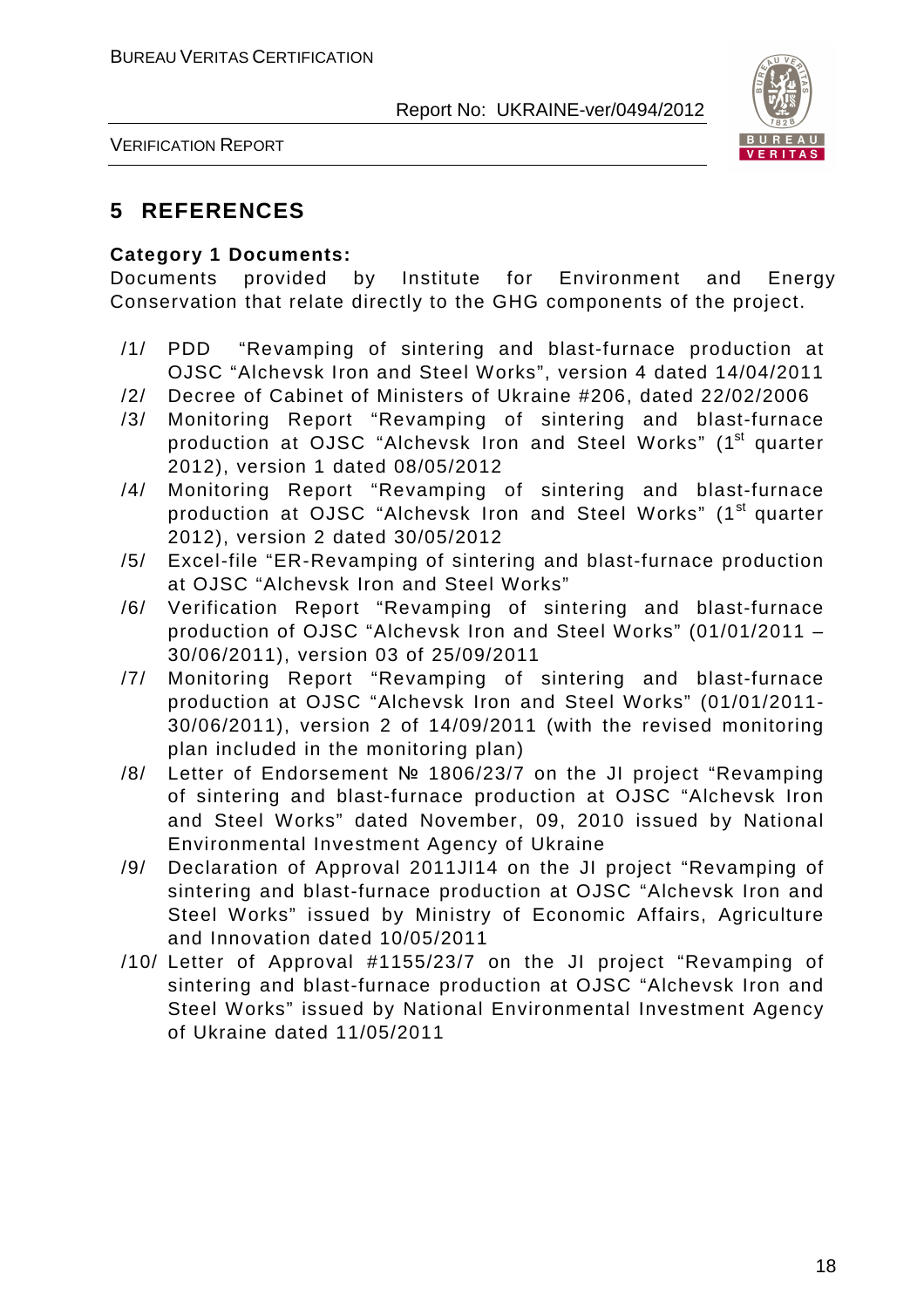

VERIFICATION REPORT

#### **Category 2 Documents:**

Background documents related to the design and/or methodologies employed in the design or other reference documents.

- /1/ Glossary of JI terms, version 03, JISC.
- /2/ Guidance on Criteria for Baseline Setting and Monitoring, version 03, JISC.
- /3/ JISC "Clarification regarding the public availability of documents under the verification procedure under the Joint Implementation Supervisory Committee", version 03
- /4/ Report on internal audit # 10 conducted 26/03/2012
- /5/ Audit plan on quality management system conformity dated 05/03/2012
- /6/ Nonconformity protocol # 1 dated 26/03/2012
- /7/ Nonconformity protocol # 2 dated 26/03/2012
- /8/ Nonconformity protocol # 3 dated 26/03/2012
- /9/ Nonconformity protocol # 4 dated 26/03/2012
- /10/ Nonconformity protocol # 5 dated 26/03/2012
- /11/ Nonconformity protocol # 6 dated 26/03/2012
- /12/ Pie chart on natural gas consumption, BF # 5 dated 10/02/2012
- /13/ Pie chart on natural gas consumption, BF # 5 dated 26/03/2012
- /14/ Pie chart on natural gas consumption, BF # 5 dated 05/01/2012
- /15/ Electricity balance sheet (networks and substations department) for February 2012
- /16/ Technical report for January 2012. Alchevsk Coke Plant
- /17/ Technical report for March 2012. Alchevsk Coke Plant
- /18/ Technical report for February 2012. Alchevsk Coke Plant
- /19/ Coke quality certificate dated 07/01/2012
- /20/ Coke quality certificate dated 16/01/2012
- /21/ Coke quality certificate dated 28/02/2012
- /22/ Coke quality certificate dated 09/03/2012
- /23/ Coke quality certificate dated 20/03/2012
- /24/ Form 2-ТП (air). Report on air protection for the 1st quarter 2012
- /25/ Pie charts of natural gas consumption for 1st quarter 2012
- /26/ Coke gas balance sheet of PJSC "Alchevsk Iron and Steel Mill" for January, February, March 2012
- /27/ Actual calculation for January, February, March 2012 (sinter plant)
- /28/ Report on internal audit # 5 dated 15/03/2012 (crimping shop). Audit plan. Audit protocols # 1, 2 dated 09/02/2012
- /29/ Information note # 021/160 dated 10/05/2012 on training of personnel of Sinter Plant, Blast-Furnace Shop and Oxygenconverter Shop in the 1st quarter 2012
- /30/ Report on internal audit # 1 dated 14/02/2012 (Chief powerengineering specialist department). Audit plan dated 19/01/2012.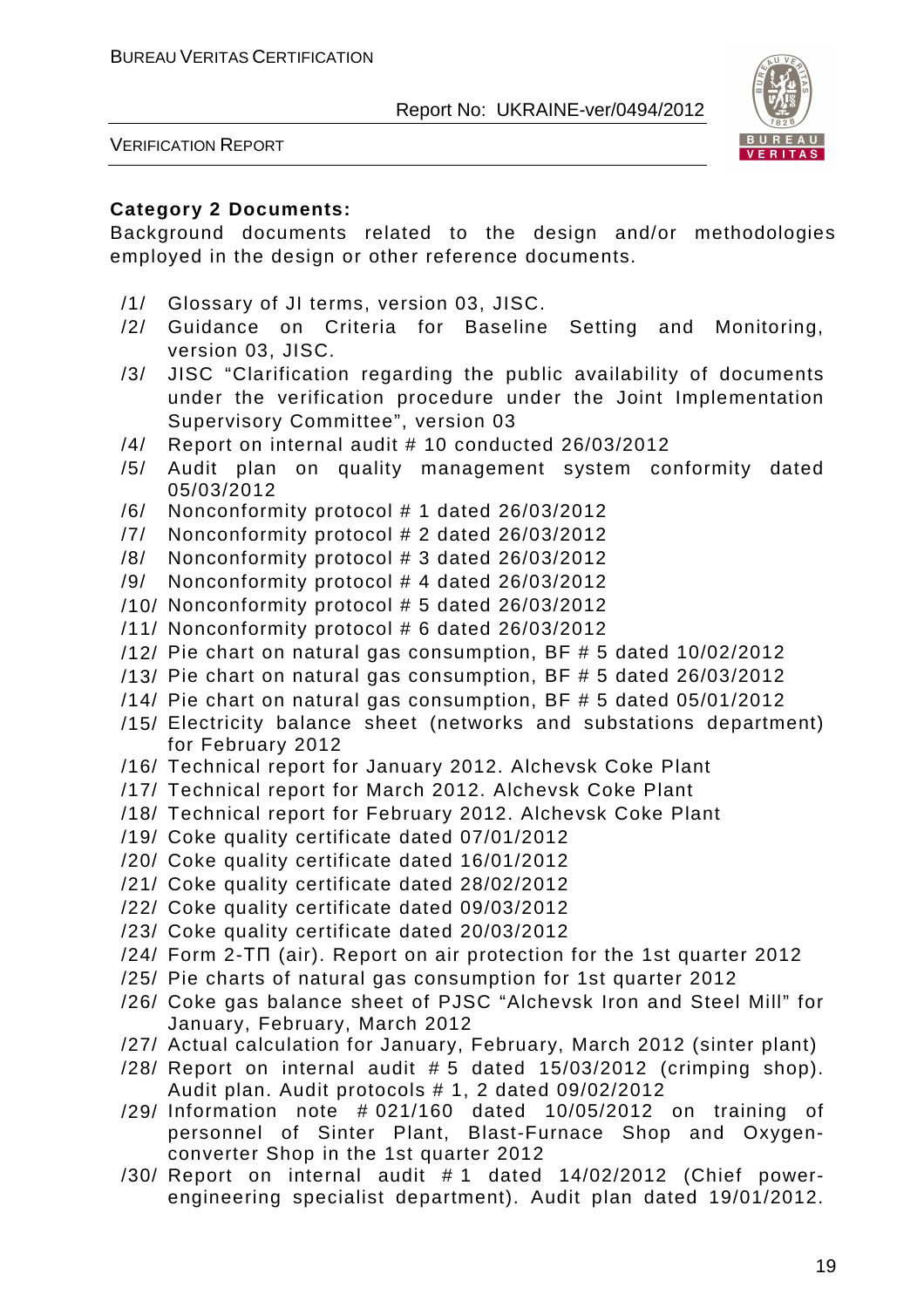



Audit protocol # 1 dated 26/01/2012

- /31/ Report on internal audit # 15 dated 30/03/2012 (Electrical and technical laboratory). Audit plan dated 06/03/2012. Audit protocols # 1-6 dated 14/03/2012
- /32/ Passport on strain gauge scales, fabrication # 61. Last calibration date–13/09/2011
- /33/ Passport on strain gauge scales, fabrication # 15. Last calibration date–13/09/2011
- /34/ Passport on strain gauge scales, fabrication # 213. Last calibration date–12/12/2011
- /35/ Passport on measuring channel, fabrication # 02320193 (BF1, natural gas consumption). Last calibration date–05/09/2011
- /36/ Passport on registration device, fabrication # 51458 (BF3, natural gas consumption). Last calibration date–22/02/2012
- /37/ Passport on pressure transducer (gaseous unit), fabrication # 01522624. Last calibration date–22/02/2012
- /38/ Passport on pressure transducer, fabrication # 05900228 (BF4, natural gas consumption). Last calibration date–13/01/2012
- /39/ Passport on registration device, fabrication # 22526 (BF4, natural gas consumption). Last calibration date–13/01/2012
- /40/ Passport on registration device, fabrication # 10334 (BF5, natural gas consumption). Last calibration date–05/08/2011
- /41/ Passport on pressure transducer, fabrication # 000225 (BF5, natural gas consumption). Last calibration date–23/08/2010
- /42/ Passport on pressure transducer, fabrication # 295315 (CHP, natural gas consumption). Last calibration date–07/06/2011
- /43/ Passport on pressure transducer, fabrication # 495684 (BF1, natural gas consumption). Last calibration date–10/04/2012
- /44/ Passport on multiple channel device, fabrication # 300-0502 (BF1)
- /45/ Statement dated 30/06/2010 on measuring device conservation, fabrication # 331200 0220 (BF3)
- /46/ Passport on power meter, fabrication # 023867. Last calibration date–12/07/2010
- /47/ Passport on power meter, fabrication # 208209. Last calibration date–10/01/2012
- /48/ Passport on power meter, fabrication # 115623. Last calibration date–12/11/2010
- /49/ Passport on power meter, fabrication # 084840. Last calibration date–11/10/2010
- /50/ Aggregate logbook of substation # 31 (record on replacement of device, fabrication  $#669248$ , by device, fabrication  $#085323$ , record on replacement of device, fabrication # 845858, by device, fabrication # 821109)
- /51/ Passport on power meter, fabrication # 730277. Last calibration date–10/02/2012
- /52/ Passport on power meter, fabrication # 085327. Last calibration date–10/02/2012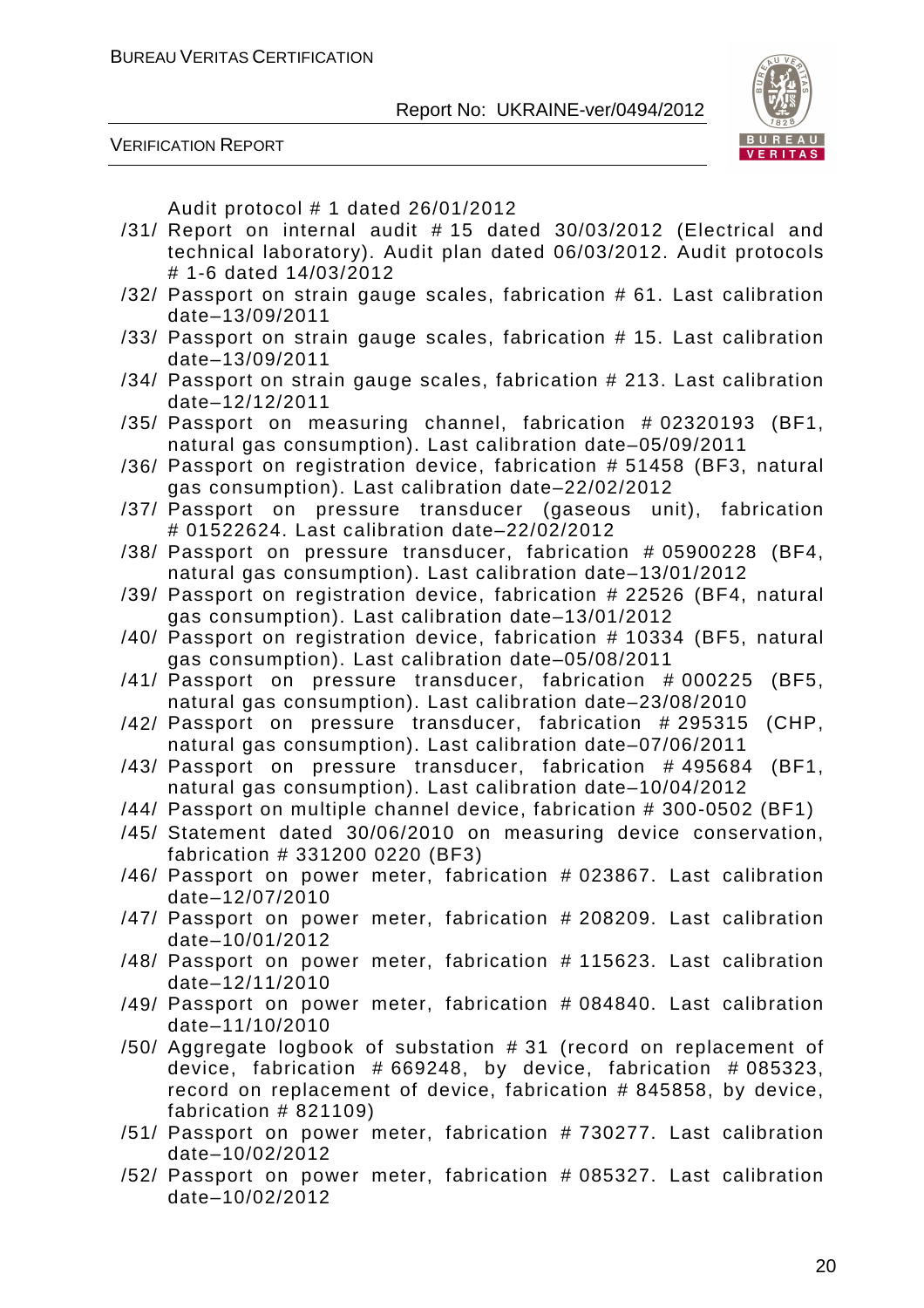

#### VERIFICATION REPORT

| /53/ Passport on power meter, fabrication # 112022. Last calibration                                                                                                                                 |  |
|------------------------------------------------------------------------------------------------------------------------------------------------------------------------------------------------------|--|
| date-10/01/2012                                                                                                                                                                                      |  |
| /54/ Passport on power meter, fabrication # 908676. Last calibration<br>date-10/01/2012                                                                                                              |  |
| /55/ Passport on power meter, fabrication # 862947. Last calibration<br>date-10/04/2012                                                                                                              |  |
| /56/ Passport on power meter, fabrication # 043426. Last calibration                                                                                                                                 |  |
| date-10/04/2012<br>/57/ Passport on power meter, fabrication # 686790. Last calibration                                                                                                              |  |
| date-30/03/2012<br>/58/ Passport on power meter, fabrication # 954652. Last calibration                                                                                                              |  |
| date-17/01/2012<br>/59/ Passport on power meter, fabrication #716010. Last calibration                                                                                                               |  |
| date-17/08/2010<br>/60/ Passport on power meter, fabrication # 890182. Last calibration                                                                                                              |  |
| date-03/04/2012<br>/61/ Passport on power meter, fabrication # 222604. Last calibration                                                                                                              |  |
| date-01/02/2012<br>/62/ Passport on power meter, fabrication # 005428005. Last calibration                                                                                                           |  |
| date-09/09/2011<br>/63/ Passport on power meter, fabrication # 006458905. Last calibration                                                                                                           |  |
| date-05/01/2011                                                                                                                                                                                      |  |
| /64/ Passport on power meter, fabrication # 821109. Last calibration<br>date-20/01/2012                                                                                                              |  |
| /65/ Passport on power meter, fabrication # 085323. Last calibration<br>date-13/01/2011                                                                                                              |  |
| /66/ Statement #1-38 of special commission on acceptance of units<br>mounting and finished by construction objects "Expansion of<br>limestone burning district" of converter plant complex 2nd stage |  |
| /67/ Concealed works acceptance act (insulation of activating air<br>pipelines to furnace # 6 injector) dated January 2012                                                                           |  |
| /68/ Concealed works acceptance act (insulation of 219 mm exhaust air<br>pipelines to furnace # 6 upper burner) dated January 2012                                                                   |  |
| /69/ Concealed works acceptance act (insulation of 711 mm activating<br>air pipelines to furnace # 6 air duct) dated January 2012                                                                    |  |
| /70/ Concealed works acceptance act (insulation furnace #6 K-11<br>process vent) dated January 2012                                                                                                  |  |
| /71/ Quality certificate # 1901 dated 29/02/2012 galvanized sheet steel                                                                                                                              |  |
| /72/ Certificate # 126 dated 02/02/2012 of dust and gas handling units<br>operator (Maryna Liashenko)                                                                                                |  |
| /73/ Certificate # 258 dated 15/02/2012 of dust and gas handling units<br>operator (Svitlana Sokolenko)                                                                                              |  |
| /74/ Certificate # 257 dated 17/02/2012 of dust and gas handling units                                                                                                                               |  |
| operator (Halyna Batur)<br>/75/ Certificate #139 dated 02/02/2012 of dust and gas handling units                                                                                                     |  |
| operator (Viktoriia Prykhodko)                                                                                                                                                                       |  |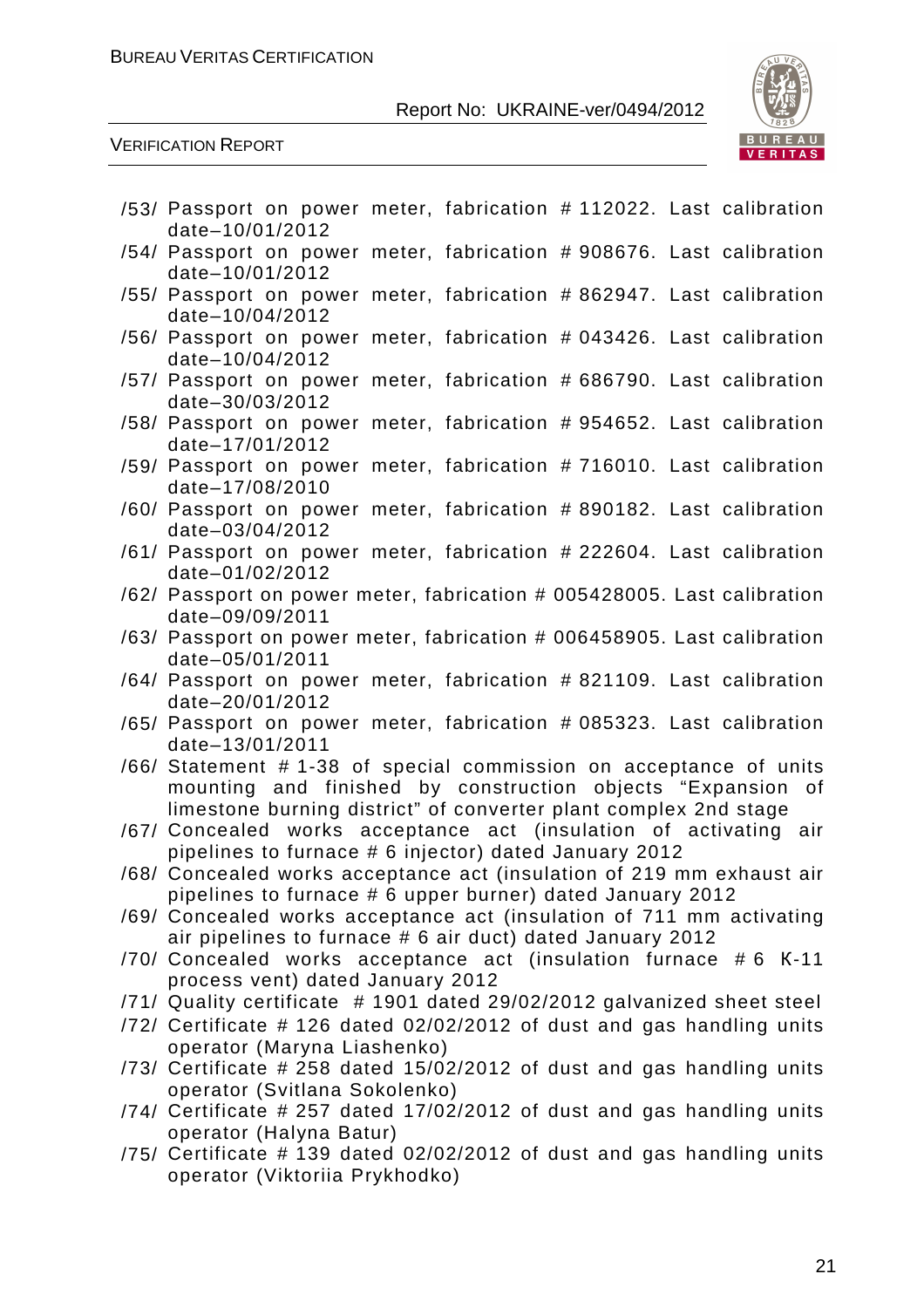

VERIFICATION REPORT

| /76/ Certificate #133 dated 01/02/2012 of dust and gas handling units                                                      |
|----------------------------------------------------------------------------------------------------------------------------|
| operator (Nataliia Yakymenko)<br>/77/ Report on deviation/comment #1 dated 02/02/2012, issued<br>by<br>TÜV Thüringen e. V. |
| /78/ Report on deviation/comment #2 dated 02/02/2012, issued<br>by<br>TÜV Thüringen e. V.                                  |
| /79/ Report on deviation/comment #3 dated 02/02/2012, issued by<br>TÜV Thüringen e. V.                                     |
| /80/ Report on deviation/comment #4 dated 02/02/2012, issued by<br>TÜV Thüringen e. V.                                     |
| /81/ Report on deviation/comment #5 dated 02/02/2012, issued<br>by<br>TÜV Thüringen e. V.                                  |
| /82/ Report on deviation/comment #6 dated 02/02/2012, issued<br>by<br>TÜV Thüringen e. V.                                  |
| /83/ Report on deviation/comment #7 dated 02/02/2012, issued<br>by<br>TÜV Thüringen e. V.                                  |
| /84/ Report on deviation/comment #8 dated 02/02/2012, issued<br>by<br>TÜV Thüringen e. V.                                  |
| /85/ Report on deviation/comment #9 dated 02/02/2012, issued by<br>TÜV Thüringen e. V.                                     |
| /86/ Blast-furnace gas balance sheet of PJSC "Alchevsk Iron and Steel<br>Mill" for February 2012                           |
| /87/ Blast-furnace gas balance sheet of PJSC "Alchevsk Iron and Steel<br>Mill" for March 2012                              |
| /88/ Electricity balance sheet (networks and substations department)<br>for January 2012                                   |
| /89/ Electricity balance sheet (networks and substations department)<br>for March 2012                                     |
| /90/ Summarized data for the period from 01/01/2012 to 31/03/2012<br>(sinter plant)                                        |
| /91/ Summarized data for the period from 01/01/2012 to 31/03/2012<br>(blast-furnace shop)                                  |
| /92/ Summarized data for the period from 01/01/2012 to 31/03/2012<br>(oxygen-converter shop)                               |
| /93/ Protocol # 201 dated 07/03/2012 on qualification commission<br>session of sinter plant                                |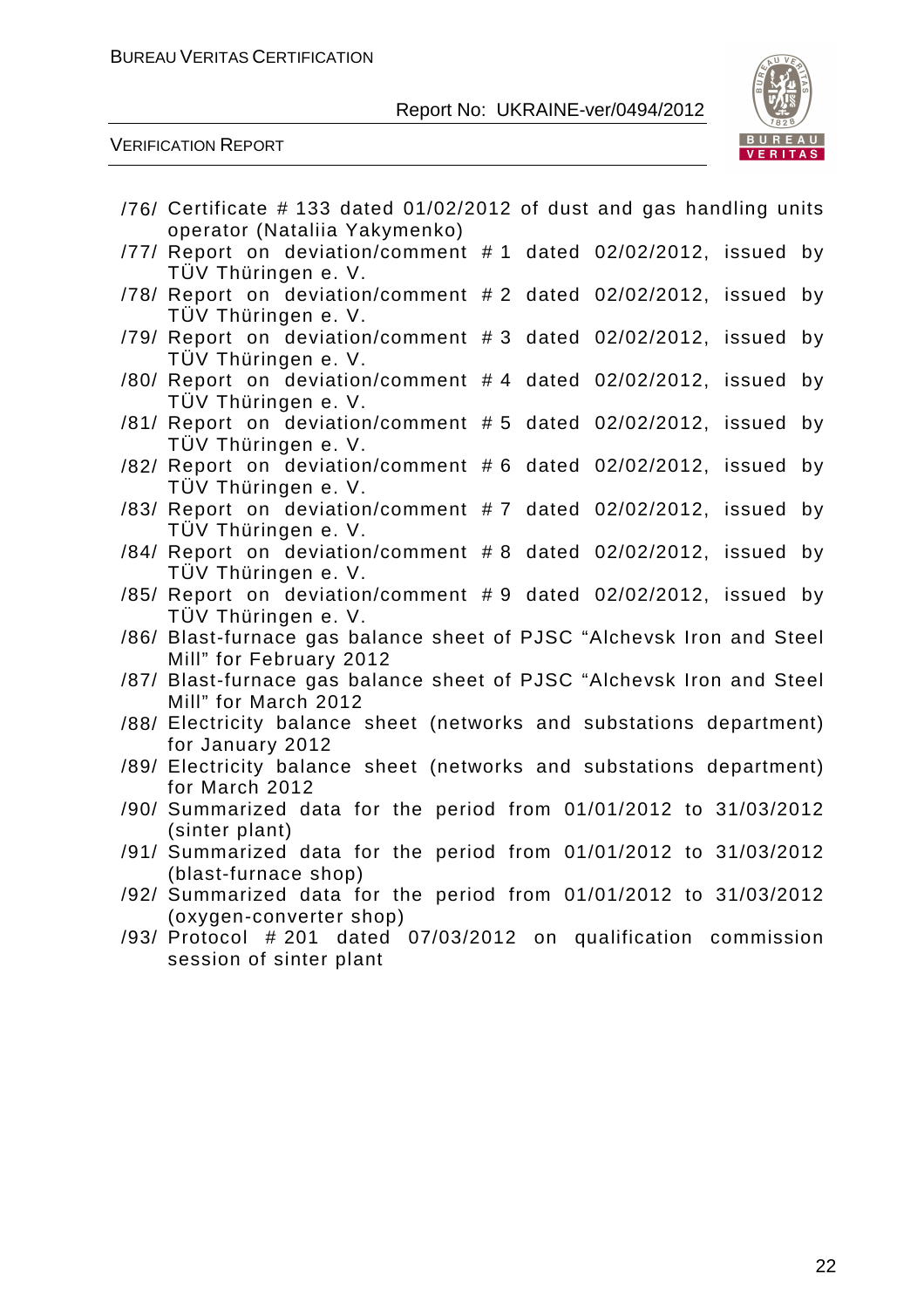

VERIFICATION REPORT

#### **Persons interviewed:**

List persons interviewed during the verification or persons that contributed with other information that are not included in the documents listed above.

- /1/ R. Zaporozhets metrology engineer of control measurement equipments and apparatus shop at PJSC "AISW"
- /2/ P. Sydorov chief metrologist, head of control measurement equipments and apparatus shop at PJSC "AISW"
- $/3/$  O. Tymoshenko deputy head of the shop of weighted economy and technologies
- /4/ L. Iaroshenko engineer on metrology of central weighting economy
- /5/ O. Adamchuk engineer of central quality laboratory
- /6/ S. Sbitniev deputy head of technical department at PJSC "AISW"
- /7/ A. Skliar deputy head of sinter laboratory
- /8/ M. Krasnonos head of environmental protection department
- /9/ S. Bondar deputy chief power engineer
- /10/ V. Komarov head of electrical and technical laboratory
- /11/ S. Medkova head of training department
- /12/ T. Goncharenko lead specialist of planned-economic department
- /13/ G. Bremze deputy chief engineer at PJSC "AISW"
- /14/ Y. Babych specialist of Institute for Environment and Energy Conservation Ltd.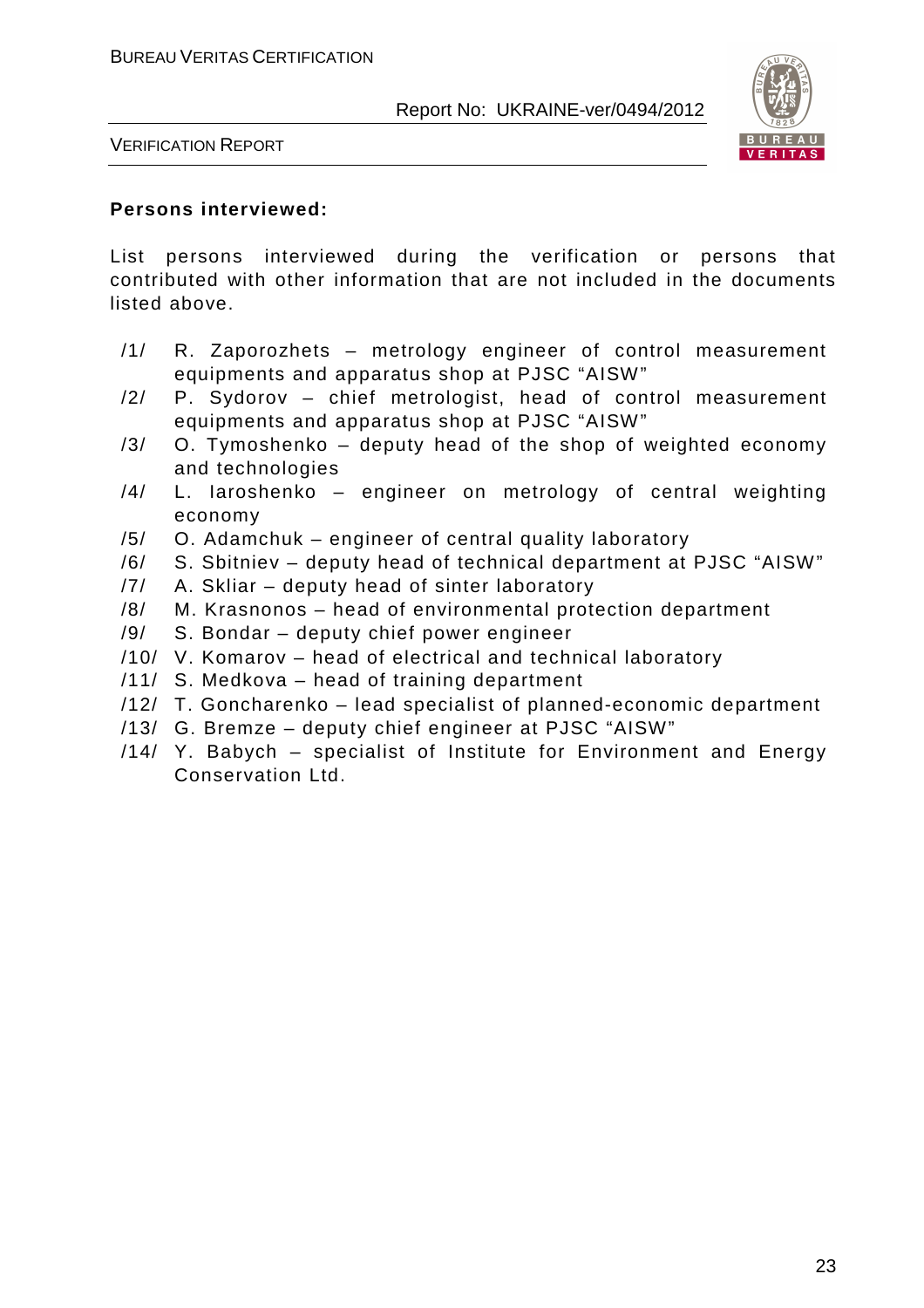

#### VERIFICATION REPORT

#### APPENDIX A: VERIFICATION PROTOCOL

### **BUREAU VERITAS CERTIFICATION HOLDING SAS**

**Check list for verification, according to the JOINT IMPLEMENTATION DETERMINATION AND VERIFICATION MANUAL (Version 01)** 

| <b>DVM</b> | <b>Check Item</b>                                                                                                                                                                                                   | Initial finding                                                                                                                                                                                                       | <b>Draft</b>    | <b>Final</b>    |
|------------|---------------------------------------------------------------------------------------------------------------------------------------------------------------------------------------------------------------------|-----------------------------------------------------------------------------------------------------------------------------------------------------------------------------------------------------------------------|-----------------|-----------------|
| Paragr     |                                                                                                                                                                                                                     |                                                                                                                                                                                                                       | <b>Conclusi</b> | <b>Conclusi</b> |
| aph        |                                                                                                                                                                                                                     |                                                                                                                                                                                                                       | on              | on              |
|            | <b>Project approvals by Parties involved</b>                                                                                                                                                                        |                                                                                                                                                                                                                       |                 |                 |
| 90         | project approval when submitting $\vert$ 2011JI14 of 10/05/2011).<br>the first verification report to the<br>secretariat for publication in<br>accordance with paragraph 38 of<br>the JI guidelines, at the latest? | Has the DFPs of at least one The DFP of Netherlands has issued a<br>Party involved, other than the written project approval for the project<br>host Party, issued a written (Ministry of Economic Affairs, reference: | OK.             | <b>OK</b>       |
| 91         | project  <br>Are<br>all<br>the<br>written<br>approvals by Parties involved involved are unconditional.<br>unconditional?                                                                                            | All the written project approvals by Parties                                                                                                                                                                          | OK.             | <b>OK</b>       |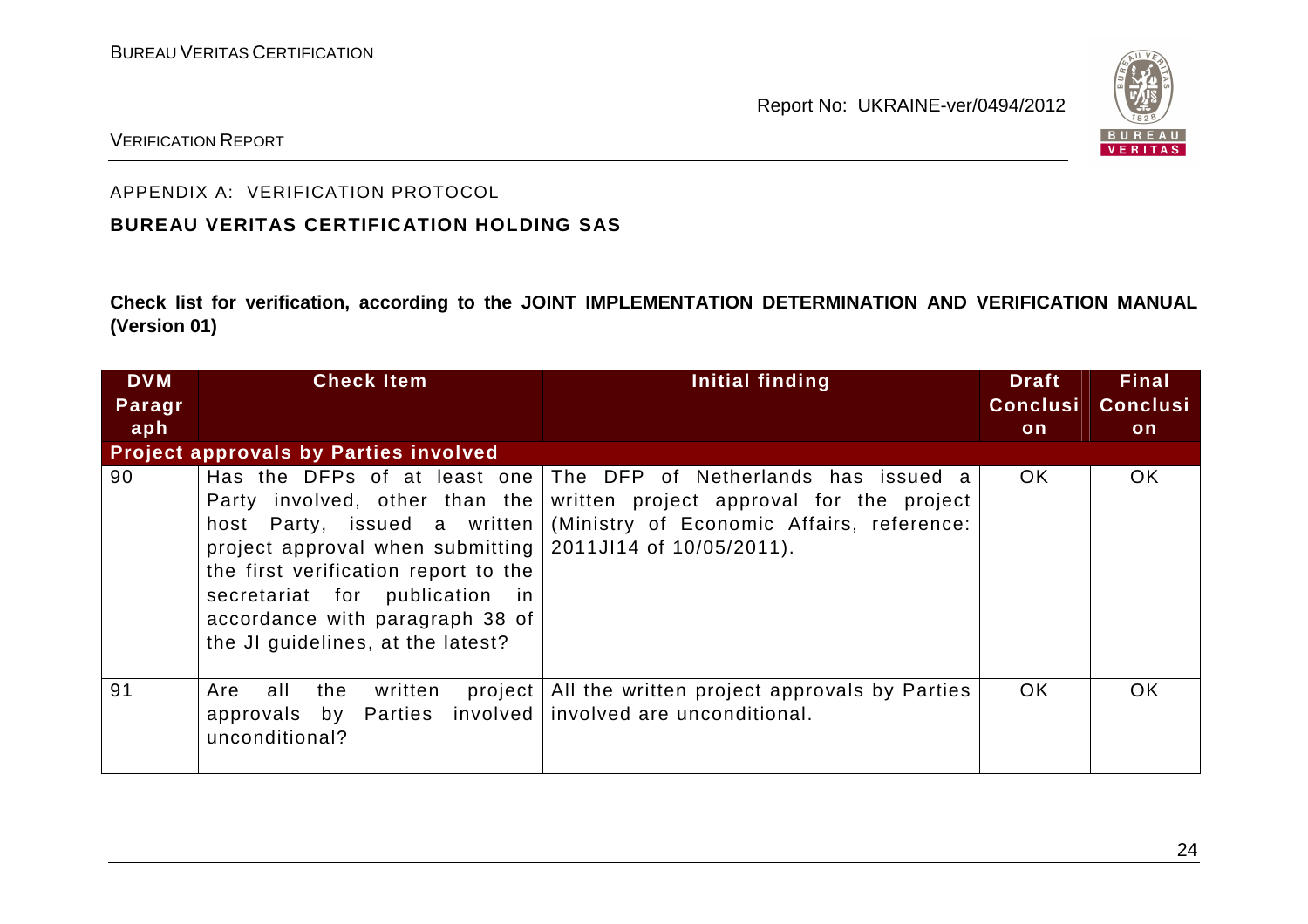

| <b>VERIFICATION REPORT</b>  |                                                                                                                                                                                            |                                                                                                                                                                                                                                        | BUREAU<br><b>VERITAS</b>              |                                       |
|-----------------------------|--------------------------------------------------------------------------------------------------------------------------------------------------------------------------------------------|----------------------------------------------------------------------------------------------------------------------------------------------------------------------------------------------------------------------------------------|---------------------------------------|---------------------------------------|
| <b>DVM</b><br>Paragr<br>aph | <b>Check Item</b>                                                                                                                                                                          | <b>Initial finding</b>                                                                                                                                                                                                                 | <b>Draft</b><br><b>Conclusi</b><br>on | <b>Final</b><br><b>Conclusi</b><br>on |
|                             | <b>Project implementation</b>                                                                                                                                                              |                                                                                                                                                                                                                                        |                                       |                                       |
| 92                          | Has<br>been<br>the<br>project<br>implemented in accordance with $ $<br>the PDD regarding which the<br>determination has been deemed<br>final and is so listed on the<br>UNFCCC JI website? | The project has been implemented in<br>accordance with the PDD of the final<br>version listed on the UNFCCC JI website<br>and according to the revised monitoring<br>plan determined within the verification for<br>half-year of 2011. | OK.                                   | OK.                                   |
| 93                          | What is the status of operation of<br>the project during the monitoring<br>period?                                                                                                         | The Monitoring Report provides the list of<br>project<br>activities<br>including<br>their<br>implementation status.                                                                                                                    |                                       |                                       |
|                             |                                                                                                                                                                                            | <b>CAR 04.</b> Please, correct the third item of<br>the MR section 3 by specifying the date of<br>completion of measures implementation at<br>BF#3 and BF#4.                                                                           | <b>CAR 04</b>                         | OK.                                   |
|                             |                                                                                                                                                                                            | CL 04. Please, pay attention to the fifth<br>item of the MR section 3 and clarify<br>whether nitrogen injection is implemented<br>at BF #5 or not. In case of yes, please,<br>provide documentary evidence of this.                    | <b>CL 04</b>                          | OK.                                   |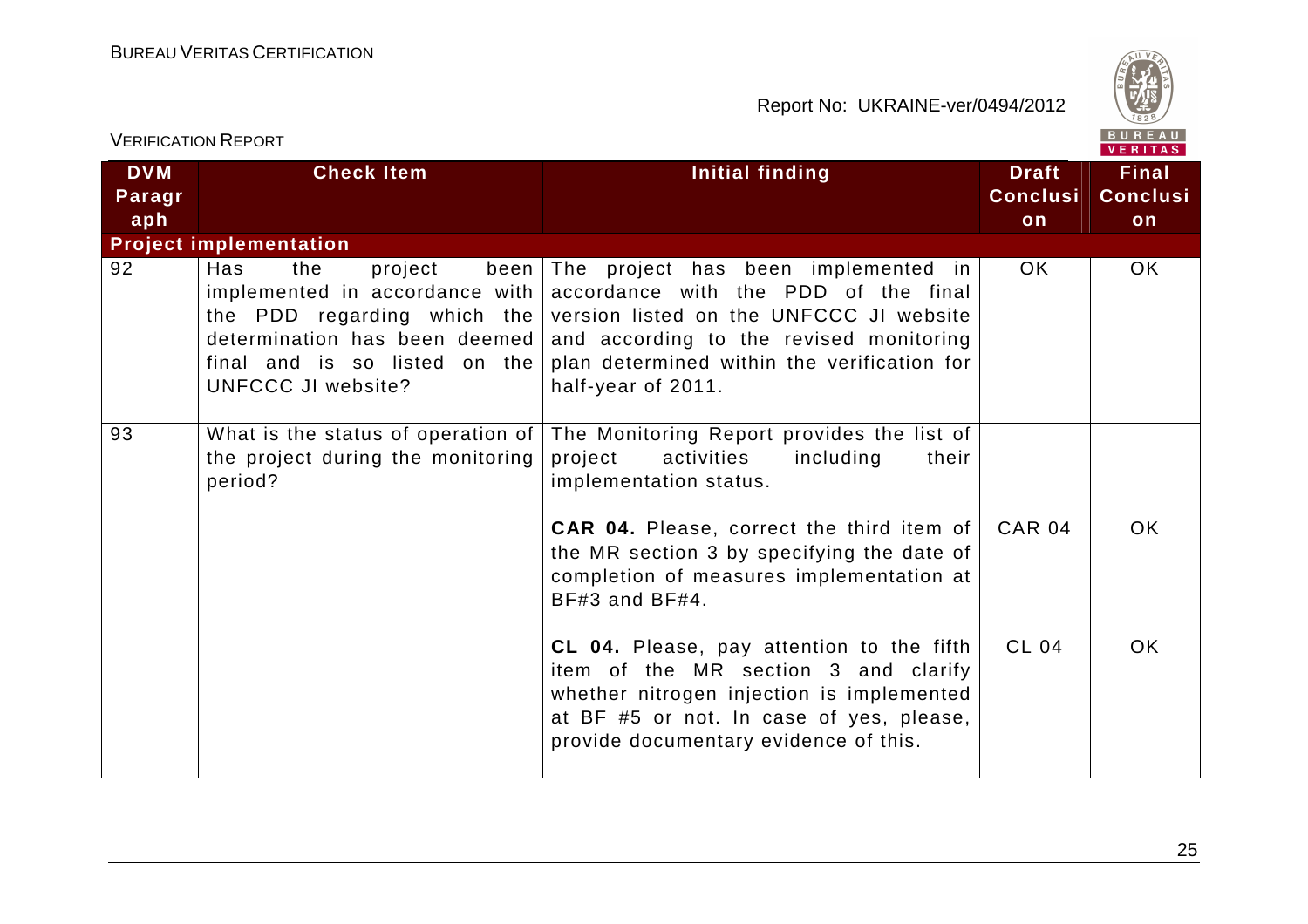

| V E R I T A S               |                                                                                                                                                                                      |                                                                                                                                                                                                                                                                                                                                                                                                                                                                                                                                                                                           |                                       |                                       |
|-----------------------------|--------------------------------------------------------------------------------------------------------------------------------------------------------------------------------------|-------------------------------------------------------------------------------------------------------------------------------------------------------------------------------------------------------------------------------------------------------------------------------------------------------------------------------------------------------------------------------------------------------------------------------------------------------------------------------------------------------------------------------------------------------------------------------------------|---------------------------------------|---------------------------------------|
| <b>DVM</b><br>Paragr<br>aph | <b>Check Item</b>                                                                                                                                                                    | Initial finding                                                                                                                                                                                                                                                                                                                                                                                                                                                                                                                                                                           | <b>Draft</b><br><b>Conclusi</b><br>on | <b>Final</b><br><b>Conclusi</b><br>on |
|                             |                                                                                                                                                                                      | <b>CL 05.</b> Please, revise the item # 11 of the<br>MR section 3 as new lime kilns $# 5$ and $# 6$<br>operating in starting-up<br>and<br>are<br>adjustment mode (these kilns also were<br>operating in the same mode during the<br>first quarter of 2012), and there is no<br>documentary evidence of setting<br>in.<br>operation of the kilns. Please,<br>add<br>necessary explanation<br>the<br>to<br>MR (section 3).<br><b>CAR 05.</b> Please, correct the last word of<br>the fourth paragraph of the MR section 4<br>(by putting a hyphen between the words<br>"well" and "being"). | <b>CL 05</b><br><b>CAR 05</b>         | OK.<br>OK.                            |
|                             | <b>Compliance with monitoring plan</b>                                                                                                                                               |                                                                                                                                                                                                                                                                                                                                                                                                                                                                                                                                                                                           |                                       |                                       |
| 94                          | Did<br>the<br>accordance with the monitoring  <br>PDD  <br>included in<br>the<br>plan<br>which<br>regarding<br>the<br>determination has been deemed<br>final and is so listed on the | monitoring occur in The monitoring occurs in accordance with<br>the revised monitoring plan determined<br>within the verification for the first half-year<br>of 2011.                                                                                                                                                                                                                                                                                                                                                                                                                     | OK.                                   | OK.                                   |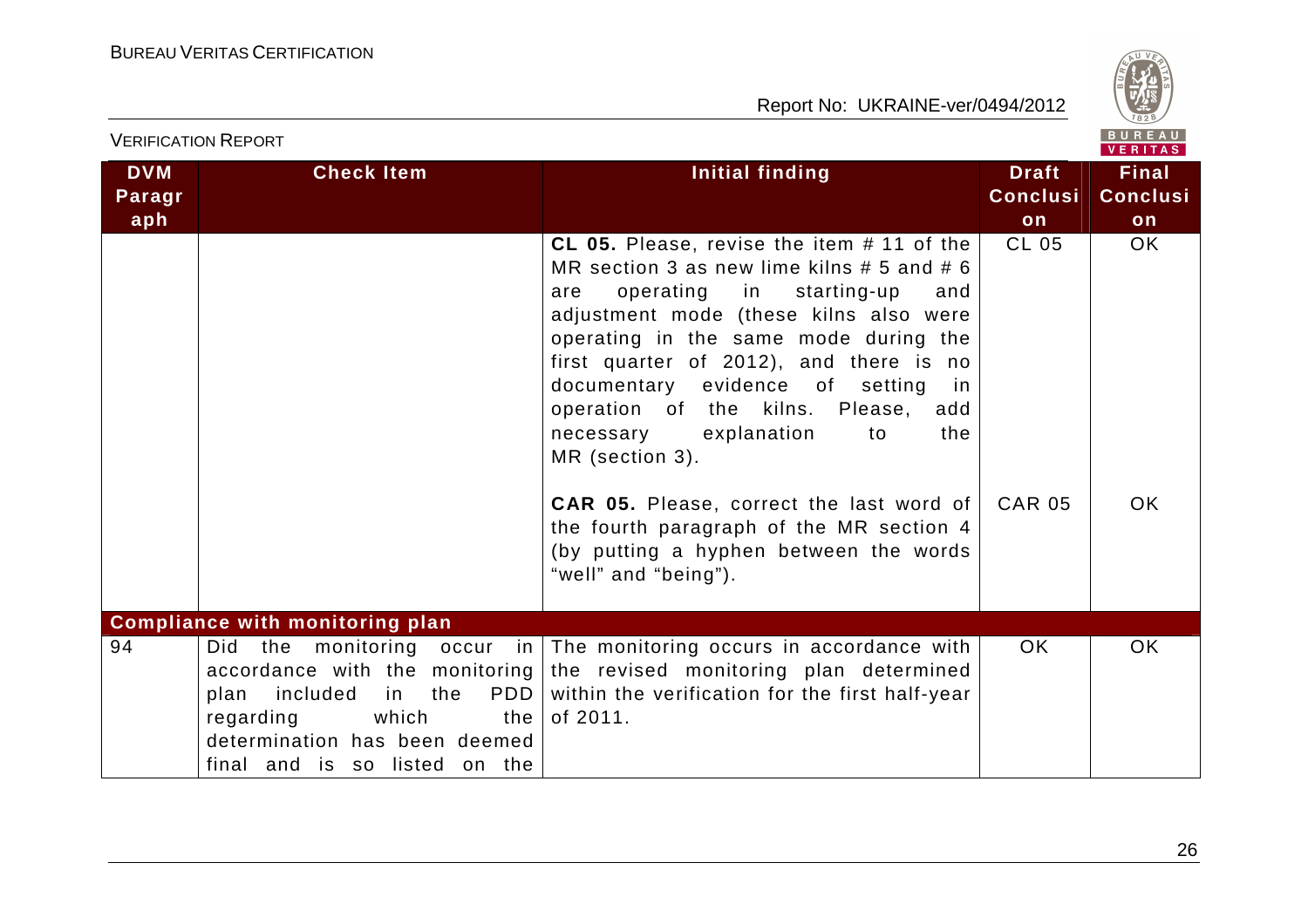

| <u>VLINII IUATIUIVTINEEUINT</u><br>VERITAS |                                                                                                                                                                                                                                                                                                                                                 |                                                                                                                                                                                                                                                                                        |                                       |                                       |
|--------------------------------------------|-------------------------------------------------------------------------------------------------------------------------------------------------------------------------------------------------------------------------------------------------------------------------------------------------------------------------------------------------|----------------------------------------------------------------------------------------------------------------------------------------------------------------------------------------------------------------------------------------------------------------------------------------|---------------------------------------|---------------------------------------|
| <b>DVM</b><br>Paragr<br>aph                | <b>Check Item</b>                                                                                                                                                                                                                                                                                                                               | Initial finding                                                                                                                                                                                                                                                                        | <b>Draft</b><br><b>Conclusi</b><br>on | <b>Final</b><br><b>Conclusi</b><br>on |
|                                            | UNFCCC JI website?                                                                                                                                                                                                                                                                                                                              |                                                                                                                                                                                                                                                                                        |                                       |                                       |
| 95(a)                                      | reductions or enhancements of<br>net removals, were key factors,<br>e.g. those listed in 23 (b) $(i)-(vii)$<br>above, influencing the baseline<br>emissions or net removals and<br>the activity level of the project<br>and the emissions or removals as<br>well as risks associated with the<br>project taken into account, as<br>appropriate? | For calculating the emission For calculating the emission reductions,<br>key factors were taken into account.                                                                                                                                                                          | <b>OK</b>                             | OK                                    |
| 95 (b)                                     | data<br>used<br>for<br>Are<br>sources<br>calculating emission reductions<br>or enhancements of net removals<br>clearly identified, reliable and<br>transparent?                                                                                                                                                                                 | Data sources used for calculating emission<br>reductions are identified in the Monitoring<br>Report.<br><b>CAR 07.</b> Please, add detailed explanation<br>of the leakages calculation (including<br>information related to the data from<br>Alchevsk Coke Plant) to the MR section 7. | <b>CAR 07</b>                         | <b>OK</b>                             |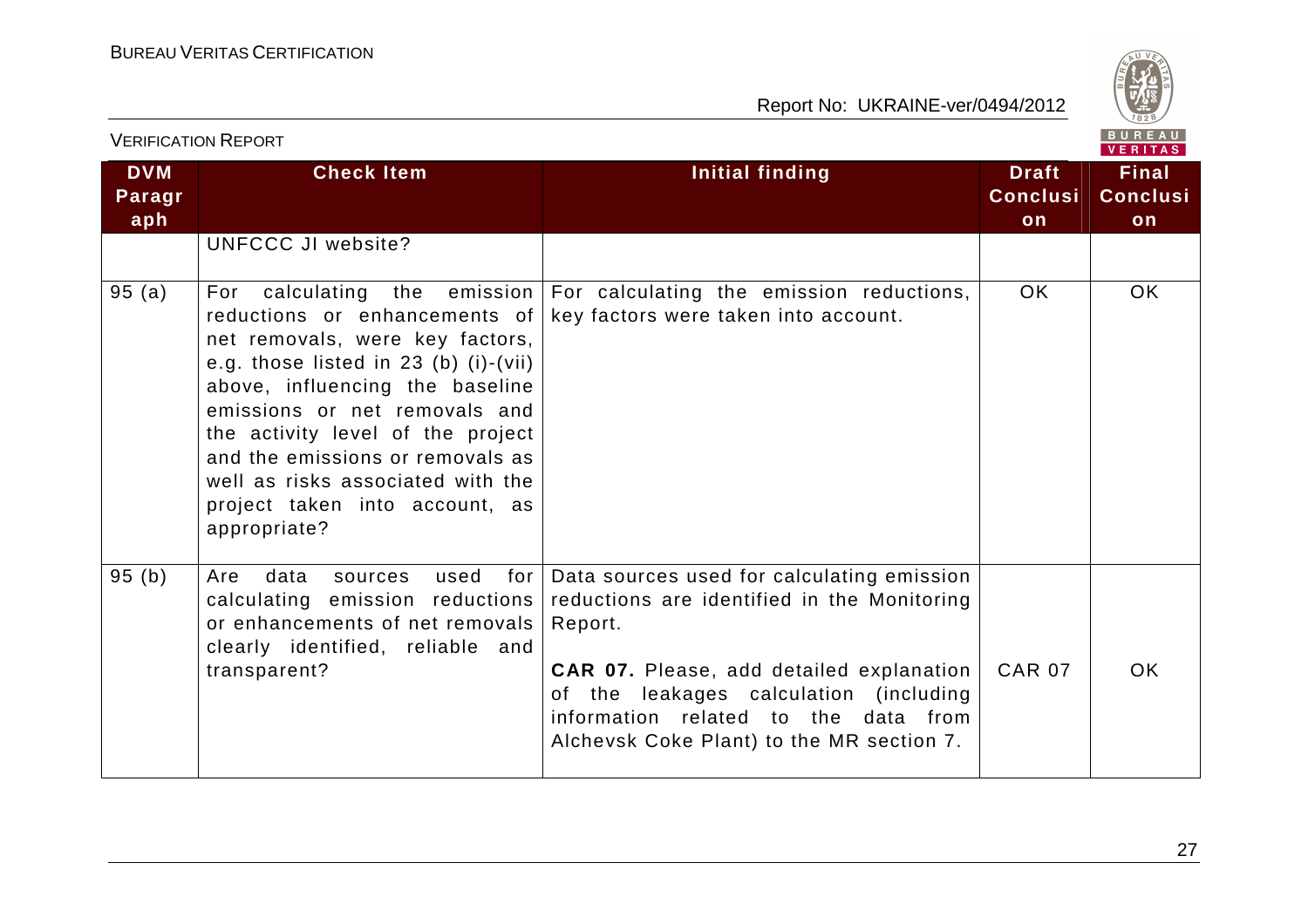



| <b>VERIFICATION REPORT</b> |                   |                                                                                                                                                                                                                                                                                                                                                                                                                                                                                                                                 |                                 | BUREAU<br><b>VERITAS</b>        |
|----------------------------|-------------------|---------------------------------------------------------------------------------------------------------------------------------------------------------------------------------------------------------------------------------------------------------------------------------------------------------------------------------------------------------------------------------------------------------------------------------------------------------------------------------------------------------------------------------|---------------------------------|---------------------------------|
| <b>DVM</b><br>Paragr       | <b>Check Item</b> | <b>Initial finding</b>                                                                                                                                                                                                                                                                                                                                                                                                                                                                                                          | <b>Draft</b><br><b>Conclusi</b> | <b>Final</b><br><b>Conclusi</b> |
| aph                        |                   |                                                                                                                                                                                                                                                                                                                                                                                                                                                                                                                                 | on                              | on                              |
|                            |                   | CAR 03. Please, prepare more improved<br>and clearer list of monitoring equipment by<br>revising and updating present one.                                                                                                                                                                                                                                                                                                                                                                                                      | <b>CAR 03</b>                   | <b>OK</b>                       |
|                            |                   | <b>CAR 09.</b> Please, explain (in the MR<br>section 9) why types and serial numbers of<br>some units of the measuring equipment<br>indicated in the MR for this monitoring<br>period differs from the types and numbers<br>of the<br>measuring equipment<br>same<br>indicated in the MR for the previous<br>monitoring period. If necessary, please,<br>describe and justify (in the MR section 9)<br>the fact of the meters replacement; or<br>describe why the previous types and<br>numbers included mistakes or misprints. | <b>CAR 09</b>                   | OK.                             |
|                            |                   | CL 10. Please, add one more column to<br>the table of the MR Annex 1; and, please,<br>put information on the last calibration<br>dates of monitoring equipment in the<br>column mentioned above.                                                                                                                                                                                                                                                                                                                                | <b>CL 10</b>                    | OK.                             |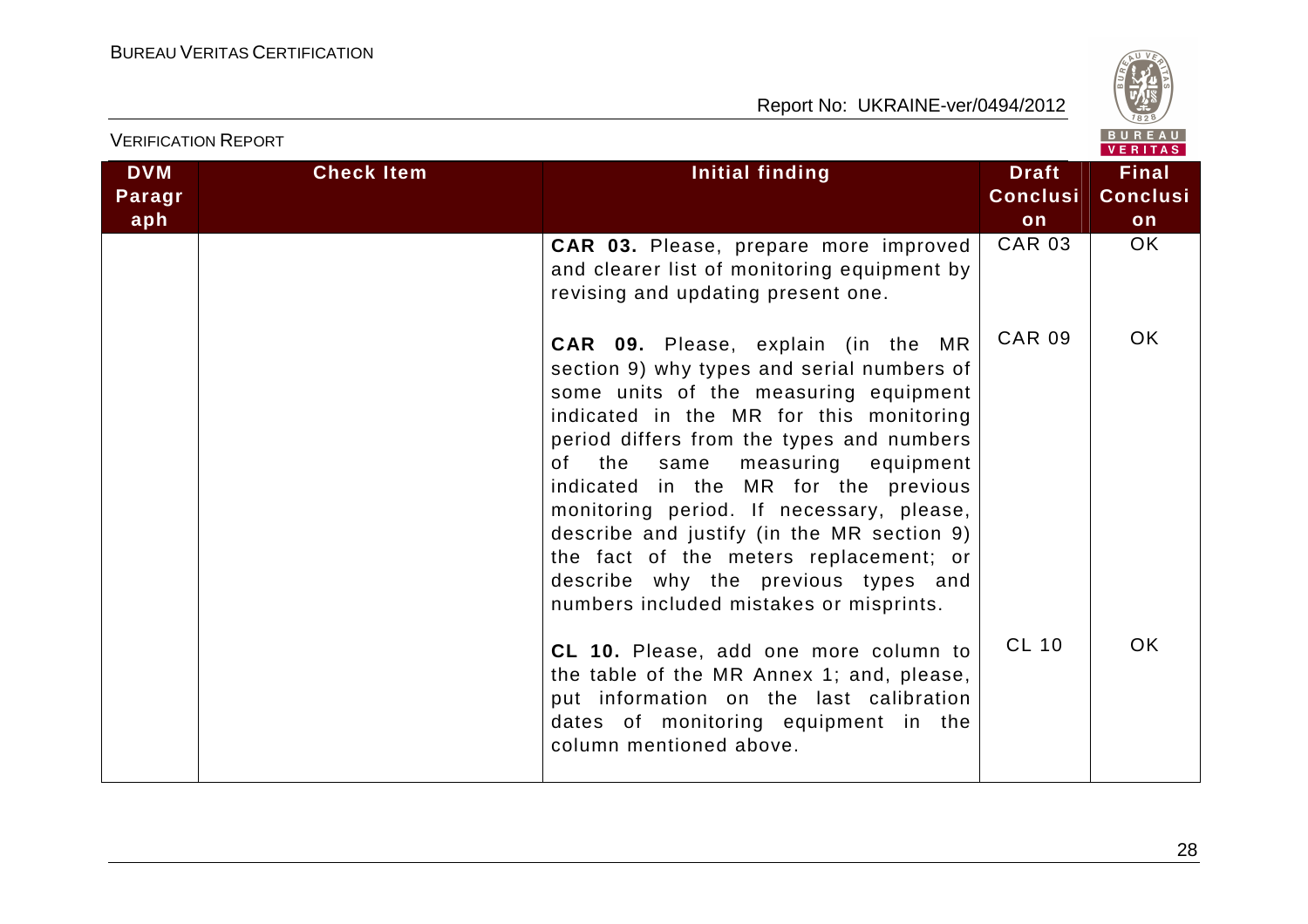

| <b>VERIFICATION REPORT</b>  |                                                                                                                                                                                                                                                                        |                                                                                                                                                                                                                                                                                                                                                                                                                                                                                                                                                                                                               | BUREAU<br><b>VERITAS</b>              |                                       |
|-----------------------------|------------------------------------------------------------------------------------------------------------------------------------------------------------------------------------------------------------------------------------------------------------------------|---------------------------------------------------------------------------------------------------------------------------------------------------------------------------------------------------------------------------------------------------------------------------------------------------------------------------------------------------------------------------------------------------------------------------------------------------------------------------------------------------------------------------------------------------------------------------------------------------------------|---------------------------------------|---------------------------------------|
| <b>DVM</b><br>Paragr<br>aph | <b>Check Item</b>                                                                                                                                                                                                                                                      | <b>Initial finding</b>                                                                                                                                                                                                                                                                                                                                                                                                                                                                                                                                                                                        | <b>Draft</b><br><b>Conclusi</b><br>on | <b>Final</b><br><b>Conclusi</b><br>on |
| 95 (c)                      | Are emission factors, including<br>default emission factors, if used<br>for calculating the emission<br>selected<br>removals,<br>by <sub>l</sub><br>net<br>carefully balancing accuracy and  <br>reasonableness,<br>and  <br>appropriately justified of the<br>choice? | Emission factors are selected by carefully<br>balancing accuracy and reasonableness.<br>reductions or enhancements of $ CL 03.$ Please, clarify the use of emission<br>factors from IPCC while the latest values<br>of national emission factors (in accordance<br>with National Inventory of Greenhouse<br>Gases) are available.<br>Specifically, pay attention to the carbon<br>emission factor for coal as just the value<br>of this factor is stated in the National<br>Inventory while the project developer has<br>used emission factor based on calorific<br>value of anthracite taken from IPCC 2006. | CL 03                                 | OK.                                   |
|                             |                                                                                                                                                                                                                                                                        | <b>CAR 06.</b> Please, pay attention to the fact<br>that emission factor for coke can not be<br>default as each time this factor is<br>calculated by the formula indicated in the<br>MR section 5. Also, please, revise the<br>reference related to the coke emission<br>factor (please, see tables of the MR<br>section 6 and tables in the Excel-file).                                                                                                                                                                                                                                                     | <b>CAR 06</b>                         | OK.                                   |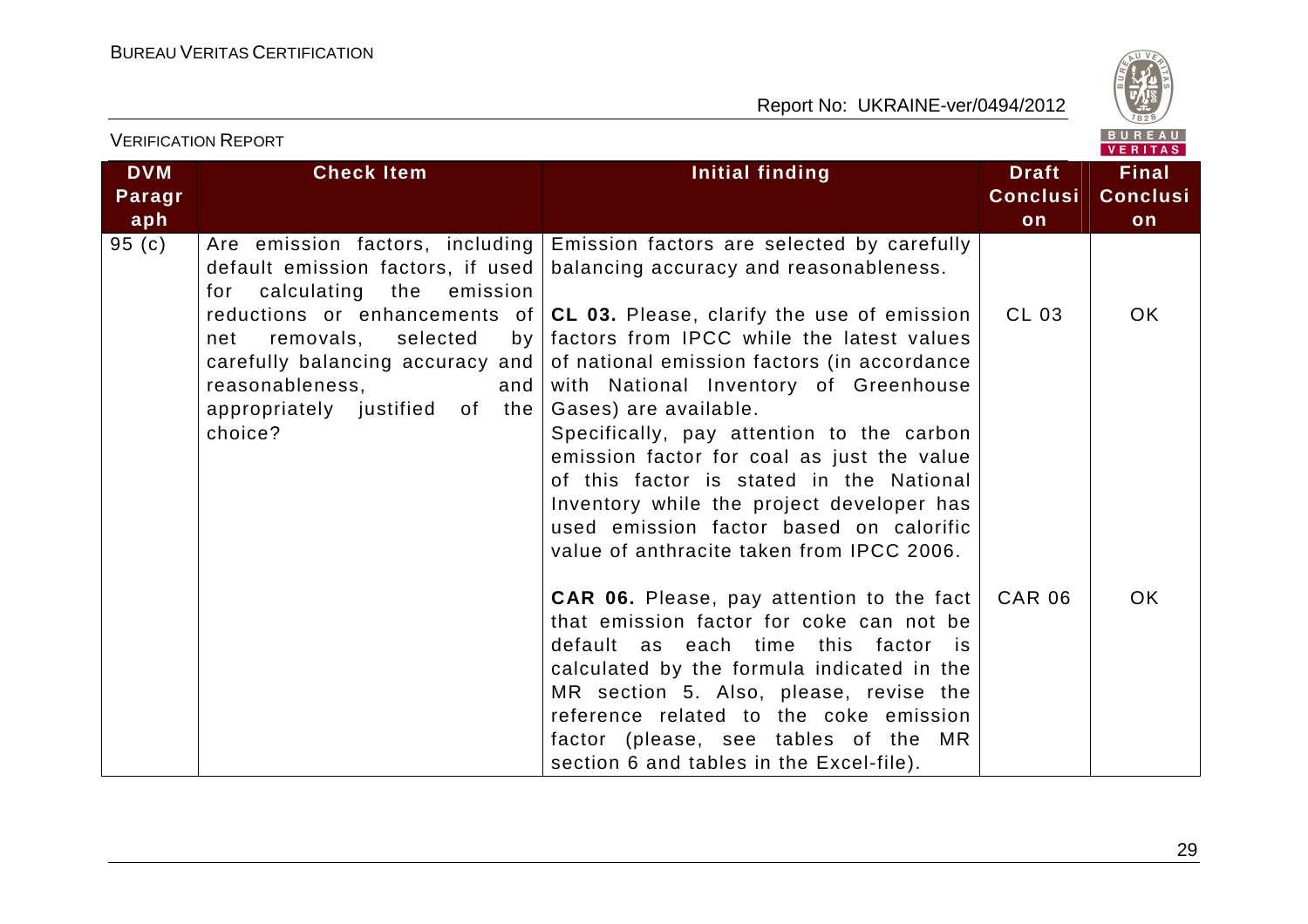

|                             |                                                                                                                        |                                                                                                                                                                                                                                                                                                                                                                                                                                                     |                                       | VERITAS                               |
|-----------------------------|------------------------------------------------------------------------------------------------------------------------|-----------------------------------------------------------------------------------------------------------------------------------------------------------------------------------------------------------------------------------------------------------------------------------------------------------------------------------------------------------------------------------------------------------------------------------------------------|---------------------------------------|---------------------------------------|
| <b>DVM</b><br>Paragr<br>aph | <b>Check Item</b>                                                                                                      | Initial finding                                                                                                                                                                                                                                                                                                                                                                                                                                     | <b>Draft</b><br><b>Conclusi</b><br>on | <b>Final</b><br><b>Conclusi</b><br>on |
|                             |                                                                                                                        | <b>CAR 10.</b> Please, make correction in the<br>file<br>with<br>emission<br>Excel<br>reduction<br>calculations, because<br>in<br>the<br>third<br>spreadsheet of this file once carbon<br>content of blast-furnace coke is indicated<br>incorrectly.                                                                                                                                                                                                | <b>CAR 10</b>                         | OK.                                   |
| 95(d)                       | removals<br>based<br>net<br>on<br>conservative assumptions<br>the most plausible scenarios in a<br>transparent manner? | Is the calculation of emission The calculation of emission reductions is<br>reductions or enhancements of based on conservative assumptions.<br>and $CAR$ 01. Please, explain the difference<br>between amount of emission reductions<br>calculated at the PJSC "AISW" (the Excel-<br>file provided by deputy chief engineer of<br>PJSC "AISW" on the site-visit) and amount<br>of Emission Reductions stated in the<br>Monitoring Report provided. | <b>CAR 01</b>                         | OK.                                   |
|                             |                                                                                                                        | CAR 02. Please, give more detailed<br>clarification (specifically, in the view of<br>AISW) concerning the difference between<br>amount of emission reductions provided in<br>the PDD and in the Monitoring Report.                                                                                                                                                                                                                                  | <b>CAR 02</b>                         | OK.                                   |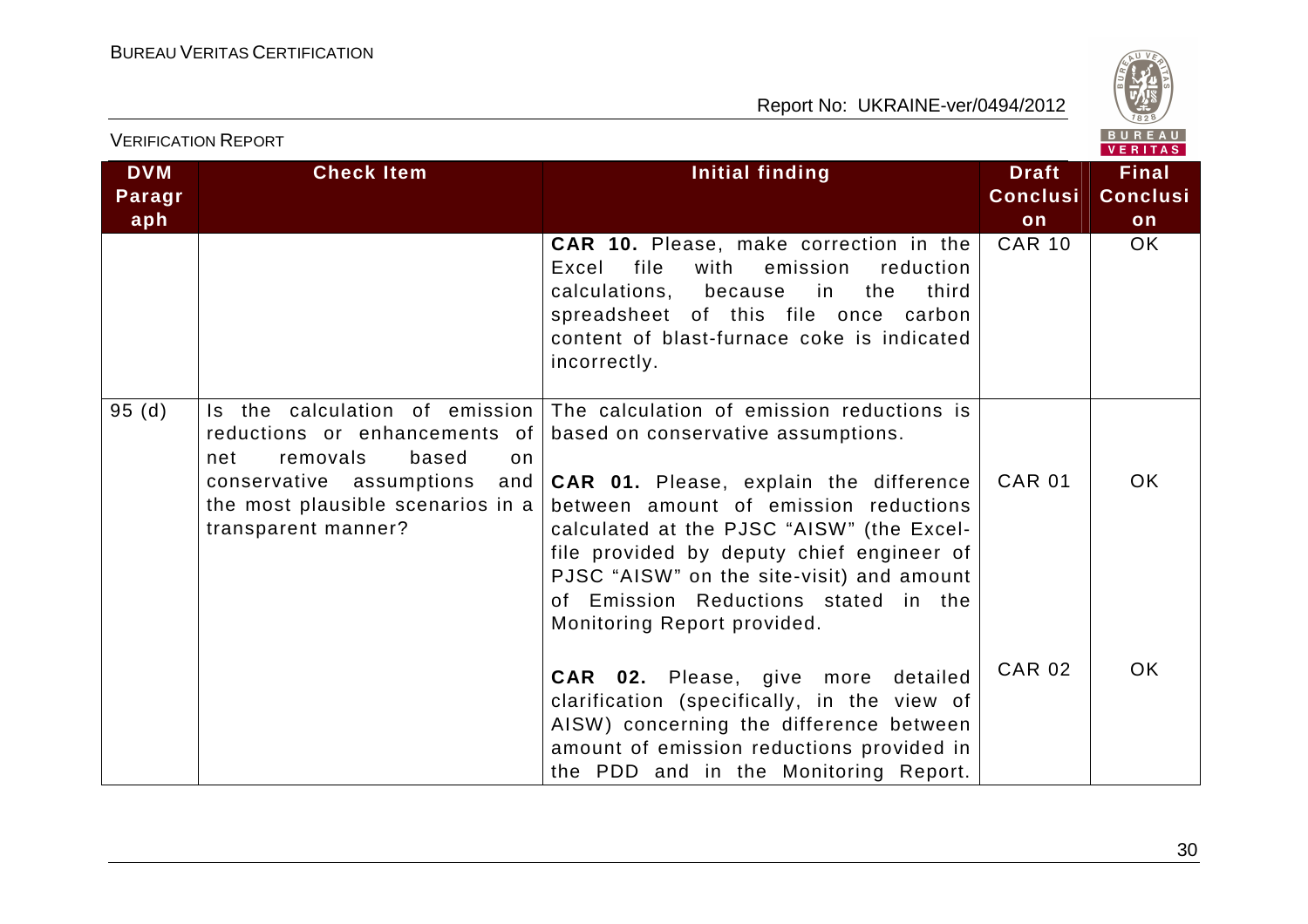



| <b>VERIFICATION REPORT</b>  |                                                                                                                                                                                                                                                                                                                                                 |                                                                                                                                                                                                                                                           | BUREAU<br><b>VERITAS</b>              |                                       |
|-----------------------------|-------------------------------------------------------------------------------------------------------------------------------------------------------------------------------------------------------------------------------------------------------------------------------------------------------------------------------------------------|-----------------------------------------------------------------------------------------------------------------------------------------------------------------------------------------------------------------------------------------------------------|---------------------------------------|---------------------------------------|
| <b>DVM</b><br>Paragr<br>aph | <b>Check Item</b>                                                                                                                                                                                                                                                                                                                               | Initial finding                                                                                                                                                                                                                                           | <b>Draft</b><br><b>Conclusi</b><br>on | <b>Final</b><br><b>Conclusi</b><br>on |
|                             |                                                                                                                                                                                                                                                                                                                                                 | Please, make necessary amendments in<br>the MR section 8.<br><b>CAR 08.</b> Please, correct the information in<br>the table of the MR section 8 because<br>baseline emission and project emissions<br>are not put in corresponding lines of<br>the table. | <b>CAR 08</b>                         | OK.                                   |
|                             | <b>Applicable to JI SSC projects only</b>                                                                                                                                                                                                                                                                                                       |                                                                                                                                                                                                                                                           |                                       |                                       |
| 96                          | Is the relevant threshold to be<br>classified as JI SSC project not<br>exceeded during the monitoring<br>period on an annual average<br>basis?<br>If the threshold is exceeded, is<br>the maximum emission reduction<br>level estimated in the PDD for<br>the JI SSC project or the bundle<br>the<br>monitoring<br>period<br>for<br>determined? | N/A                                                                                                                                                                                                                                                       | N/A                                   | N/A                                   |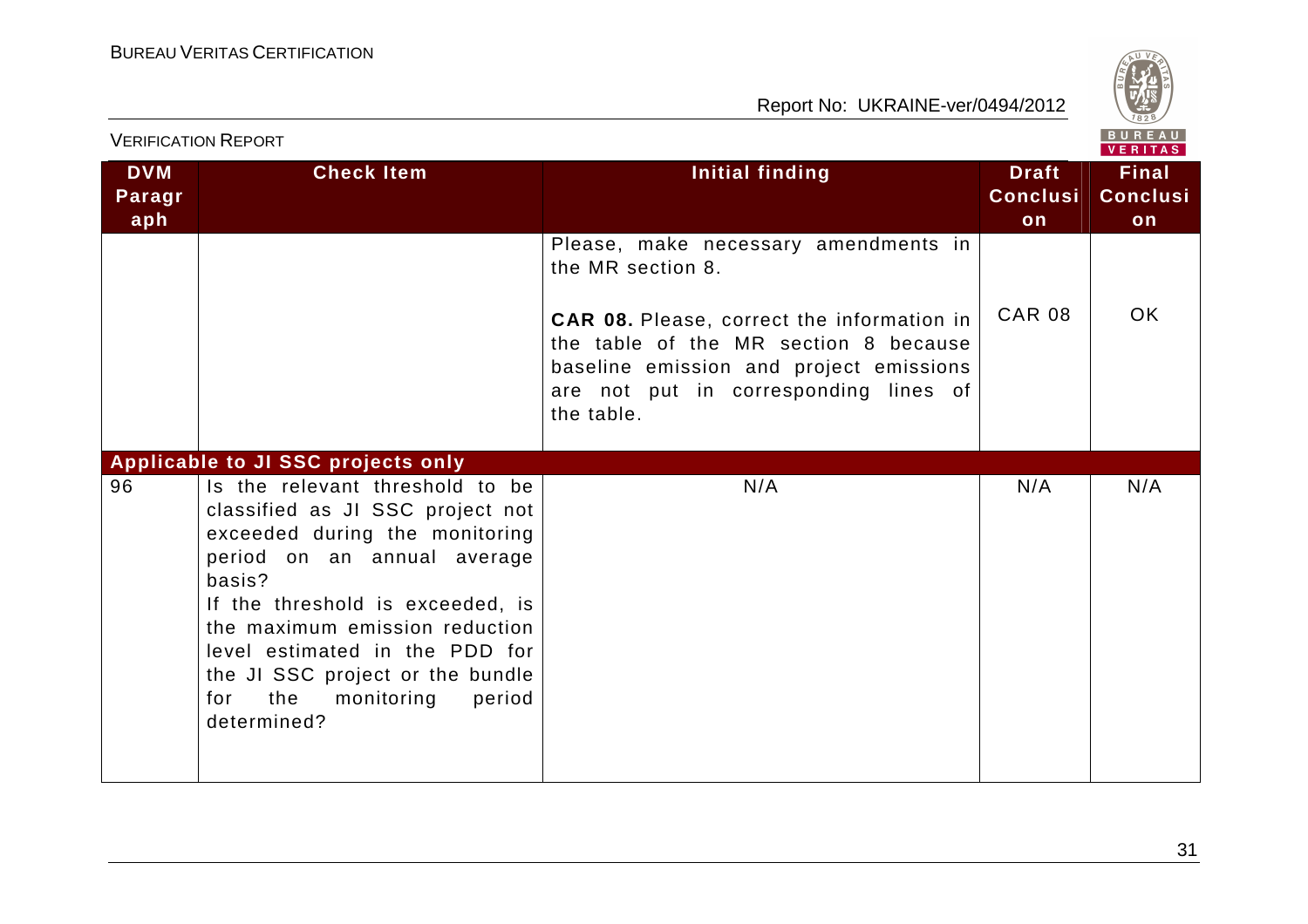

| <b>VERIFICATION REPORT</b>  |                                                                                                                                                                                                                                                                                                                                                                 |                        |                                       | <b>BUREAU</b><br><b>VERITAS</b>       |
|-----------------------------|-----------------------------------------------------------------------------------------------------------------------------------------------------------------------------------------------------------------------------------------------------------------------------------------------------------------------------------------------------------------|------------------------|---------------------------------------|---------------------------------------|
| <b>DVM</b><br>Paragr<br>aph | <b>Check Item</b>                                                                                                                                                                                                                                                                                                                                               | <b>Initial finding</b> | <b>Draft</b><br><b>Conclusi</b><br>on | <b>Final</b><br><b>Conclusi</b><br>on |
|                             | Applicable to bundled JI SSC projects only                                                                                                                                                                                                                                                                                                                      |                        |                                       |                                       |
| 97(a)                       | Has the composition of the<br>bundle not changed from that is<br>stated in F-JI-SSCBUNDLE?                                                                                                                                                                                                                                                                      | N/A                    | N/A                                   | N/A                                   |
| 97(b)                       | determination<br> f <br>the<br>was<br>conducted on the basis of an<br>overall monitoring plan, have the<br>project participants submitted a<br>common monitoring report?                                                                                                                                                                                        | N/A                    | N/A                                   | N/A                                   |
| 98                          | If the monitoring is based on a<br>monitoring plan that provides for<br>overlapping monitoring periods,<br>are the monitoring periods per<br>component of the project clearly<br>specified<br>in the<br>monitoring<br>report?<br>Do the monitoring periods not<br>overlap with those for which<br>verifications<br>were<br>already<br>deemed final in the past? | N/A                    | N/A                                   | N/A                                   |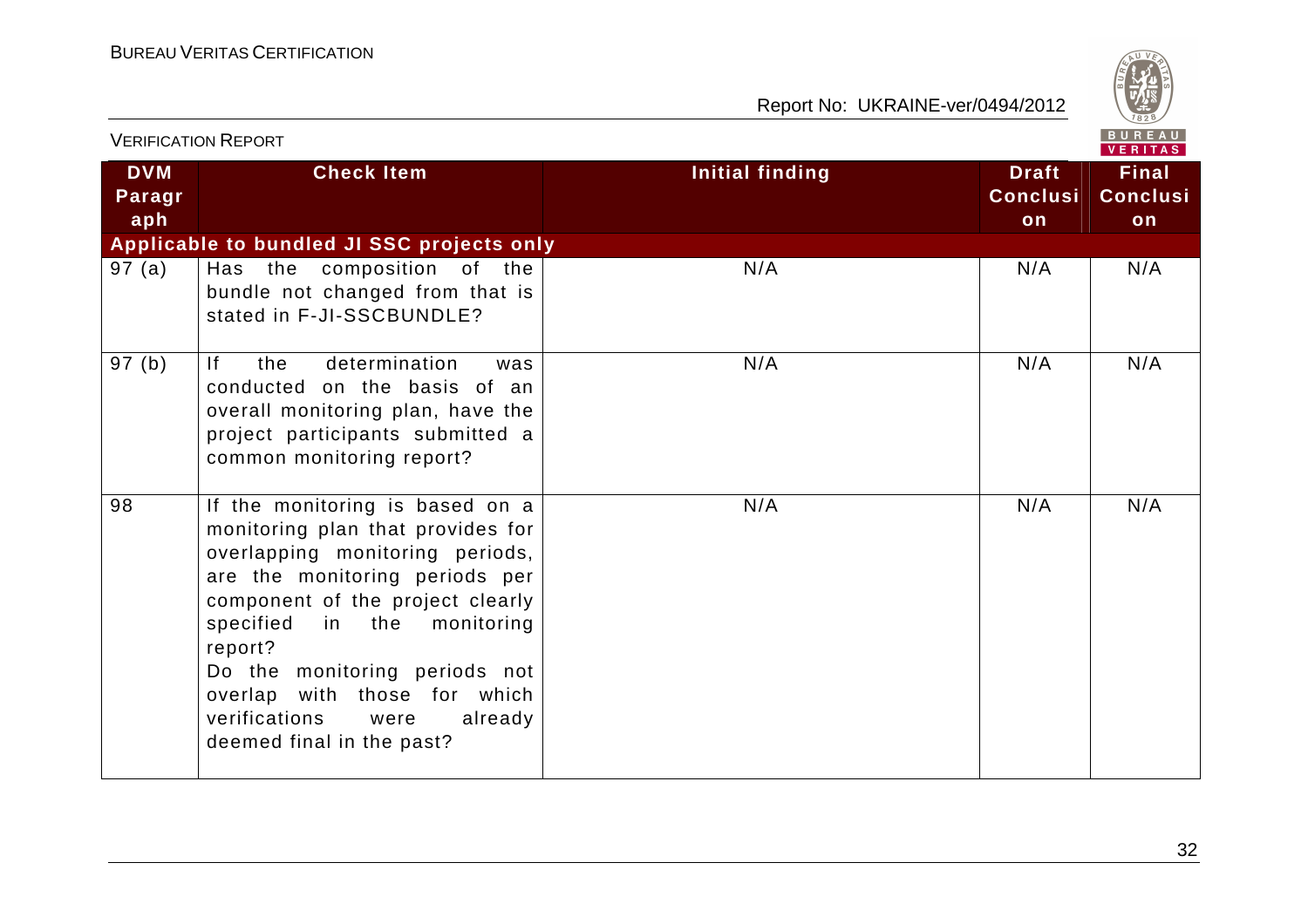

| <b>VERIFICATION REPORT</b>  |                                                                                                                                                                                                                                                                                                              | B U R E A U<br><b>VERITAS</b>                                                                                                                                  |                                       |                                       |
|-----------------------------|--------------------------------------------------------------------------------------------------------------------------------------------------------------------------------------------------------------------------------------------------------------------------------------------------------------|----------------------------------------------------------------------------------------------------------------------------------------------------------------|---------------------------------------|---------------------------------------|
| <b>DVM</b><br>Paragr<br>aph | <b>Check Item</b>                                                                                                                                                                                                                                                                                            | <b>Initial finding</b>                                                                                                                                         | <b>Draft</b><br><b>Conclusi</b><br>on | <b>Final</b><br><b>Conclusi</b><br>on |
|                             | <b>Revision of monitoring plan</b>                                                                                                                                                                                                                                                                           |                                                                                                                                                                |                                       |                                       |
|                             | Applicable only if monitoring plan is revised by project participant                                                                                                                                                                                                                                         |                                                                                                                                                                |                                       |                                       |
| 99(a)                       | the<br>Did<br>project<br>participants<br>appropriate<br>provide<br>an<br>the proposed<br>justification<br>for<br>revision?                                                                                                                                                                                   | N/A                                                                                                                                                            | N/A                                   | N/A                                   |
| 99(b)                       | revision<br>proposed<br><b>Does</b><br>the<br>improve the accuracy and/or<br>of<br>information<br>applicability<br>collected<br>compared<br>the<br>to<br>original monitoring plan without<br>changing conformity with the<br>relevant rules and regulations for<br>the establishment of monitoring<br>plans? | N/A                                                                                                                                                            | N/A                                   | N/A                                   |
|                             | Data management                                                                                                                                                                                                                                                                                              |                                                                                                                                                                |                                       |                                       |
| 101 (a)                     | collection<br>procedures<br>in l<br>accordance with the monitoring<br>plan, including the quality control<br>quality<br>and<br>assurance                                                                                                                                                                     | Is the implementation of data $ CL 01.$ Please, correct/specify information<br>concerning the internal audit $# 10$ on<br>compliance to the standard ISO 9001. | <b>CL 01</b>                          | OK                                    |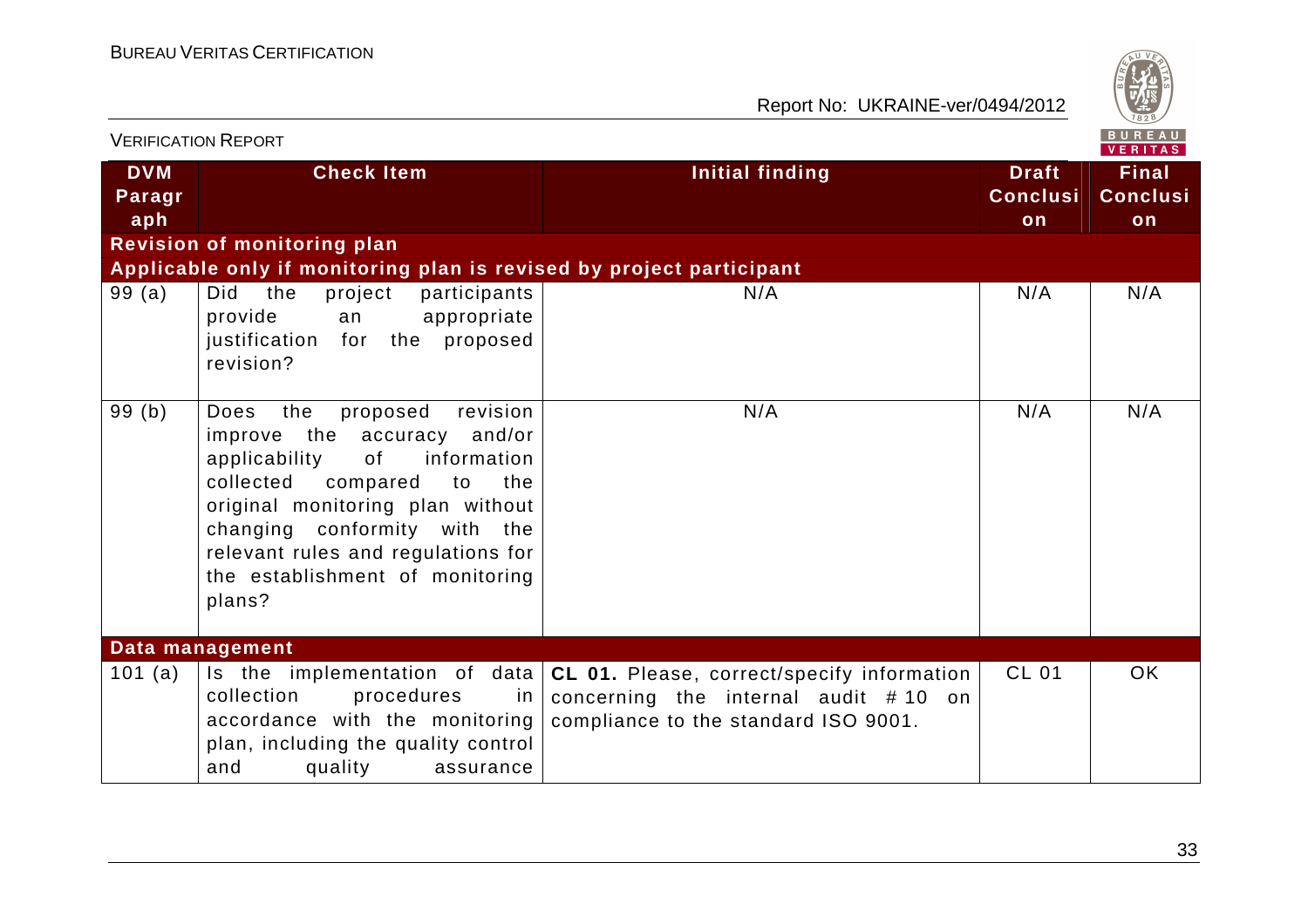

|                             |                   | VERITAS                                                                                                                                                                                                                                                                                      |                                       |                                       |
|-----------------------------|-------------------|----------------------------------------------------------------------------------------------------------------------------------------------------------------------------------------------------------------------------------------------------------------------------------------------|---------------------------------------|---------------------------------------|
| <b>DVM</b><br>Paragr<br>aph | <b>Check Item</b> | <b>Initial finding</b>                                                                                                                                                                                                                                                                       | <b>Draft</b><br><b>Conclusi</b><br>on | <b>Final</b><br><b>Conclusi</b><br>on |
|                             | procedures?       | CL 07. Please, add information on the<br>audit on compliance to the standard<br>ISO 14001 conducted in the first quarter of<br>2012 (indicating the presence of the report<br>on internal audit) to the MR section 9.                                                                        | <b>CL 07</b>                          | OK                                    |
|                             |                   | CL 08. It is advisable to add (to the MR<br>section<br>information<br><b>OHSAS</b><br>9)<br>on<br>implemented at AISW. If any audits on<br>compliance<br>to this<br>standard<br>were<br>conducted during the first quarter of 2012,<br>please, mention such information in the<br>section 9. | <b>CL 08</b>                          | OK.                                   |
|                             |                   | <b>CL 09.</b> Please, justify the error level (it is<br>stated, in the MR section 9, that the error<br>level is less than 2 %) for all parameters.<br>Also, please, include the justification in<br>the MR section 9.                                                                        | <b>CL 09</b>                          | <b>OK</b>                             |
|                             |                   | CL 02. Please, provide protocols on<br>trainings/seminars which were organized<br>to successfully operate new lime kilns # 5                                                                                                                                                                 | <b>CL 02</b>                          | OK.                                   |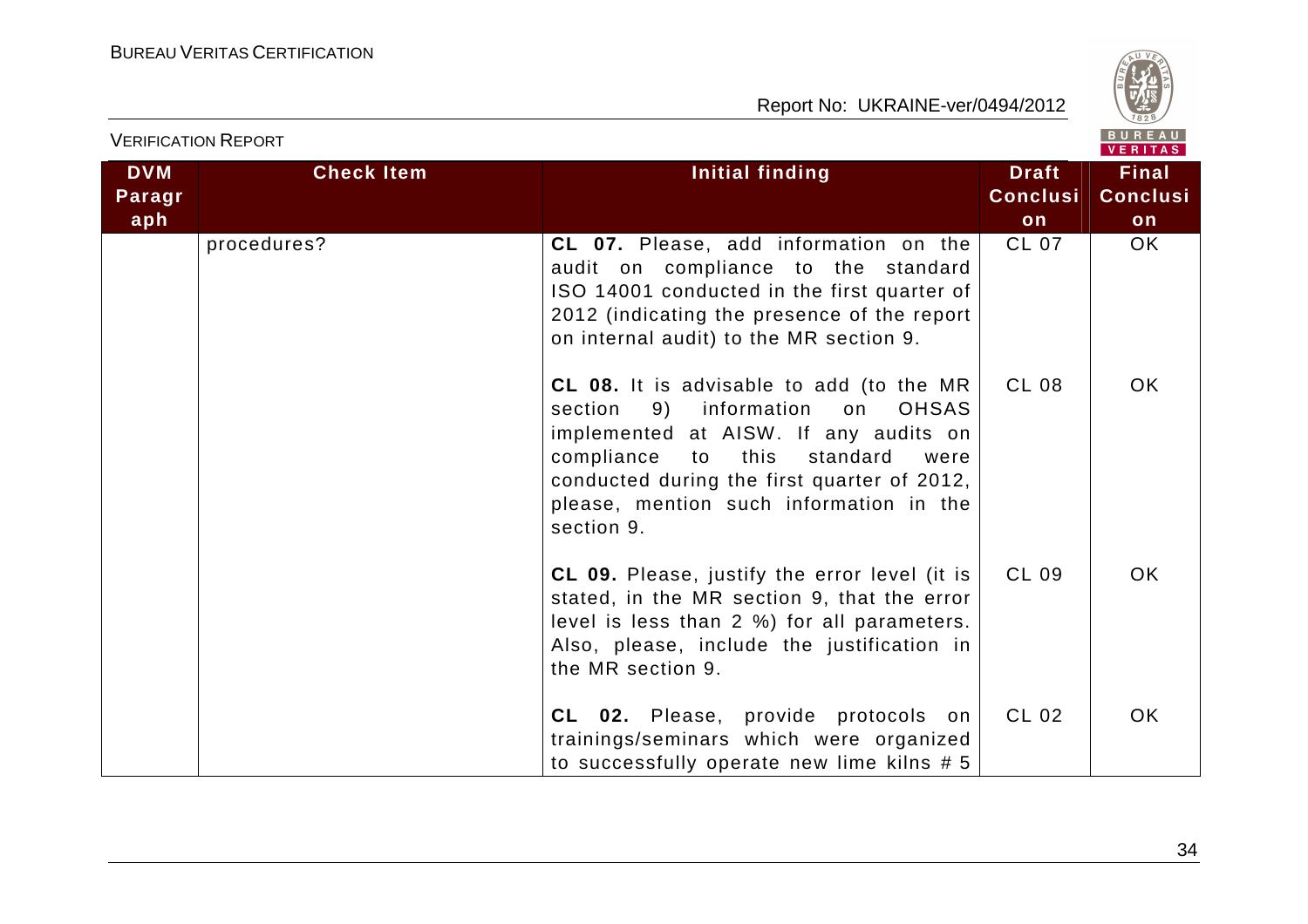

| <b>VERIFICATION REPORT</b>  |                                                                                                                                                      | BUREAU<br>VERITAS                                                                                                                      |                                           |                                       |
|-----------------------------|------------------------------------------------------------------------------------------------------------------------------------------------------|----------------------------------------------------------------------------------------------------------------------------------------|-------------------------------------------|---------------------------------------|
| <b>DVM</b><br>Paragr<br>aph | <b>Check Item</b>                                                                                                                                    | <b>Initial finding</b>                                                                                                                 | <b>Draft</b><br><b>Conclusi</b><br>on     | <b>Final</b><br><b>Conclusi</b><br>on |
|                             |                                                                                                                                                      | and $# 6$ .                                                                                                                            |                                           |                                       |
| 101(b)                      | Is the function of the monitoring<br>including<br>equipment,<br>its  <br>calibration status, is in order?                                            | Please, see CAR 03, CAR 09, and CL 10<br>abovementioned in this protocol.                                                              | See<br>CAR 03,<br>CAR 09,<br><b>CL 10</b> | OK                                    |
| 101(c)                      | the<br>for<br>used<br>in<br>traceable<br>maintained<br>a<br>manner?                                                                                  | Are the evidence and records The evidence and records used for the<br>monitoring   monitoring are maintained in a traceable<br>manner. | <b>OK</b>                                 | <b>OK</b>                             |
| 101(d)                      | collection<br>and<br>data<br>ls l<br>the<br>management system for<br>project in accordance with the the revised monitoring plan.<br>monitoring plan? | The<br>data collection and<br>management<br>the system for the project in accordance with                                              | OK                                        | <b>OK</b>                             |
|                             |                                                                                                                                                      | Verification regarding programs of activities (additional elements for assessment)                                                     |                                           |                                       |
| 102                         | Is any JPA that has not been<br>added to the JI PoA not verified?                                                                                    | N/A                                                                                                                                    | N/A                                       | N/A                                   |
| 103                         | Is the verification based on the<br>monitoring reports of all JPAs to                                                                                | N/A                                                                                                                                    | N/A                                       | N/A                                   |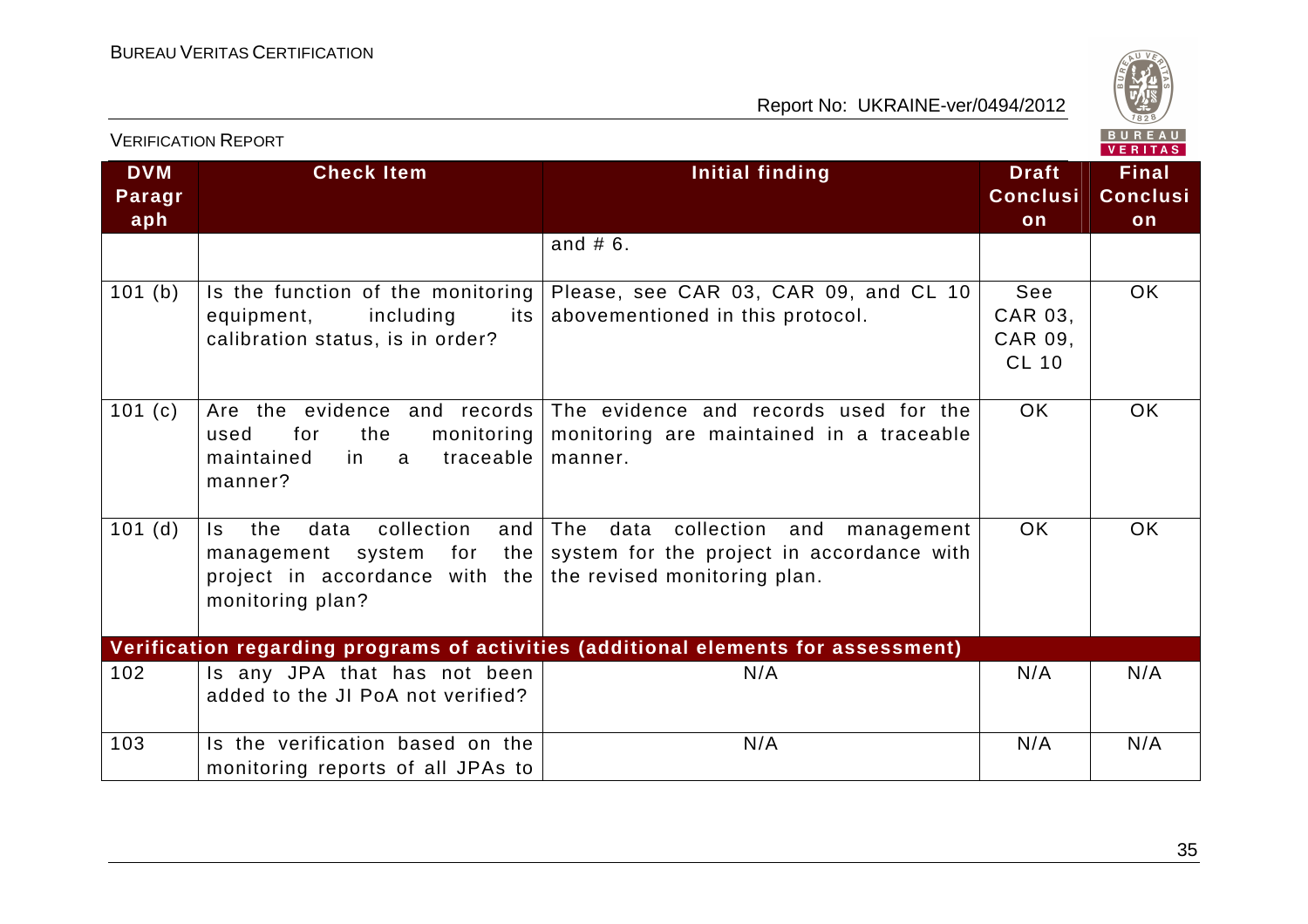

|                             | <b>VERIFICATION REPORT</b>                                                                                                                                       |                        |                                       | BUREAU<br><b>VERITAS</b>              |
|-----------------------------|------------------------------------------------------------------------------------------------------------------------------------------------------------------|------------------------|---------------------------------------|---------------------------------------|
| <b>DVM</b><br>Paragr<br>aph | <b>Check Item</b>                                                                                                                                                | <b>Initial finding</b> | <b>Draft</b><br><b>Conclusi</b><br>on | <b>Final</b><br><b>Conclusi</b><br>on |
|                             | be verified?                                                                                                                                                     |                        |                                       |                                       |
| 103                         | Does the verification ensure the<br>accuracy and conservativeness<br>of the emission reductions or<br>enhancements<br>of _<br>removals<br>generated by each JPA? | N/A                    | N/A                                   | N/A                                   |
| 104                         | Does the monitoring period not<br>overlap with previous monitoring<br>periods?                                                                                   | N/A                    | N/A                                   | N/A                                   |
| 105                         | <b>AIE</b><br> f <br>the<br>learns<br>0f<br>an<br>erroneously included JPA, has<br>the AIE informed the JISC of its<br>findings in writing?                      | N/A                    | N/A                                   | N/A                                   |
|                             | Applicable to sample-based approach only                                                                                                                         |                        |                                       |                                       |
| 106                         | Does the sampling plan prepared<br>by the AIE:<br>(a) Describe its sample selection,<br>taking into<br>account that:                                             | N/A                    | N/A                                   | N/A                                   |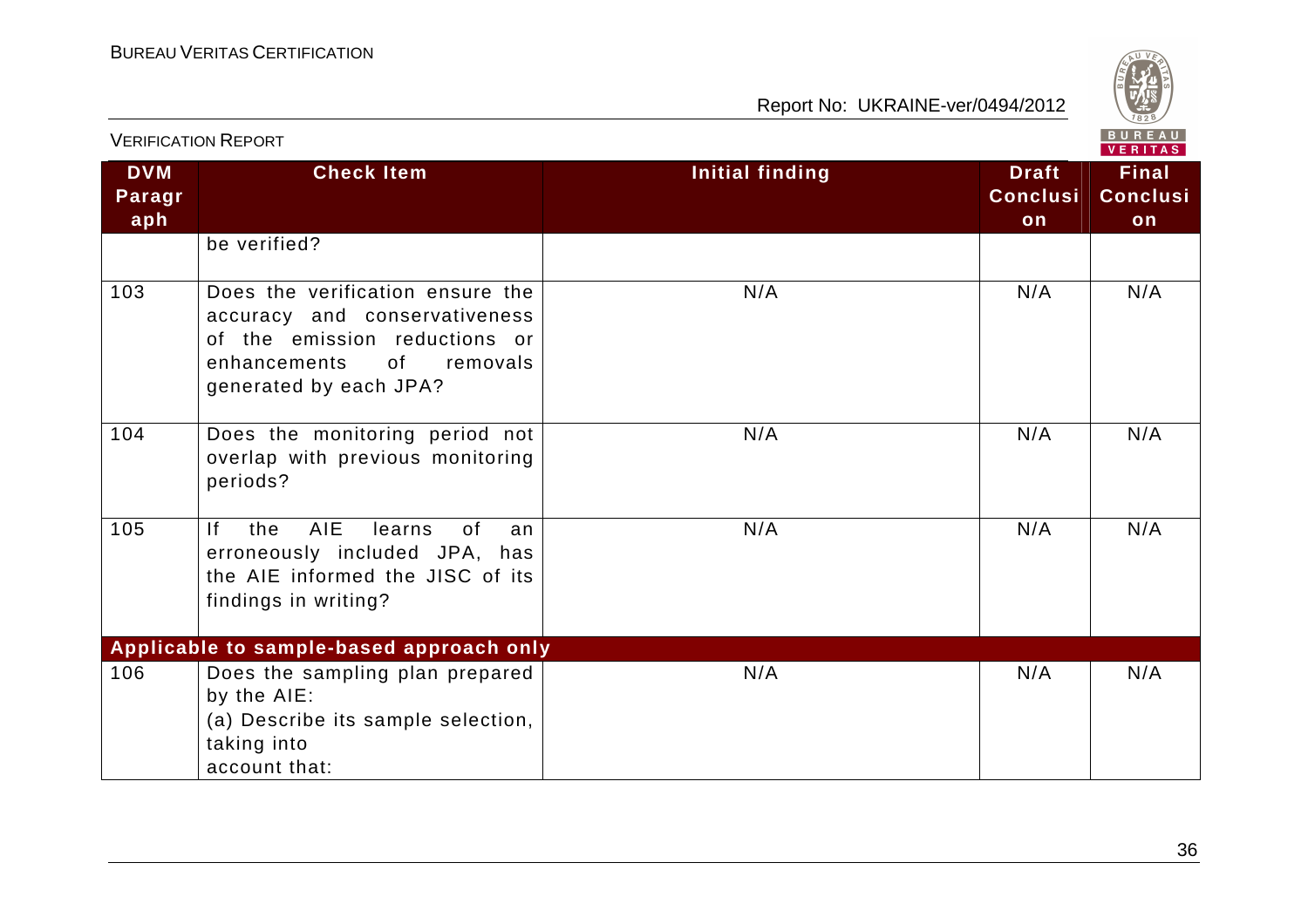

| <b>VERIFICATION REPORT</b>  |                                                                                                                                                                                                                                                                                                                                                                                                                                                                                                                                                                                                                                                                                        |                 |                                       |                                       |  |
|-----------------------------|----------------------------------------------------------------------------------------------------------------------------------------------------------------------------------------------------------------------------------------------------------------------------------------------------------------------------------------------------------------------------------------------------------------------------------------------------------------------------------------------------------------------------------------------------------------------------------------------------------------------------------------------------------------------------------------|-----------------|---------------------------------------|---------------------------------------|--|
| <b>DVM</b><br>Paragr<br>aph | <b>Check Item</b>                                                                                                                                                                                                                                                                                                                                                                                                                                                                                                                                                                                                                                                                      | Initial finding | <b>Draft</b><br><b>Conclusi</b><br>on | <b>Final</b><br><b>Conclusi</b><br>on |  |
|                             | (i) For each verification that<br>uses a sample-based approach,<br>the sample selection shall be<br>sufficiently representative of the<br>JPAs in the JI PoA such<br>extrapolation to<br><b>JPAs</b><br>all<br>identified for that verification is<br>reasonable, taking into account<br>differences<br>among<br>the<br>characteristics of JPAs, such<br>as:<br>- The types of JPAs;<br>The complexity<br>of the<br>applicable technologies and/or<br>measures used;<br>- The geographical location of<br>each JPA;<br>- The amounts of expected<br>emission reductions of the<br>JPAs being verified;<br>- The number of JPAs for<br>which emission reductions are<br>being verified; |                 |                                       |                                       |  |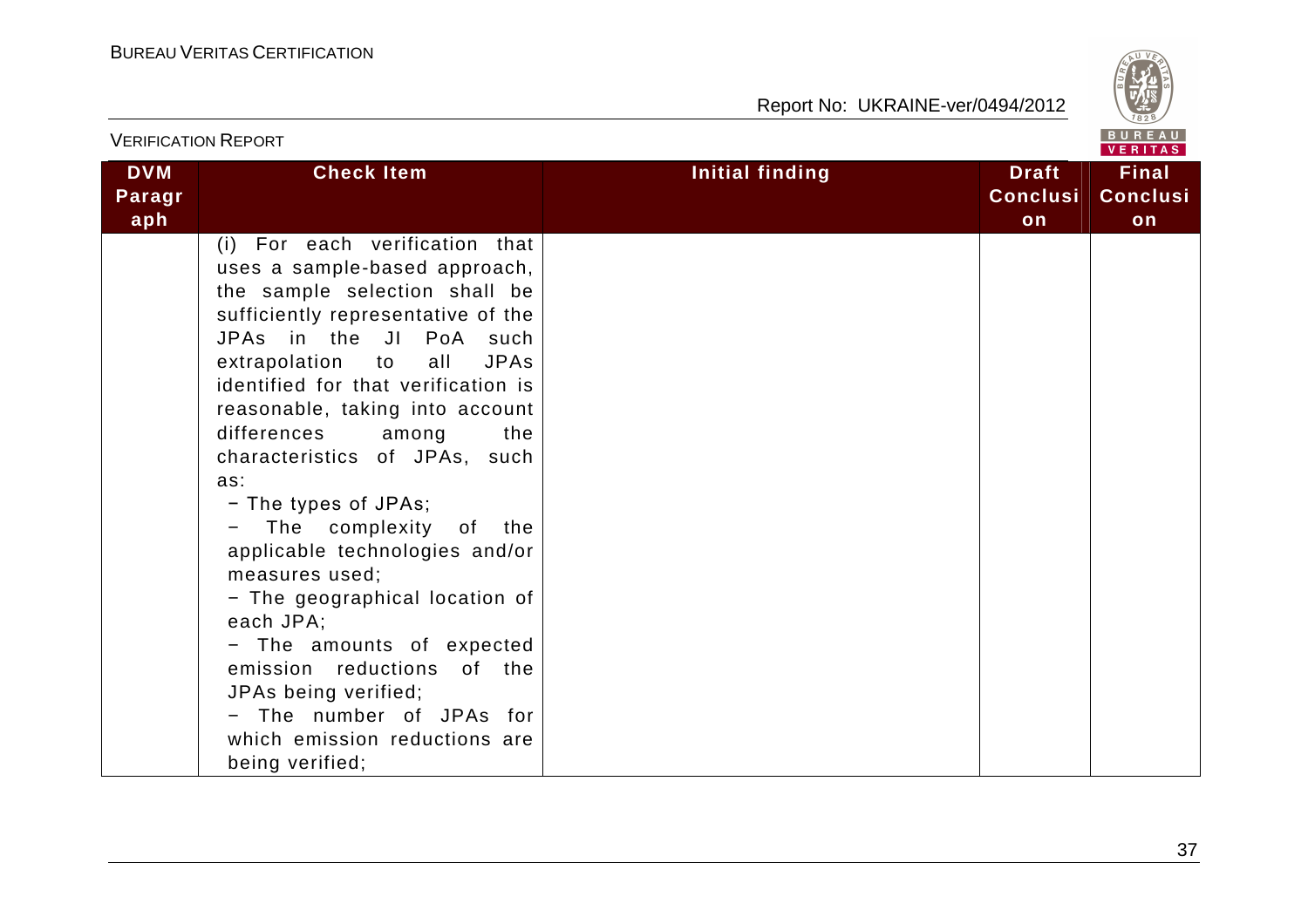

|                             | <b>VERIFICATION REPORT</b>                                                                                                                                                                                                                                                                                                                                                                     | $PU$ $RU$<br><b>VERITAS</b> |                                       |                                       |  |
|-----------------------------|------------------------------------------------------------------------------------------------------------------------------------------------------------------------------------------------------------------------------------------------------------------------------------------------------------------------------------------------------------------------------------------------|-----------------------------|---------------------------------------|---------------------------------------|--|
| <b>DVM</b><br>Paragr<br>aph | <b>Check Item</b>                                                                                                                                                                                                                                                                                                                                                                              | Initial finding             | <b>Draft</b><br><b>Conclusi</b><br>on | <b>Final</b><br><b>Conclusi</b><br>on |  |
|                             | - The length of monitoring<br>periods of the JPAs being<br>verified; and<br>- The samples selected for<br>prior verifications, if any?                                                                                                                                                                                                                                                         |                             |                                       |                                       |  |
| 107                         | Is the sampling plan ready for<br>through<br>publication<br>the<br>secretariat along with<br>the<br>verification report and supporting<br>documentation?                                                                                                                                                                                                                                       | N/A                         | N/A                                   | N/A                                   |  |
| 108                         | <b>AIE</b><br>site<br>Has<br>the<br>made<br>inspections of at least the square<br>root of the number of total JPAs,<br>rounded to the upper whole<br>number? If the AIE makes no site<br>inspections<br>fewer<br>or<br>site<br>inspections than the square root<br>of the number of total JPAs,<br>rounded to the upper whole<br>number, then does the AIE<br>provide a reasonable explanation | N/A                         | N/A                                   | N/A                                   |  |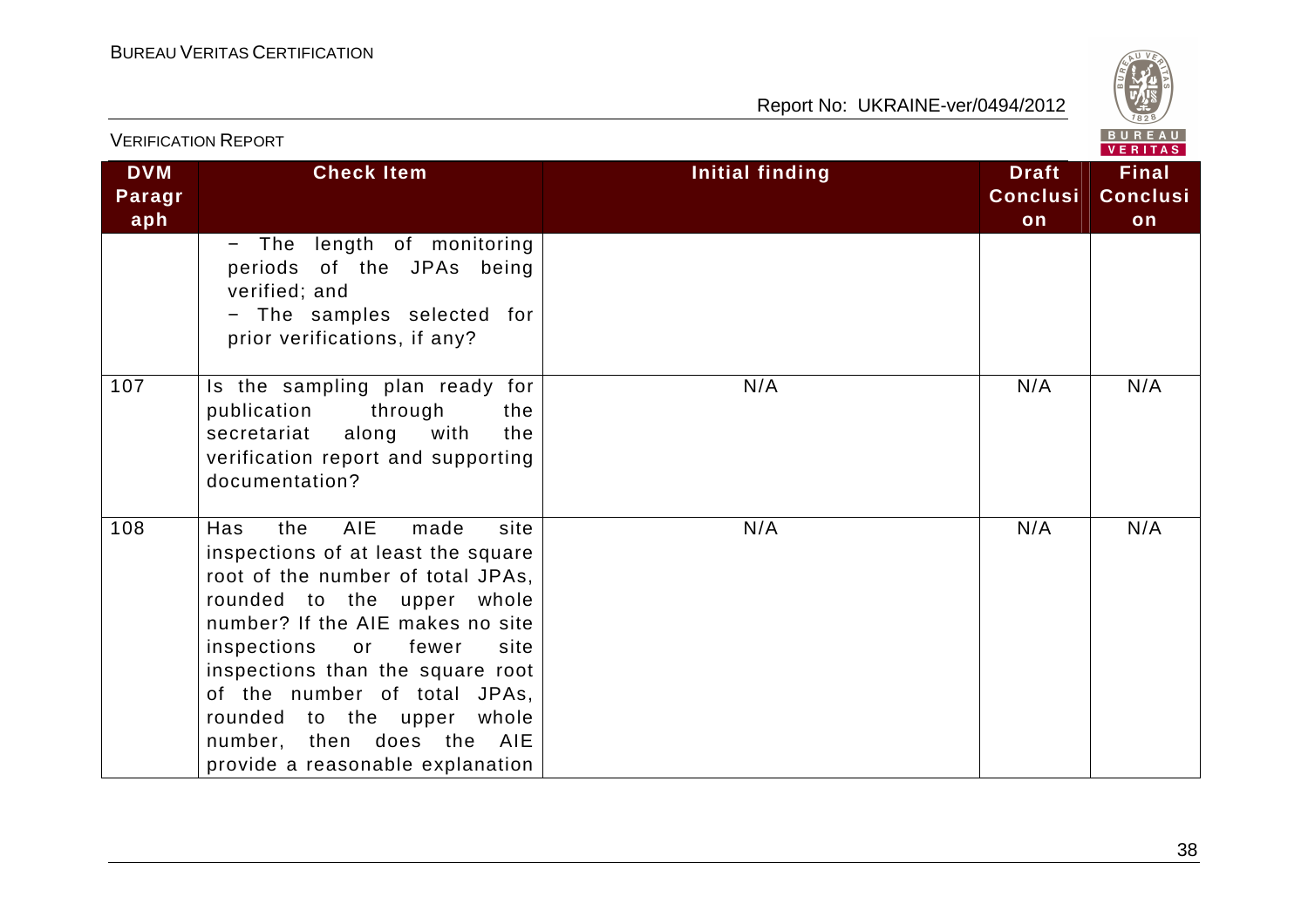

|                             | וייש ושיוטויוטייש וישר                                                                                                                                                                                                    | VERITAS         |                                       |                                       |  |
|-----------------------------|---------------------------------------------------------------------------------------------------------------------------------------------------------------------------------------------------------------------------|-----------------|---------------------------------------|---------------------------------------|--|
| <b>DVM</b><br>Paragr<br>aph | <b>Check Item</b>                                                                                                                                                                                                         | Initial finding | <b>Draft</b><br><b>Conclusi</b><br>on | <b>Final</b><br><b>Conclusi</b><br>on |  |
|                             | and justification?                                                                                                                                                                                                        |                 |                                       |                                       |  |
| 109                         | Is the sampling plan available for<br>submission to the secretariat for<br>the JISC.s ex ante assessment?<br>(Optional)                                                                                                   | N/A             | N/A                                   | N/A                                   |  |
| 110                         | If the AIE learns of a fraudulently<br>included JPA, a fraudulently<br>monitored JPA or an inflated<br>number of emission reductions<br>claimed in a JI PoA, has the AIE<br>informed the JISC of the fraud in<br>writing? | N/A             | N/A                                   | N/A                                   |  |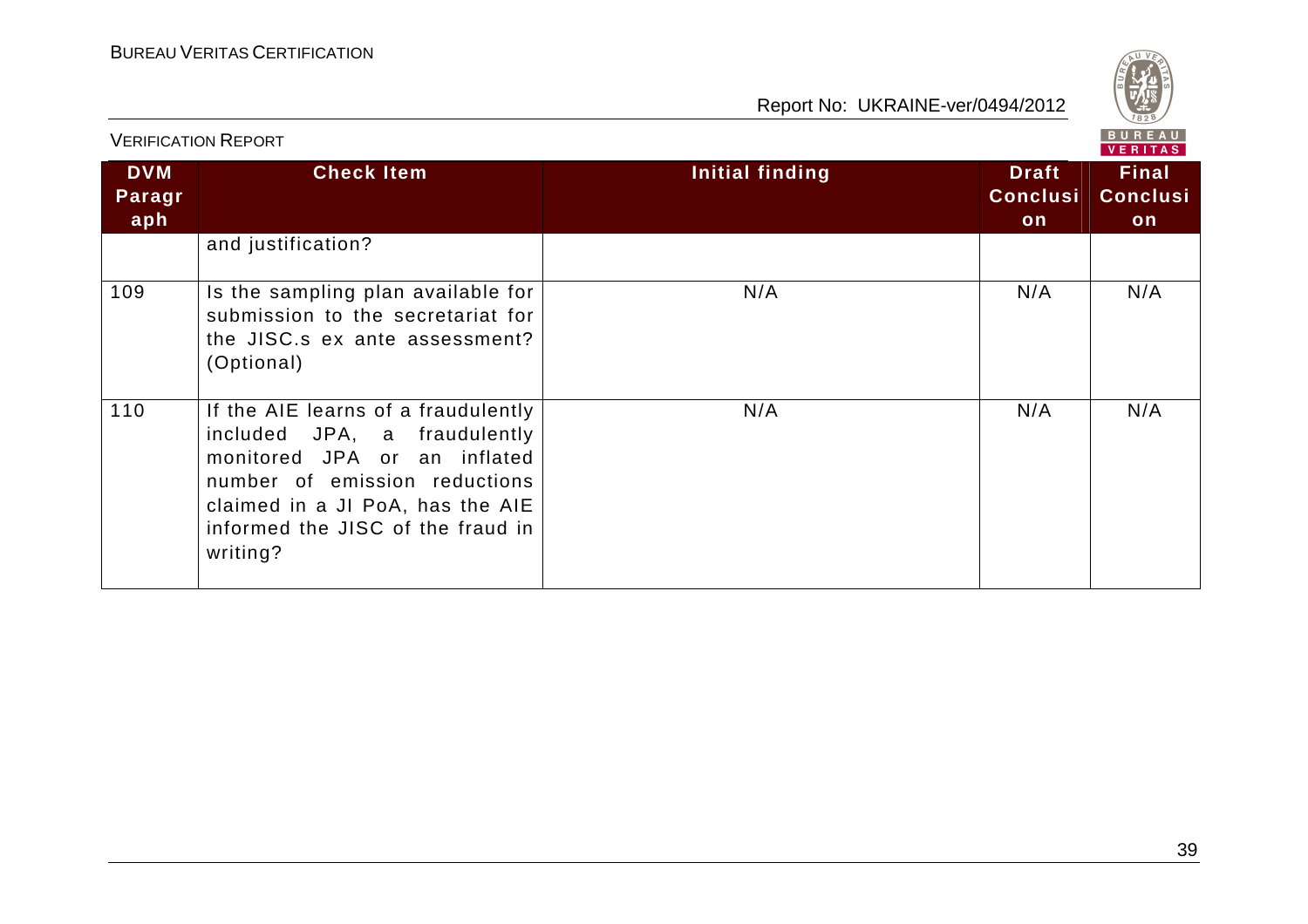

VERIFICATION REPORT

### **Table 2 Resolution of Corrective Action and Clarification Requests**

| Draft report clarifications and<br>corrective action requests by<br>verification team                                                                                                                                                                                                                                                     | Ref. to<br>checklist<br>question<br>in table 1 | <b>Summary of project</b><br>participant response                                                                                                                                                                                                                                                                                                                                                                                                                                                                                                                                                                                                       | <b>Verification team</b><br>conclusion                        |
|-------------------------------------------------------------------------------------------------------------------------------------------------------------------------------------------------------------------------------------------------------------------------------------------------------------------------------------------|------------------------------------------------|---------------------------------------------------------------------------------------------------------------------------------------------------------------------------------------------------------------------------------------------------------------------------------------------------------------------------------------------------------------------------------------------------------------------------------------------------------------------------------------------------------------------------------------------------------------------------------------------------------------------------------------------------------|---------------------------------------------------------------|
| <b>CAR 01.</b> Please, explain<br>the<br>difference<br>between<br>amount<br>0f<br>emission reductions calculated at<br>the PJSC "AISW"<br>(the Excel-file)<br>provided by deputy chief engineer<br>PJSC "AISW" on the site-<br>of the control<br>visit) and amount of Emission<br>Reductions stated in the Monitoring<br>Report provided. | 95(d)                                          | The difference between amount<br>of emission reductions (ER)<br>calculated in the Excel-file<br>provided by deputy<br>chief<br>engineer of<br>PJSC "AISW"<br>during the site-visit and amount<br>of ER stated in the MR was<br>caused by the difference in<br>baseline emissions. The reason<br>for such difference is that<br>Excel-file presented by PJSC<br>"AISW"<br>contained<br>outdated<br>emission factors for baseline<br>emissions calculation. Despite<br>that fact, specific volumes of<br>FER consumption fully correlate<br>between these two files. This<br>correctness<br>proves<br>0f<br>calculations which are provided<br>in the MR. | Based on the explanation<br>received, the issue is<br>closed. |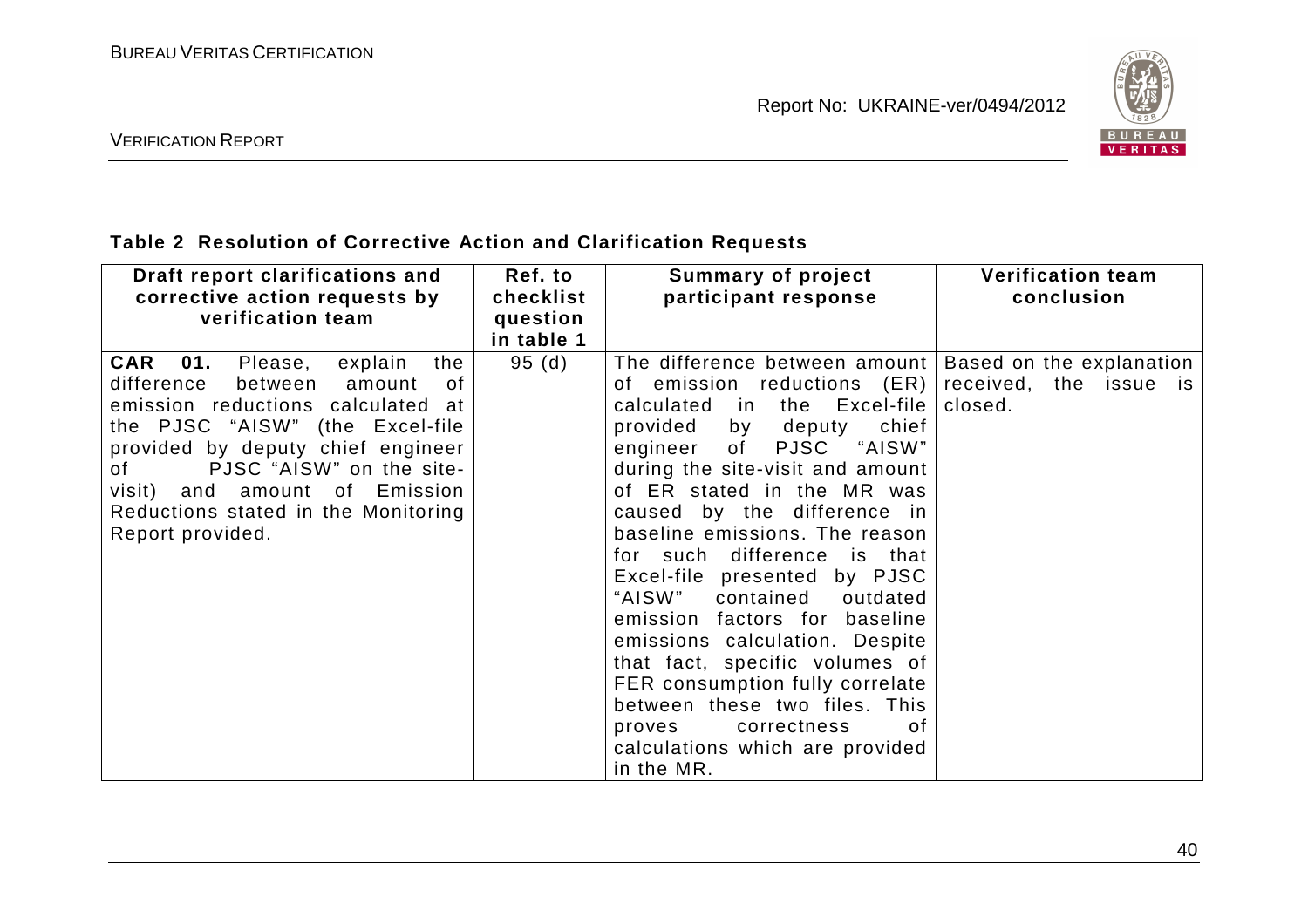

| <b>VERIFICATION REPORT</b>                                                                                                                                                                                                                                                                              |       |                                                                                                                                                                                                                                                                                                                                                                                                                                                                                                                                                                                                                                                                                                                                                                                                                                                                                                                                                                                              | BUREAU<br>VERITAS                 |
|---------------------------------------------------------------------------------------------------------------------------------------------------------------------------------------------------------------------------------------------------------------------------------------------------------|-------|----------------------------------------------------------------------------------------------------------------------------------------------------------------------------------------------------------------------------------------------------------------------------------------------------------------------------------------------------------------------------------------------------------------------------------------------------------------------------------------------------------------------------------------------------------------------------------------------------------------------------------------------------------------------------------------------------------------------------------------------------------------------------------------------------------------------------------------------------------------------------------------------------------------------------------------------------------------------------------------------|-----------------------------------|
| CAR 02. Please, give more detailed<br>clarification (specifically, in<br>the<br>view of AISW) concerning<br>the<br>difference<br>between<br>amount<br>0f<br>emission reductions provided in the<br>PDD and in the Monitoring Report.<br>make<br>Please,<br>necessary<br>amendments in the MR section 8. | 95(d) | The difference between the The issue is closed, due<br>value of emission reductions to<br>that were actually generated<br>during the first quarter of 2012<br>and<br>emission<br>reduction<br>estimated in the registered PDD<br>is caused by following reasons:<br>the better improvement of raw<br>materials quality that are used<br>in pig iron production process,<br>in particular, of its fraction<br>content, hardness, abrasion,<br>ash content, sulphur content as<br>well as the level of impurities,<br>iron content etc. and better<br>technological improvements of<br>pig iron production (melting)<br>process than it was previously<br>expected in the registered PDD;<br>influence<br>market<br>on<br>the<br>replacement of coke by coal;<br>implementation<br>of the control<br>energy<br>efficiency measures which are<br>described in registered PDD<br>and<br>ascribed<br>to<br>project<br>boundaries etc.<br>The necessary amendments are<br>made in the modified MR. | the<br>clarification<br>provided. |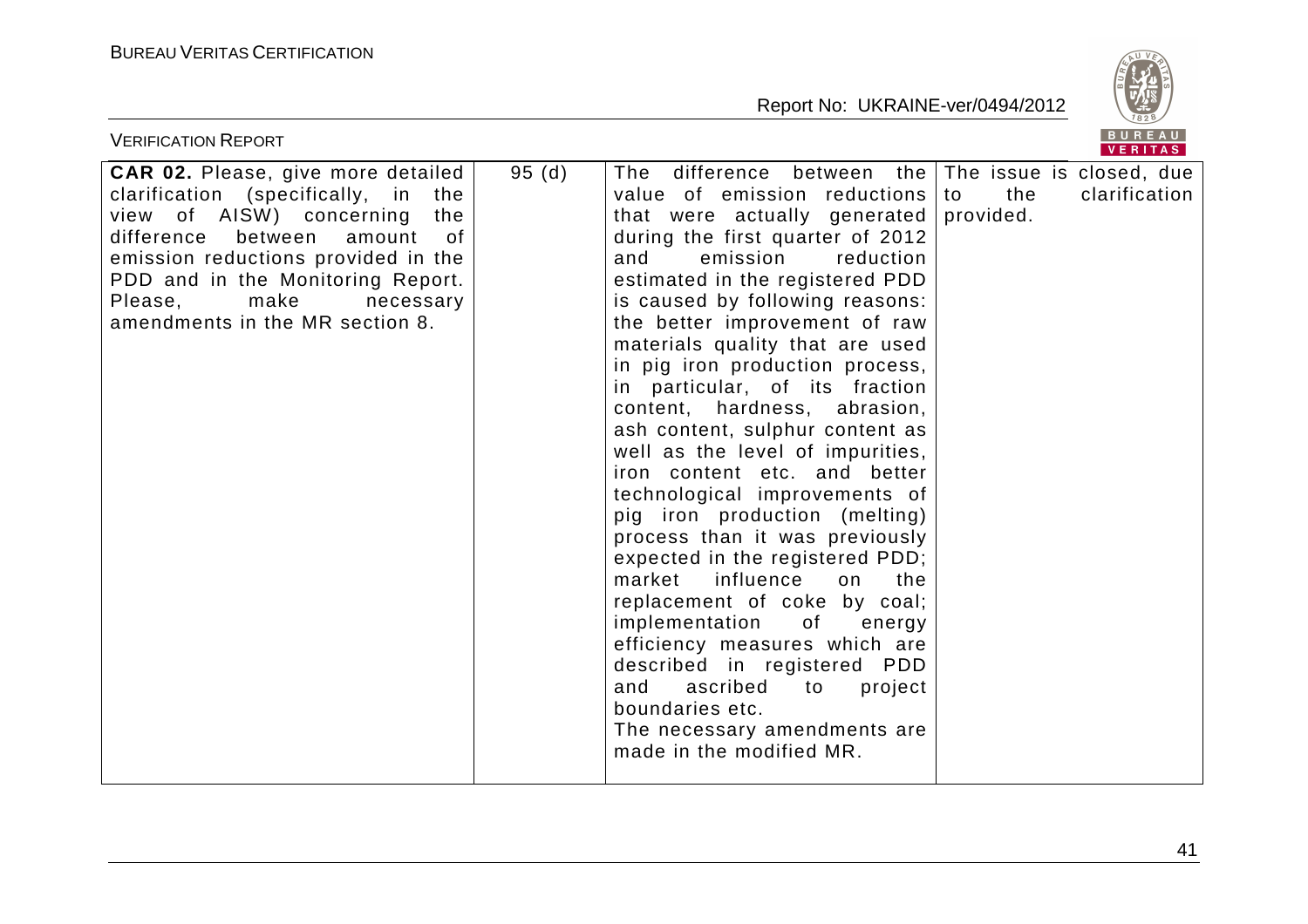

| <b>VERIFICATION REPORT</b>                                                                                                                                                                                                                                                                                                                                                                                                                                                  |         |                                                                                                                                                                                                                                                                                                                                                                                                                                         | BUREAU<br>VERITAS                                                   |
|-----------------------------------------------------------------------------------------------------------------------------------------------------------------------------------------------------------------------------------------------------------------------------------------------------------------------------------------------------------------------------------------------------------------------------------------------------------------------------|---------|-----------------------------------------------------------------------------------------------------------------------------------------------------------------------------------------------------------------------------------------------------------------------------------------------------------------------------------------------------------------------------------------------------------------------------------------|---------------------------------------------------------------------|
| CL 01. Please,<br>correct/specify<br>information concerning the internal<br>audit #10 on compliance to the<br>standard ISO 9001.                                                                                                                                                                                                                                                                                                                                            | 101 (a) | Necessary corrections are now<br>made. Please see modified MR.                                                                                                                                                                                                                                                                                                                                                                          | CL 01 is closed based on<br>the amendments made.                    |
| CL 02. Please, provide protocols on<br>trainings/seminars<br>which<br>were<br>organized to successfully operate<br>new lime kilns $# 5$ and $# 6$ .                                                                                                                                                                                                                                                                                                                         | 101 (a) | The protocol on training which<br>was organized to successfully<br>operate new lime kilns # 5 and<br># 6 in the first quarter of 2012<br>now<br>provided<br>to<br>the<br>is.<br>verification team.                                                                                                                                                                                                                                      | Due<br>the<br>to<br>documentation provided,<br>the issue is closed. |
| CAR 03.<br>Please, prepare more<br>and<br>clearer<br>list<br>improved<br>0f<br>monitoring equipment by revising<br>and updating present one.                                                                                                                                                                                                                                                                                                                                | 95(b)   | More improved and clearer list<br>of monitoring equipment is now<br>provided in the modified MR.                                                                                                                                                                                                                                                                                                                                        | CAR 03 is closed based<br>on the corrections made.                  |
| CL 03. Please, clarify the use of<br>emission factors from IPCC while<br>latest values<br>of<br>national<br>the<br>emission factors<br>(in accordance<br>National<br>Inventory<br>with<br>of<br>Greenhouse Gases) are available.<br>Specifically, pay attention to the<br>carbon emission factor for coal as<br>just the value of this factor is stated<br>in the National Inventory while the<br>developer<br>project<br>has<br>used<br>emission factor based on calorific | 95(c)   | Monitoring report is already<br>using specific values of carbon $ $ to<br>dioxide emission factors for fuel<br>specific<br>based<br>carbon<br>on<br>content or calorific value of<br>Emission<br>factors<br>fuel.<br>from<br>consumption<br>of<br>coal<br>(anthracite),<br>limestone<br>and<br>dolomite and for production of<br>coke and iron pellets are based<br>on IPCC data due to the fact<br>that national<br>data<br>are<br>not | The issue is closed due<br>the<br>clarification<br>received.        |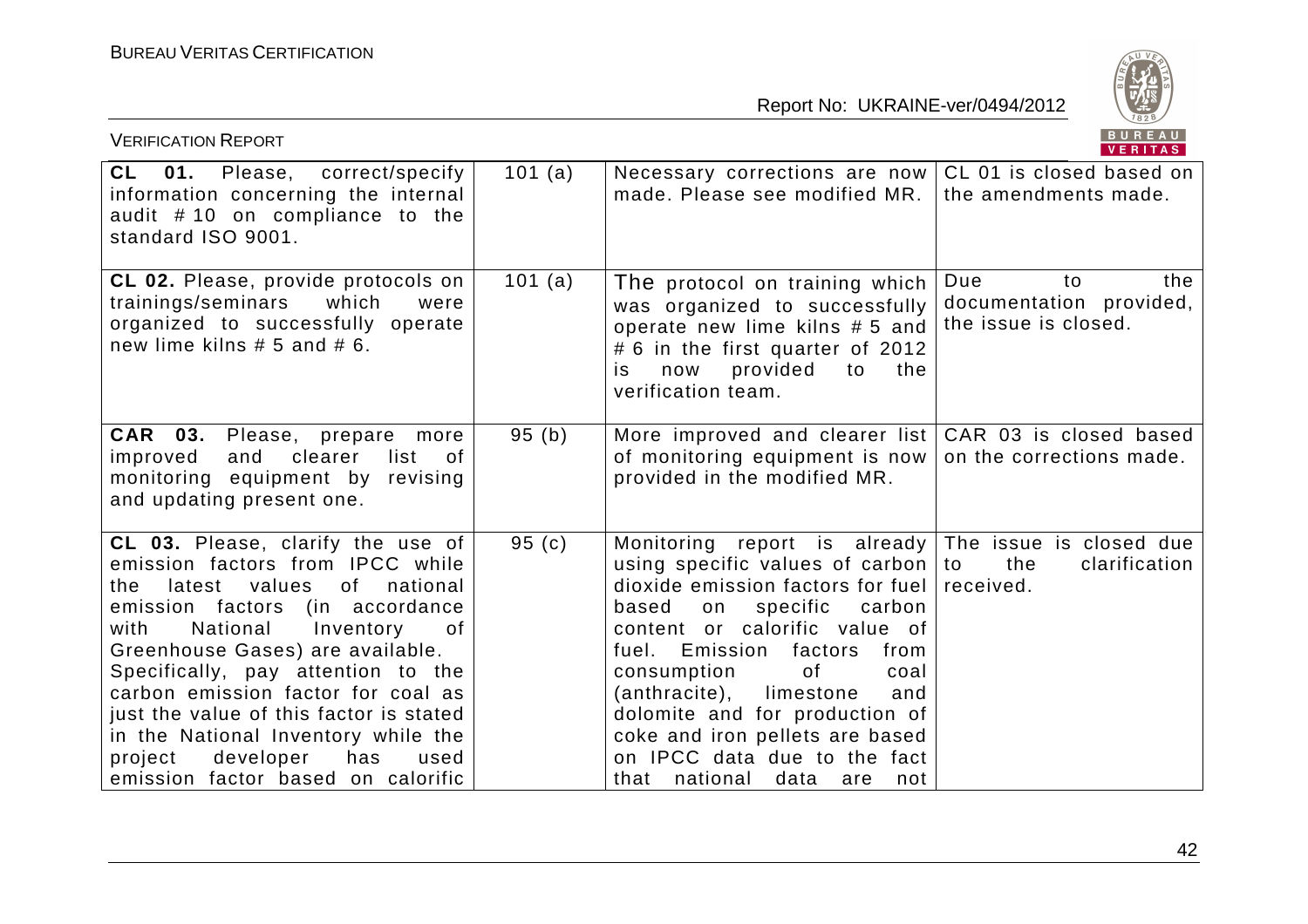

| <b>VERIFICATION REPORT</b>                                                                                                                         |    |                                                                                                                                                                                                                                                                                                                                                                                                                                                                                                                                                                                                                                                                                                                                                                                 |                                                             | BUREAU<br><b>VERITAS</b> |
|----------------------------------------------------------------------------------------------------------------------------------------------------|----|---------------------------------------------------------------------------------------------------------------------------------------------------------------------------------------------------------------------------------------------------------------------------------------------------------------------------------------------------------------------------------------------------------------------------------------------------------------------------------------------------------------------------------------------------------------------------------------------------------------------------------------------------------------------------------------------------------------------------------------------------------------------------------|-------------------------------------------------------------|--------------------------|
| value of anthracite taken from IPCC<br>2006.                                                                                                       |    | officially<br>approved<br>by<br>the<br>national designating entity. As<br>soon as they are approved, the<br>corresponding changes will be<br>incorporated into the monitoring<br>reports.<br>Together with this, taking into<br>account that most of coal, that<br>was consumed, had common<br>quality characteristics<br>and<br>calorific value to anthracite and<br>also because National GHG<br>Inventory doesn't<br>provide<br>information regarding the net<br>calorific value of anthracite, the<br>project developer calculated<br>carbon emission factor for coal<br>based on carbon content of<br>anthracite, which<br>is.<br>In.<br>accordance with IPCC 1996<br>data and on the net calorific<br>value of anthracite, which in<br>accordance with IPCC 2006<br>data. |                                                             |                          |
| <b>CAR 04.</b> Please, correct the third<br>item of the MR section 3 by<br>specifying the date of completion of<br>measures implementation at BF#3 | 93 | Necessary corrections are now<br>made in modified MR.                                                                                                                                                                                                                                                                                                                                                                                                                                                                                                                                                                                                                                                                                                                           | <b>Based</b><br>on.<br>amendments made,<br>issue is closed. | the<br>the               |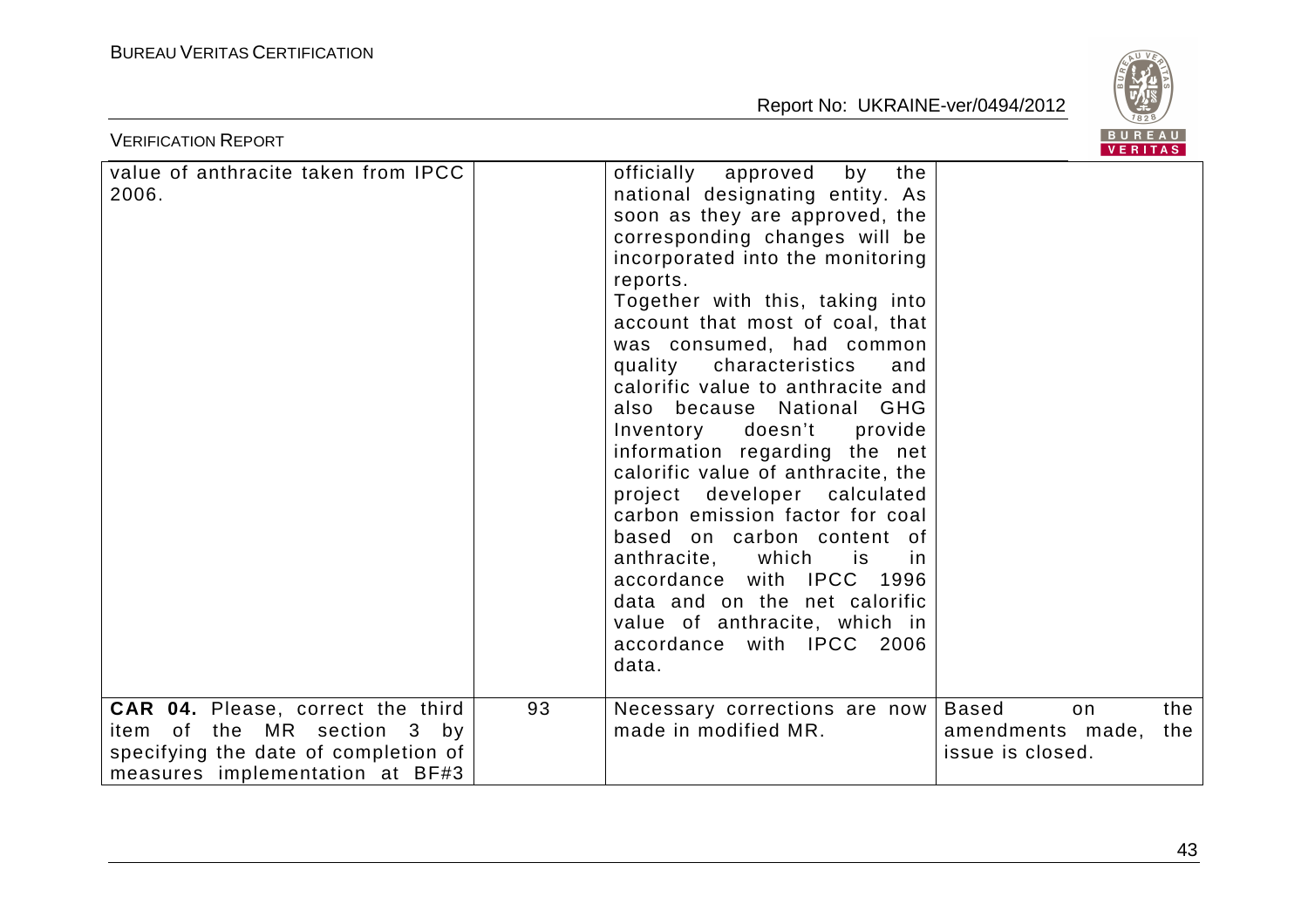

| <b>VERIFICATION REPORT</b>                                                                                                                                                                                                                                                                                                                                                                    |       |                                                                                                                                                                                                                      | BUREAU<br>VERITAS                                                     |
|-----------------------------------------------------------------------------------------------------------------------------------------------------------------------------------------------------------------------------------------------------------------------------------------------------------------------------------------------------------------------------------------------|-------|----------------------------------------------------------------------------------------------------------------------------------------------------------------------------------------------------------------------|-----------------------------------------------------------------------|
| and BF#4.                                                                                                                                                                                                                                                                                                                                                                                     |       |                                                                                                                                                                                                                      |                                                                       |
| CL 04. Please, pay attention to the<br>fifth item of the MR section 3 and<br>clarify whether nitrogen injection is<br>implemented at BF #5 or not. In<br>case of yes, please, provide<br>documentary evidence of this.                                                                                                                                                                        | 93    | Implementation<br>of<br>nitrogen  <br>injection technology together the modification made in<br>with renewal and reconstruction<br>of BF # 5 is expected to be<br>implemented during the second<br>quarter of 2012). | CL 04 is closed due to<br>the MR.                                     |
| CL 05. Please, revise the item #11<br>of the MR section 3 as new lime<br>kilns #5 and #6 are operating in<br>starting-up and adjustment mode<br>(these kilns also were operating in<br>the same mode during the first<br>quarter of 2012), and there is no<br>documentary evidence of setting in<br>operation of the kilns. Please, add<br>necessary explanation to the MR<br>$(section 3)$ . | 93    | Necessary explanation is now<br>included in the modified MR.                                                                                                                                                         | The<br>is<br>issue<br>closed<br>based on the explanation<br>provided. |
| <b>CAR 05.</b> Please, correct the last<br>word of the fourth paragraph of the<br>MR section 4 (by putting a hyphen<br>between the words "well"<br>and<br>"being").                                                                                                                                                                                                                           | 93    | Necessary corrections are now<br>made in modified MR.                                                                                                                                                                | Due to the correction<br>made in the MR, CAR 05<br>is closed.         |
| CAR 06. Please, pay attention to<br>the fact that emission factor for                                                                                                                                                                                                                                                                                                                         | 95(c) | Necessary corrections are now   CAR 06 is closed based<br>made in the monitoring report on the modification made                                                                                                     |                                                                       |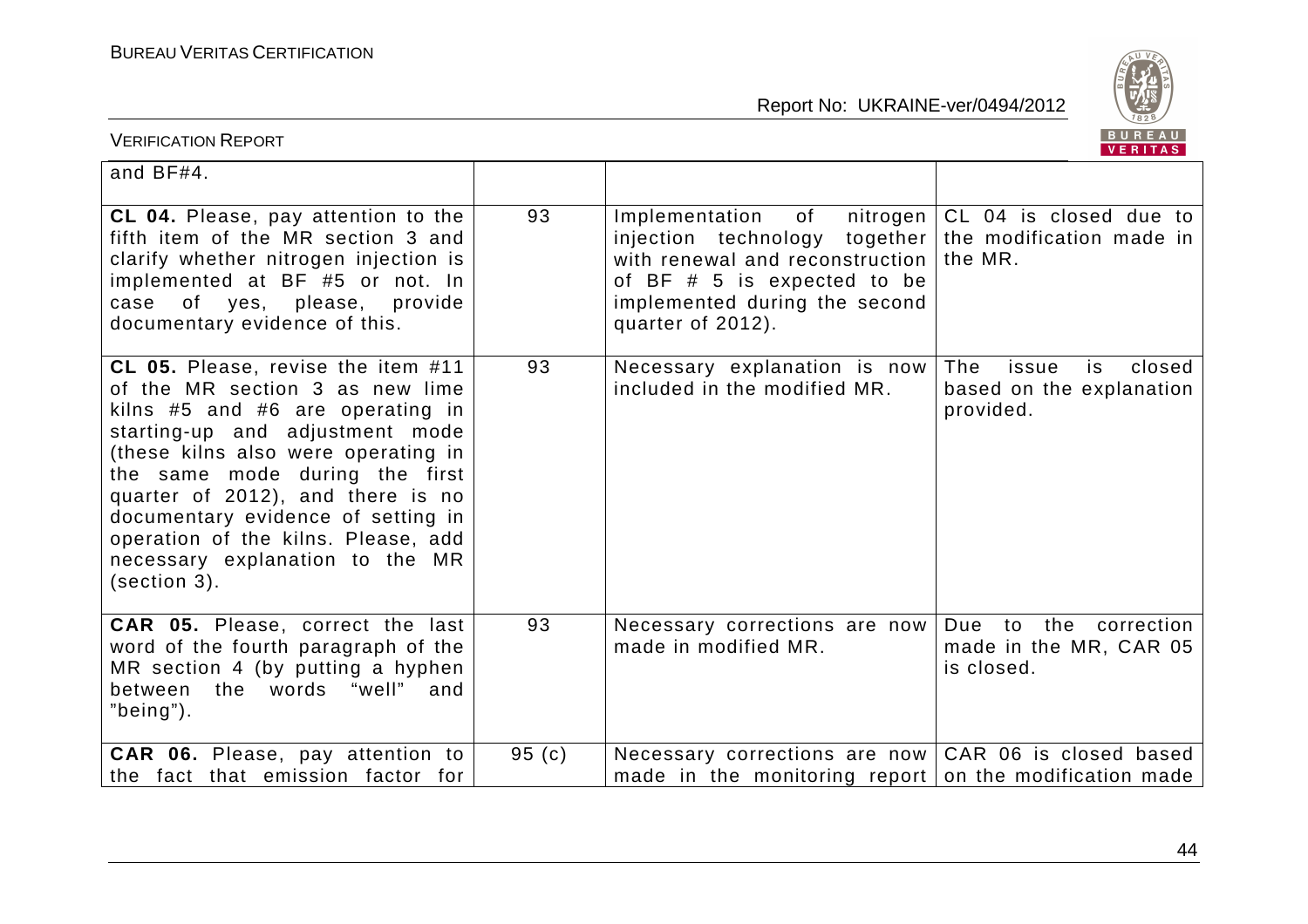

| <b>VERIFICATION REPORT</b>                                                                                                                                                                                                                                                       |       |                                                                                                                                                                                                                                                                                                                                                                                                                                                                                                                                                                       | B U K E A U  <br>VERITAS |
|----------------------------------------------------------------------------------------------------------------------------------------------------------------------------------------------------------------------------------------------------------------------------------|-------|-----------------------------------------------------------------------------------------------------------------------------------------------------------------------------------------------------------------------------------------------------------------------------------------------------------------------------------------------------------------------------------------------------------------------------------------------------------------------------------------------------------------------------------------------------------------------|--------------------------|
| coke can not be default as each<br>time this factor is calculated by the<br>formula indicated in the MR section<br>5. Also, please, revise the reference<br>related to the coke emission factor<br>(please, see tables of the MR<br>section 6 and tables in the Excel-<br>file). |       | and in the Excel-file. Please in the MR.<br>see modified monitoring report<br>and Excel-file. Together with<br>this, the project developer<br>leaves the reference related to<br>coke<br>emission<br>factor<br>the<br>unchanged<br>because<br>reference states<br>that<br>the<br>emission<br>factor<br>coke<br>for<br>consumption is based on actual<br>carbon content of coke and the<br>data source that is provided,<br>just gives information regarding<br>emission<br>factor<br>for<br>coke<br>production, which is<br>.in<br>accordance with IPCC 2006<br>data. |                          |
| <b>CAR 07.</b> Please, add detailed<br>explanation of the<br>leakages<br>calculation (including information<br>related to the data from Alchevsk<br>Coke Plant) to the MR section 7.                                                                                             | 95(b) | Taking into account that the Detailed explanation of<br>project boundary of the JI the leakages calculation<br>project "Installation of a new is now included in the<br>waste heat recovery system at $MR$ of final version. The<br>Alchevsk Coke Plant, Ukraine"   issue is closed.<br>(UA1000130 - registered under<br>Track<br>1)<br>includes<br>blast-<br>furnaces of AISW with respect<br>particular<br>volumes of<br>to<br>dry blast-furnace<br>consumed<br>$CO2$ e<br>the<br>coke,<br>emission                                                                 |                          |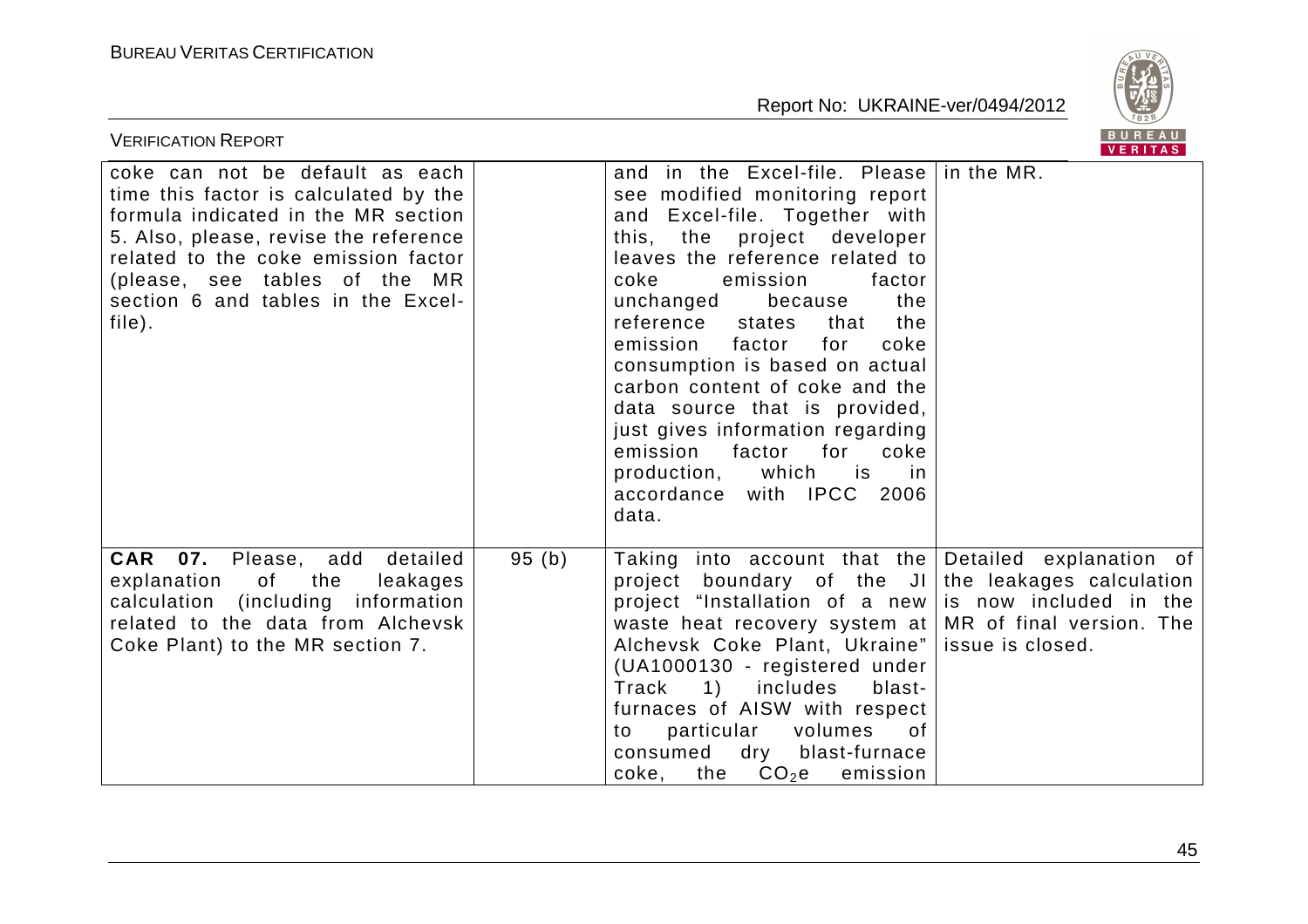

| <b>VERIFICATION REPORT</b> |                                                                                                                                                                                                                                                                                                                                                                                                                                                                                                                                                                                                                                                                                                                                                                  | B U K E A U  <br>VERITAS |
|----------------------------|------------------------------------------------------------------------------------------------------------------------------------------------------------------------------------------------------------------------------------------------------------------------------------------------------------------------------------------------------------------------------------------------------------------------------------------------------------------------------------------------------------------------------------------------------------------------------------------------------------------------------------------------------------------------------------------------------------------------------------------------------------------|--------------------------|
|                            | reductions that were generated<br>during the period of 01/01/2012<br>$-31/03/2012$ due to component<br>three (3) of mentioned above JI<br>project were attributed to the<br>leakages of GHG's.<br>Project line emissions are<br>calculated as the result of<br>multiplying the total volume of<br>dry blast-furnace<br>coke<br>consumed in the blast-furnaces<br>of AISW during the period of<br>$01/01/2012 - 31/03/2012$ by<br>$CO2$ emission factor for coke.<br>Baseline emissions<br>due to<br>component three (3) were<br>calculated based on such initial<br>data as: volumes of consumed<br>dry blast-furnace coke in the<br>blast-furnaces of AISW and<br>coke quality indicators (M10,<br>M25, M80) for wet-quenched<br>and dry-quenched blast-furnace |                          |
|                            | coke during the period<br>of o<br>$01/01/2012 - 31/03/2012$ . JI<br>specific approach, which<br>is<br>applied for calculation<br>0f<br>baseline<br>emissions<br>due<br>to<br>(3),<br>is<br>component<br>three                                                                                                                                                                                                                                                                                                                                                                                                                                                                                                                                                    |                          |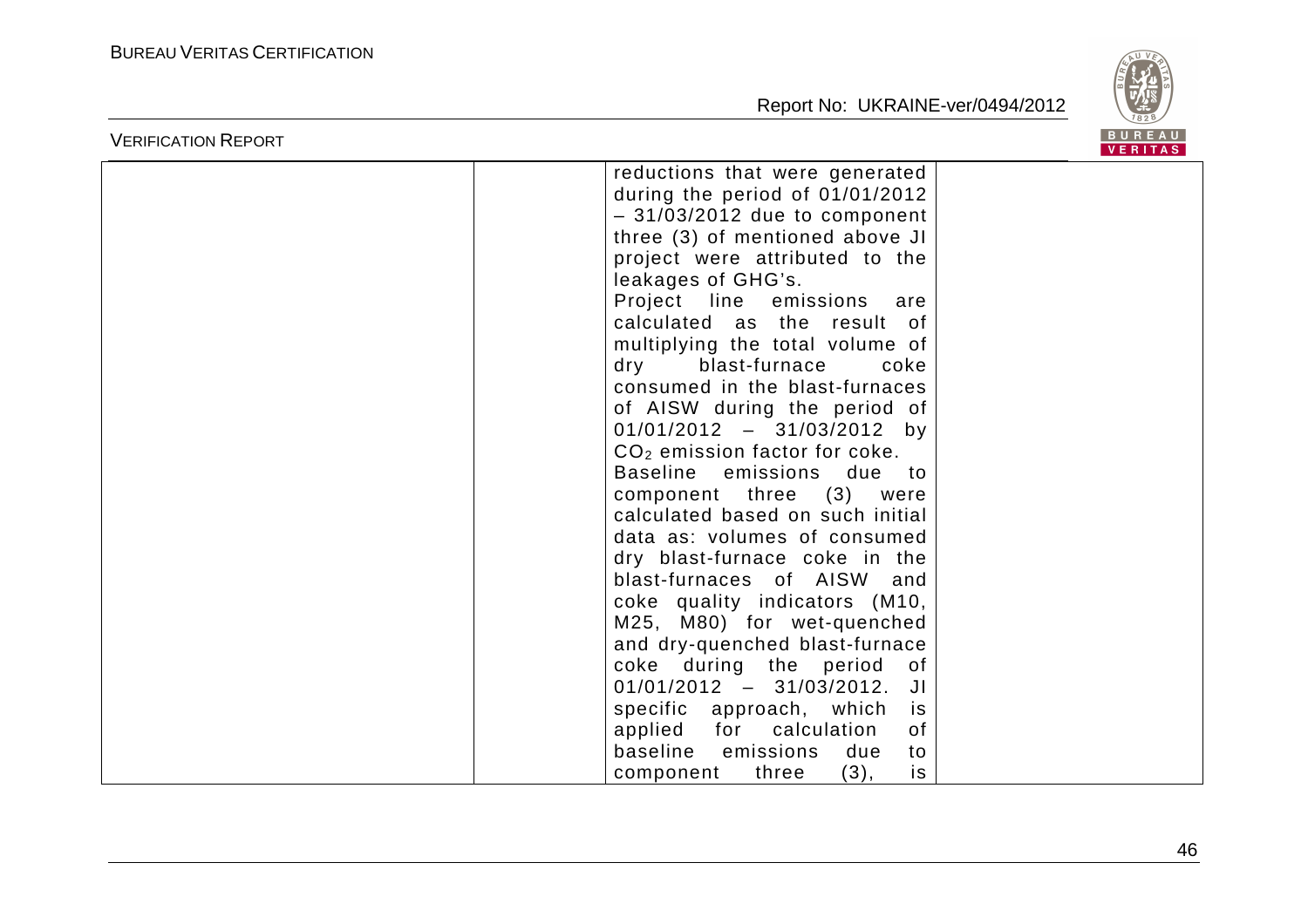

|                            |                                                                                                                                                                                                                                                                                                                                                                                                                                                                                                                                                                                                                                        | <b>VERITAS</b> |
|----------------------------|----------------------------------------------------------------------------------------------------------------------------------------------------------------------------------------------------------------------------------------------------------------------------------------------------------------------------------------------------------------------------------------------------------------------------------------------------------------------------------------------------------------------------------------------------------------------------------------------------------------------------------------|----------------|
| <b>VERIFICATION REPORT</b> | demonstrated in the PDD of JI<br>project "Installation of a new<br>waste heat recovery system at<br>Alchevsk Coke Plant, Ukraine".<br>Leakages of GHG emissions<br>were calculated by subtracting<br>total project line emissions<br>generated by the JI project<br>"Installation of a new waste<br>heat recovery system at<br>Alchevsk Coke Plant, Ukraine"<br>from the baseline emissions<br>that were generated by the<br>component three (3) of the<br>mentioned above project during<br>the reporting period.<br>Leakages during the first<br>quarter of 2012 are equal to<br>29 704 tonnes $CO2e$ .<br>Mentioned above volume of | <b>BUREAU</b>  |
|                            | leakages is based on actual<br>data which can be proved by<br>initial data from AISW and<br>Alchevsk Coke Plant.<br>The<br>Excel-file with calculation of                                                                                                                                                                                                                                                                                                                                                                                                                                                                              |                |
|                            | leakages, together with initial<br>data from AISW and Alchevsk<br>Coke Plant, will be provided to<br>the verifier in order verify the                                                                                                                                                                                                                                                                                                                                                                                                                                                                                                  |                |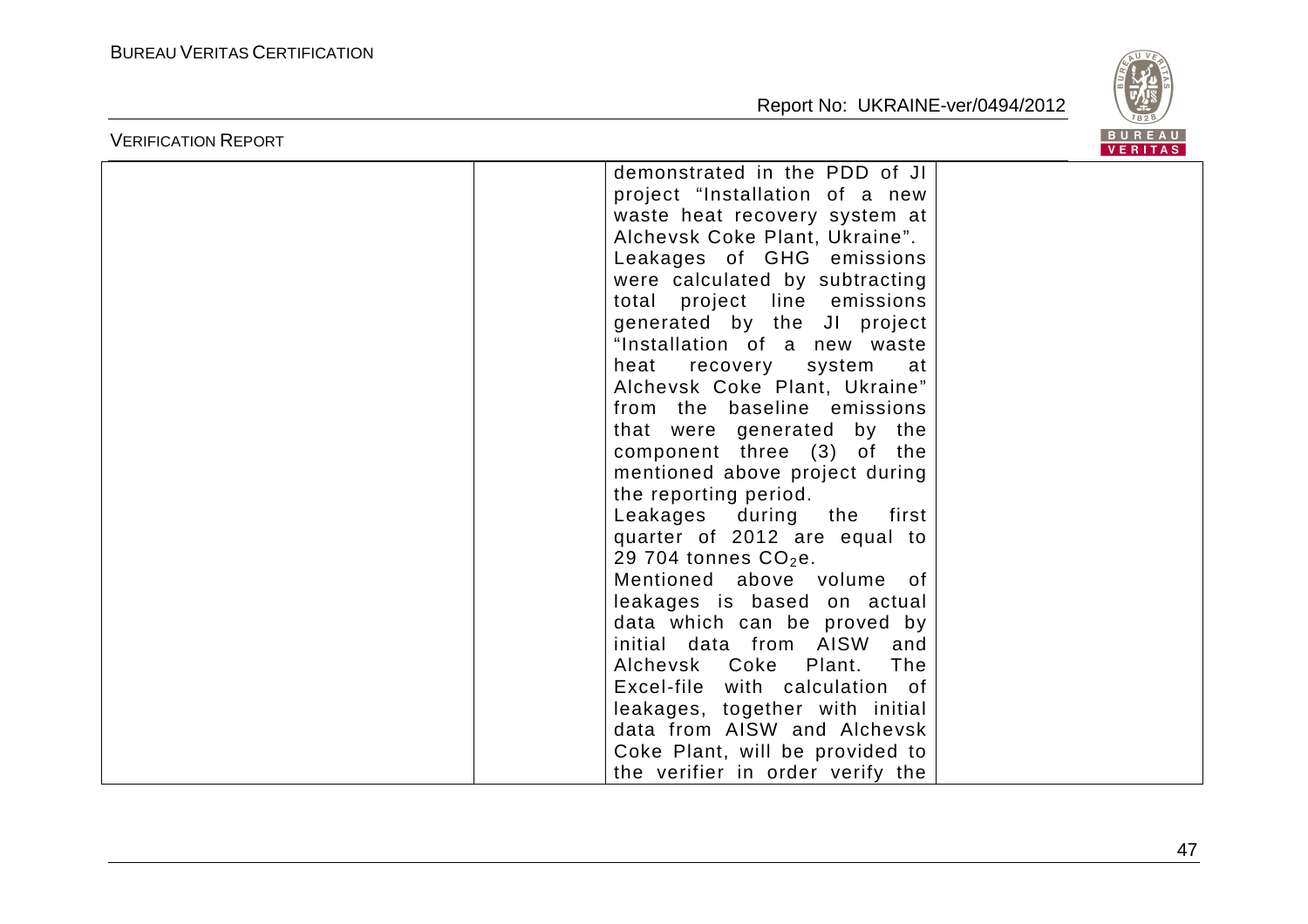

| <b>VERIFICATION REPORT</b>                                                                                                                                                                                                                                          |         |                                                                                                                                                                              | BUREAU<br>VERITAS                                                       |
|---------------------------------------------------------------------------------------------------------------------------------------------------------------------------------------------------------------------------------------------------------------------|---------|------------------------------------------------------------------------------------------------------------------------------------------------------------------------------|-------------------------------------------------------------------------|
|                                                                                                                                                                                                                                                                     |         | mentioned above amount of<br>leakages generated under this<br>project.<br>Such<br>information<br>is<br>now<br>modified<br>the<br>included<br>in l<br>monitoring report.      |                                                                         |
| <b>CAR</b><br>08.<br>Please,<br>correct<br>the<br>information in the table of the MR<br>section<br>8<br>because<br>baseline<br>emission and project emissions are<br>not put in corresponding lines of the<br>table.                                                | 95(d)   | Necessary corrections are now<br>made. Please see the modified<br>MR.                                                                                                        | The issue is closed as<br>the required correction<br>has been made.     |
| CL 07. Please, add information on<br>the audit on compliance to the<br>ISO 14001 conducted<br>standard<br>in the first quarter<br>of 2012<br>(indicating the presence of the<br>report on internal audit) to the MR<br>section 9.                                   | 101 (a) | information  <br>Necessary<br>regarding conducted audit on<br>compliance to the standard<br>ISO 14001 in the first quarter of<br>2012 is now included in the<br>modified MR. | Due to the information<br>added to the MR, the<br>issue is closed.      |
| CL 08. It is very advisable to add<br>(to the MR section 9) information on<br>OHSAS implemented at AISW. If<br>any audits on compliance to this<br>standard were conducted during the<br>of 2012,<br>quarter<br>please,<br>first<br>mention such information in the | 101 (a) | information<br><b>OHSAS</b><br>The<br>on<br>implemented at AISW is now<br>included in the modified MR.                                                                       | The<br>closed<br>issue<br>is<br>information<br>based<br>on<br>provided. |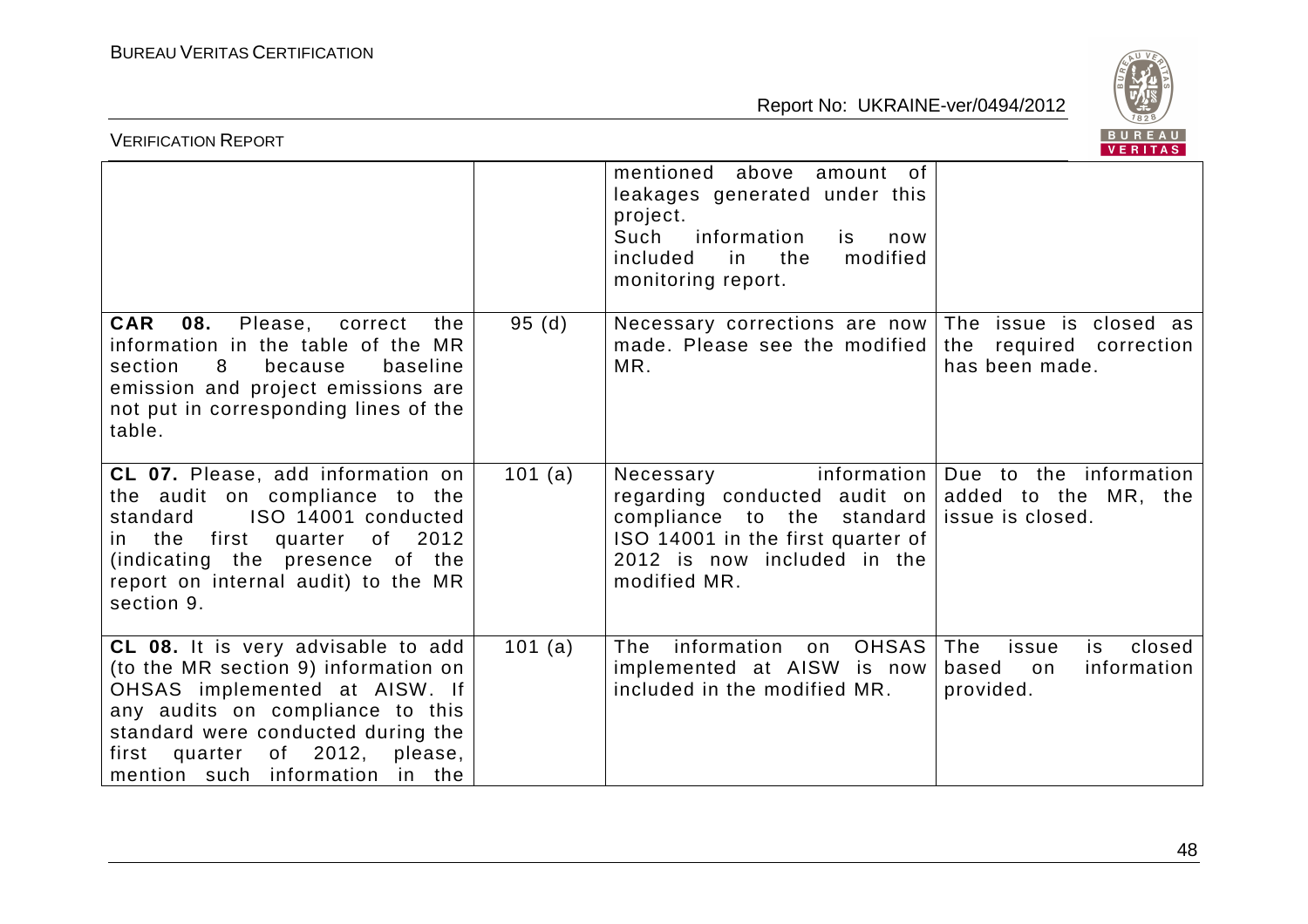

| <b>VERIFICATION REPORT</b>                                                                                                                                                                                        |         |                                                                                                                                                                                                                                                                                                                                                                                                                                                                                                                                                                                                                                                                                                                                                                                                                                                                                                    | BUREAU<br>VERITAS                                                                 |
|-------------------------------------------------------------------------------------------------------------------------------------------------------------------------------------------------------------------|---------|----------------------------------------------------------------------------------------------------------------------------------------------------------------------------------------------------------------------------------------------------------------------------------------------------------------------------------------------------------------------------------------------------------------------------------------------------------------------------------------------------------------------------------------------------------------------------------------------------------------------------------------------------------------------------------------------------------------------------------------------------------------------------------------------------------------------------------------------------------------------------------------------------|-----------------------------------------------------------------------------------|
| section 9.                                                                                                                                                                                                        |         |                                                                                                                                                                                                                                                                                                                                                                                                                                                                                                                                                                                                                                                                                                                                                                                                                                                                                                    |                                                                                   |
| CL 09. Please, justify the error level<br>(it is stated, in the MR section 9,<br>that the error level is less than 2 %)<br>for all parameters. Also, please,<br>include the justification in the MR<br>section 9. | 101 (a) | monitoring<br>The<br>were<br>because they had already been   the MR.<br>used at AISW for measuring<br>input and output production<br>parameters,<br>and<br>also<br>for<br>receiving data on level of FER<br>and raw-materials consumption.<br>The most effective accessible<br>methods were used for the error<br>minimization. Generally<br>the<br>error level was low for all<br>(varied between)<br>parameters<br>$2\%)$ that<br>$0,5\%$ and<br>were<br>subjected to the monitoring.<br>The uncertainty level for each<br>monitored<br>parameter<br><b>is</b><br>demonstrated in Section D.2.<br>"Quality<br>(QC)<br>control<br>and<br>quality<br>(QA)<br>assurance<br>procedures undertaken for data<br>monitored" of the PDD and can<br>be confirmed by the relevant<br>passports for each monitoring<br>equipment.<br>Thus,<br>the<br>measurements uncertainty level<br>corresponded<br>with | procedures CL 09 is closed due to<br>quite comprehensible, the amendments made In |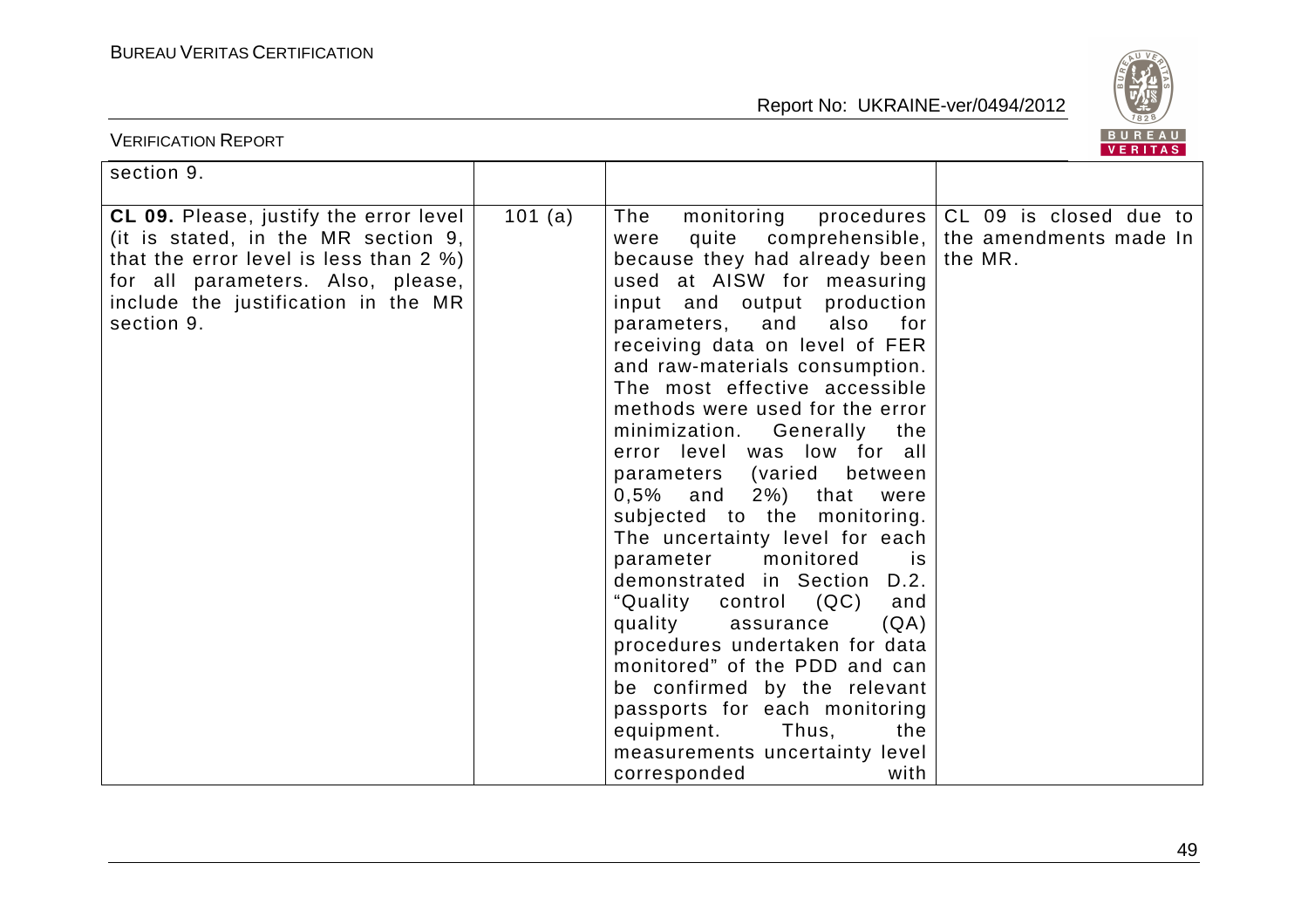

| <b>VERIFICATION REPORT</b>                                                                                                                                                                                                                                                                                                                                                                                                                                                                                                               |           |                                                                                                                                                                                                                                                                                                                                                                                                                                                         | BUREAU<br><b>VERITAS</b>                                        |
|------------------------------------------------------------------------------------------------------------------------------------------------------------------------------------------------------------------------------------------------------------------------------------------------------------------------------------------------------------------------------------------------------------------------------------------------------------------------------------------------------------------------------------------|-----------|---------------------------------------------------------------------------------------------------------------------------------------------------------------------------------------------------------------------------------------------------------------------------------------------------------------------------------------------------------------------------------------------------------------------------------------------------------|-----------------------------------------------------------------|
|                                                                                                                                                                                                                                                                                                                                                                                                                                                                                                                                          |           | technologies,<br>in<br>the<br>used<br>production process, and<br>was<br>taken into the account when the<br>data were taken from devices.<br>Such information<br>is.<br>now<br>the<br>modified<br>included<br>in<br>monitoring report.                                                                                                                                                                                                                   |                                                                 |
| <b>CL 10.</b> Please, add one more<br>column to the table of the<br>MR<br>1; and, please,<br>Annex<br>put<br>information on the last calibration<br>dates of monitoring equipment in<br>the column mentioned above.                                                                                                                                                                                                                                                                                                                      | 101 $(a)$ | The column with the information  <br>on the last calibration dates of<br>monitoring equipment is now   MR, the issue is closed.<br>included in the table of the<br>modified MR Annex 1.                                                                                                                                                                                                                                                                 | Based<br>the<br>on<br>modification made in the                  |
| <b>CAR 09.</b> Please, explain (in the MR<br>section 9) why types and serial<br>numbers of some units of the<br>measuring equipment indicated in<br>the MR for this monitoring period<br>differs from the types and numbers<br>of the same measuring equipment<br>indicated in the MR for the previous<br>monitoring period. If necessary,<br>please, describe and justify (in the<br>MR section 9) the fact of the meters<br>replacement; or describe why the<br>numbers<br>previous<br>types<br>and<br>included mistakes or misprints. | 95(b)     | difference<br>the<br>The<br>between<br>types of some units of the<br>measuring equipment indicated<br>in the MR for this monitoring<br>period and the types of the<br>measuring equipment<br>same<br>indicated in the MR for the<br>previous monitoring period was<br>caused by the fact that the<br>electricity supply meters of type<br>CA3Y<br>have<br>several<br>modifications,<br>which<br>their<br>characterize<br>constructional differences. In | CAR 09 is closed based<br>the<br>explanation<br>on<br>provided. |